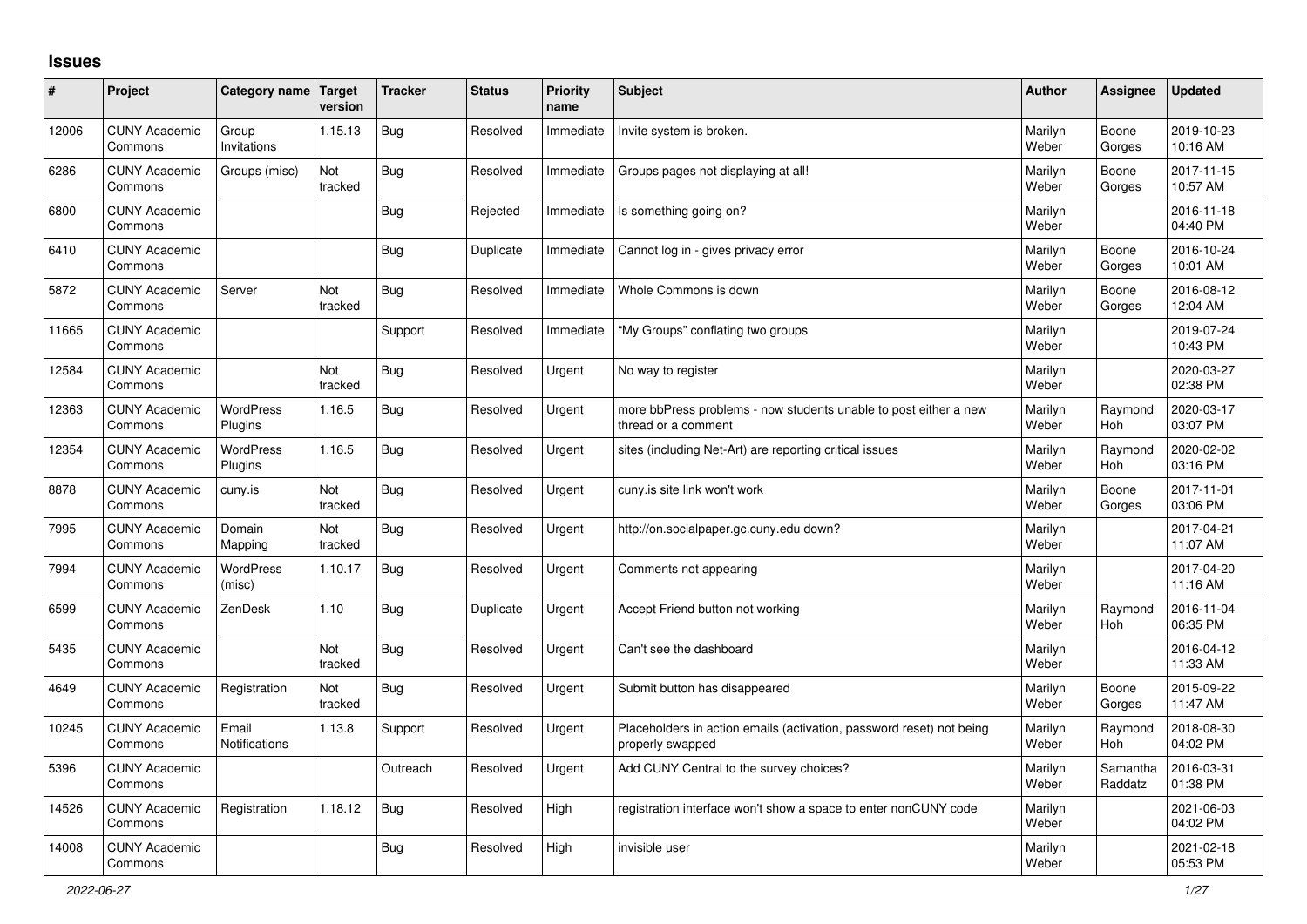| $\sharp$ | Project                         | Category name   Target            | version        | <b>Tracker</b> | <b>Status</b> | <b>Priority</b><br>name | <b>Subject</b>                                                                          | <b>Author</b>    | Assignee              | <b>Updated</b>         |
|----------|---------------------------------|-----------------------------------|----------------|----------------|---------------|-------------------------|-----------------------------------------------------------------------------------------|------------------|-----------------------|------------------------|
| 13715    | <b>CUNY Academic</b><br>Commons |                                   | Not<br>tracked | Bug            | Resolved      | High                    | https://ulysses.commons.gc.cuny.edu down                                                | Marilyn<br>Weber |                       | 2020-12-22<br>03:02 PM |
| 13656    | <b>CUNY Academic</b><br>Commons |                                   |                | Bug            | Resolved      | High                    | site down                                                                               | Marilyn<br>Weber |                       | 2020-12-11<br>12:50 PM |
| 13675    | <b>CUNY Academic</b><br>Commons | Group Library                     | 1.18.1         | <b>Bug</b>     | Resolved      | High                    | broken Library                                                                          | Marilyn<br>Weber |                       | 2020-12-09<br>05:02 PM |
| 13633    | <b>CUNY Academic</b><br>Commons |                                   | Not<br>tracked | <b>Bug</b>     | Resolved      | High                    | PublicsLab site down                                                                    | Marilyn<br>Weber |                       | 2020-11-30<br>02:01 PM |
| 13227    | <b>CUNY Academic</b><br>Commons | Group Library                     | 1.17.2         | Bug            | Resolved      | High                    | folder not appearing in library                                                         | Marilyn<br>Weber |                       | 2020-08-21<br>04:22 PM |
| 12483    | <b>CUNY Academic</b><br>Commons |                                   | 1.16.7         | <b>Bug</b>     | Resolved      | High                    | post error                                                                              | Marilyn<br>Weber |                       | 2020-02-28<br>02:44 PM |
| 9828     | <b>CUNY Academic</b><br>Commons | Domain<br>Mapping                 | 1.13.3         | Bug            | Resolved      | High                    | redirecting problem                                                                     | Marilyn<br>Weber | Raymond<br>Hoh        | 2018-05-24<br>02:39 PM |
| 9768     | <b>CUNY Academic</b><br>Commons |                                   | 1.13.2         | Bug            | Resolved      | High                    | search function on the Directory page                                                   | Marilyn<br>Weber | Boone<br>Gorges       | 2018-05-14<br>08:45 PM |
| 9276     | <b>CUNY Academic</b><br>Commons |                                   |                | Bug            | Resolved      | High                    | problem adding a member to a group - wrong username?                                    | Marilyn<br>Weber |                       | 2018-02-25<br>12:47 PM |
| 8917     | <b>CUNY Academic</b><br>Commons | Group Files                       | 1.12.3         | Bug            | Resolved      | High                    | Files not downloading from Groups properly                                              | Marilyn<br>Weber | Boone<br>Gorges       | 2017-11-29<br>10:04 PM |
| 5713     | <b>CUNY Academic</b><br>Commons | <b>WordPress</b><br>(misc)        | Not<br>tracked | Bug            | Abandoned     | High                    | Site freezing                                                                           | Marilyn<br>Weber | Boone<br>Gorges       | 2017-11-15<br>10:58 AM |
| 8620     | <b>CUNY Academic</b><br>Commons | ZenDesk                           | 1.11.11        | Bug            | Resolved      | High                    | 'Send us a message" not working                                                         | Marilyn<br>Weber | Raymond<br><b>Hoh</b> | 2017-08-29<br>04:13 PM |
| 8125     | <b>CUNY Academic</b><br>Commons | <b>WordPress</b><br><b>Themes</b> | 1.10.19        | Bug            | Resolved      | High                    | careerplan admin page failing to load with "currently unable to handle<br>this request" | Marilyn<br>Weber |                       | 2017-07-13<br>12:54 PM |
| 7684     | <b>CUNY Academic</b><br>Commons | Reply By Email                    | 1.10.12        | Bug            | Resolved      | High                    | trying to post too often error                                                          | Marilyn<br>Weber | Raymond<br><b>Hoh</b> | 2017-02-28<br>12:43 PM |
| 7100     | <b>CUNY Academic</b><br>Commons | WordPress<br>Plugins              | 1.10.5         | <b>Bug</b>     | Resolved      | High                    | Cincopa plugin problem                                                                  | Marilyn<br>Weber | Boone<br>Gorges       | 2016-12-19<br>10:32 AM |
| 6101     | <b>CUNY Academic</b><br>Commons | <b>Public Portfolio</b>           |                | Bug            | Resolved      | High                    | Profile update problems                                                                 | Marilyn<br>Weber | Boone<br>Gorges       | 2016-12-01<br>03:50 PM |
| 6602     | <b>CUNY Academic</b><br>Commons | ZenDesk                           | 1.10           | Bug            | Resolved      | High                    | Add Friend button not working                                                           | Marilyn<br>Weber | Raymond<br><b>Hoh</b> | 2016-11-04<br>12:14 PM |
| 6107     | <b>CUNY Academic</b><br>Commons |                                   |                | Bug            | Resolved      | High                    | site redirect?                                                                          | Marilyn<br>Weber | Boone<br>Gorges       | 2016-09-29<br>03:45 PM |
| 6039     | <b>CUNY Academic</b><br>Commons | Membership                        | 1.9.28         | Bug            | Resolved      | High                    | User cannot change her email                                                            | Marilyn<br>Weber |                       | 2016-09-19<br>03:03 PM |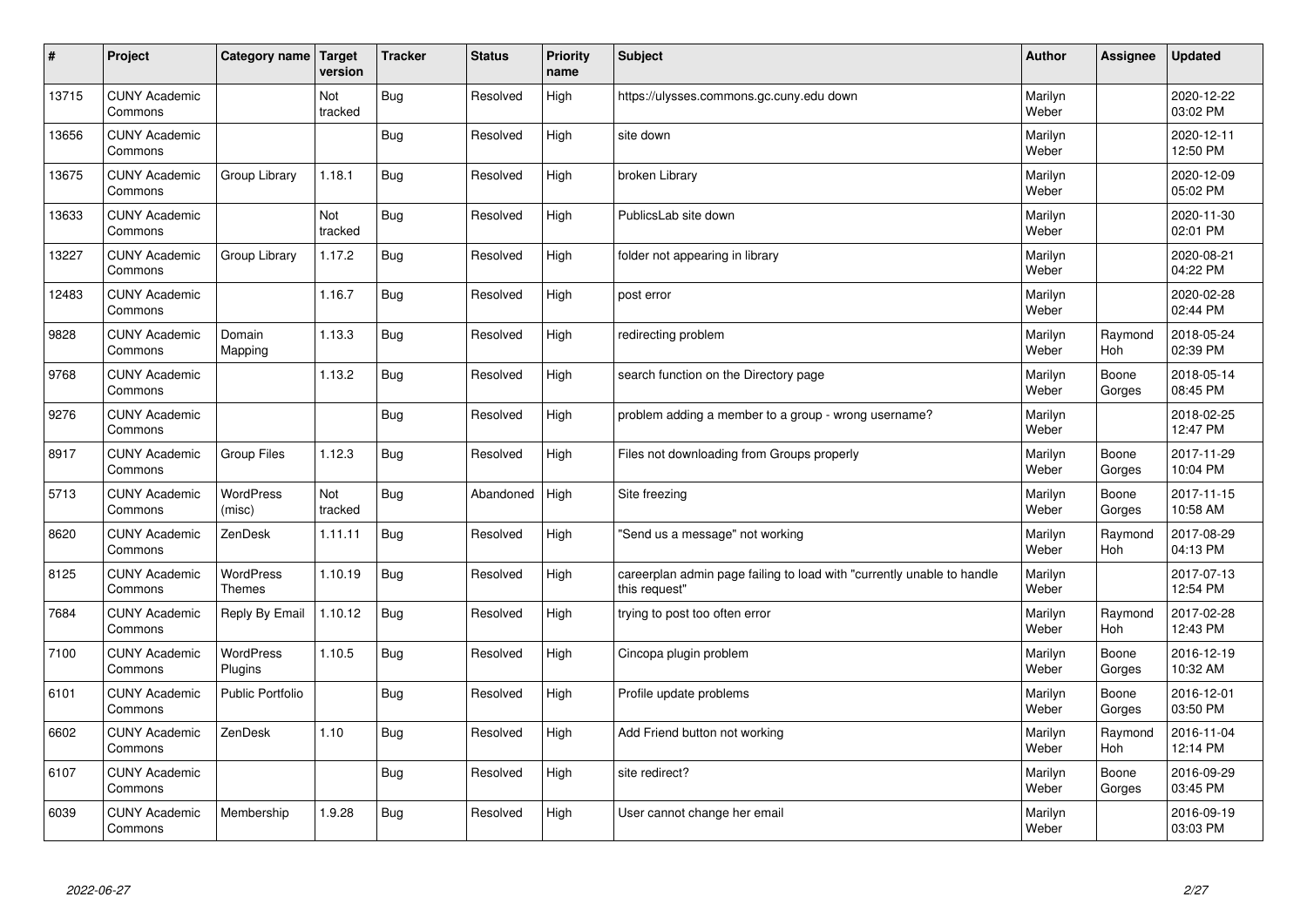| $\sharp$ | Project                         | Category name   Target           | version        | <b>Tracker</b> | <b>Status</b> | <b>Priority</b><br>name | <b>Subject</b>                                                                        | <b>Author</b>    | Assignee              | Updated                |
|----------|---------------------------------|----------------------------------|----------------|----------------|---------------|-------------------------|---------------------------------------------------------------------------------------|------------------|-----------------------|------------------------|
| 4657     | <b>CUNY Academic</b><br>Commons | Group Forums                     | 1.8.18         | Bug            | Resolved      | High                    | Submit button disappears in new post mode in forum                                    | Marilyn<br>Weber | Raymond<br><b>Hoh</b> | 2015-12-01<br>11:15 PM |
| 4962     | <b>CUNY Academic</b><br>Commons | Events                           | 1.8.18         | Bug            | Resolved      | High                    | Problems with text entry field in the Events Calendar                                 | Marilyn<br>Weber | Raymond<br><b>Hoh</b> | 2015-12-01<br>06:57 PM |
| 4918     | <b>CUNY Academic</b><br>Commons | ZenDesk                          | Not<br>tracked | Bug            | Resolved      | High                    | Re-directing Help Requests                                                            | Marilyn<br>Weber | Raymond<br><b>Hoh</b> | 2015-11-23<br>11:15 AM |
| 4734     | <b>CUNY Academic</b><br>Commons | <b>BuddyPress</b><br><b>Docs</b> | 1.8.13         | Bug            | Resolved      | High                    | Problems with "Create New Doc"                                                        | Marilyn<br>Weber | Boone<br>Gorges       | 2015-10-09<br>07:53 AM |
| 3417     | <b>CUNY Academic</b><br>Commons | <b>BuddyPress</b><br>(misc)      | Not<br>tracked | Bug            | Rejected      | High                    | copying two commons groups                                                            | Marilyn<br>Weber | Marilyn<br>Weber      | 2014-11-05<br>09:56 AM |
| 3593     | <b>CUNY Academic</b><br>Commons | Registration                     | 1.7.2          | Bug            | Resolved      | High                    | registration problems                                                                 | Marilyn<br>Weber | Boone<br>Gorges       | 2014-11-01<br>02:57 PM |
| 3530     | <b>CUNY Academic</b><br>Commons | Server                           | Not<br>tracked | Bug            | Resolved      | High                    | Commons running very slowly/ "connection lost"                                        | Marilyn<br>Weber | Matt Gold             | 2014-10-08<br>09:34 AM |
| 3121     | <b>CUNY Academic</b><br>Commons | WordPress<br><b>Themes</b>       | 1.5.21         | Bug            | Resolved      | High                    | Add Academica theme?                                                                  | Marilyn<br>Weber | Boone<br>Gorges       | 2014-03-24<br>11:04 AM |
| 2994     | <b>CUNY Academic</b><br>Commons | <b>BuddyPress</b><br>(misc)      | 1.5.16         | Bug            | Resolved      | High                    | "My forums" link gives "page not found" error                                         | Marilyn<br>Weber | Boone<br>Gorges       | 2014-01-29<br>03:44 PM |
| 15685    | <b>CUNY Academic</b><br>Commons |                                  |                | Support        | New           | High                    | problem with chrome?                                                                  | Marilyn<br>Weber |                       | 2022-04-25<br>03:40 PM |
| 15022    | <b>CUNY Academic</b><br>Commons |                                  |                | Support        | Rejected      | High                    | ArabStages                                                                            | Marilyn<br>Weber |                       | 2021-12-06<br>10:16 AM |
| 14799    | <b>CUNY Academic</b><br>Commons |                                  | 1.18.19        | Support        | Resolved      | High                    | install the official Classic Widgets?                                                 | Marilyn<br>Weber |                       | 2021-09-22<br>02:17 PM |
| 13878    | <b>CUNY Academic</b><br>Commons | Group cloning                    | 1.18.4         | Support        | Resolved      | High                    | When creating Group + Site and choosing 'Clone existing', cannot<br>advance to step 2 | Marilyn<br>Weber | Jeremy<br>Felt        | 2021-02-02<br>11:02 AM |
| 13173    | <b>CUNY Academic</b><br>Commons | Group Library                    | 1.17.1         | Support        | Resolved      | High                    | all uploads to the library are silent                                                 | Marilyn<br>Weber |                       | 2020-08-10<br>04:12 PM |
| 12393    | <b>CUNY Academic</b><br>Commons | <b>WordPress</b><br>(misc)       |                | Support        | Resolved      | High                    | size limit for files                                                                  | Marilyn<br>Weber |                       | 2020-02-18<br>10:13 AM |
| 8934     | <b>CUNY Academic</b><br>Commons | Reply By Email                   | 1.12.4         | Support        | Resolved      | High                    | RBE "could not post" email should have info about attempted From<br>address           | Marilyn<br>Weber | Raymond<br><b>Hoh</b> | 2017-12-12<br>11:25 AM |
| 4880     | <b>CUNY Academic</b><br>Commons | Password<br>Reset                | Not<br>tracked | Support        | Resolved      | High                    | CUNY Central person having password trouble                                           | Marilyn<br>Weber |                       | 2015-11-10<br>12:40 PM |
| 16172    | <b>CUNY Academic</b><br>Commons | <b>WordPress</b><br>(misc)       | 2.0.2          | Bug            | Resolved      | Normal                  | "Lost your password" link not in error messge                                         | Marilyn<br>Weber | Raymond<br>Hoh        | 2022-06-14<br>09:21 PM |
| 16198    | <b>CUNY Academic</b><br>Commons |                                  | 2.0.1          | Bug            | Resolved      | Normal                  | Change role to                                                                        | Marilyn<br>Weber | Boone<br>Gorges       | 2022-06-14<br>11:35 AM |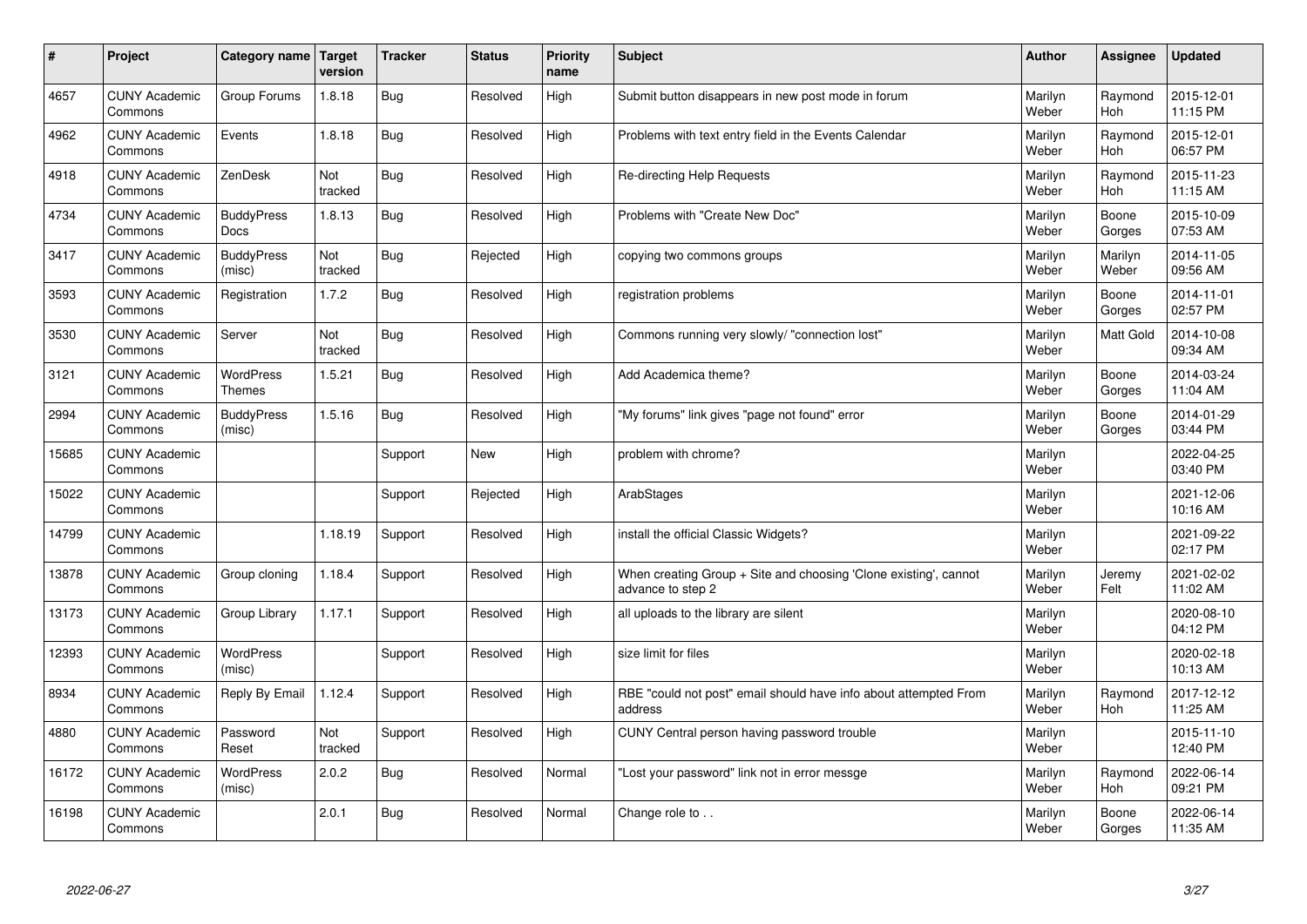| #     | Project                         | Category name   Target            | version        | <b>Tracker</b> | <b>Status</b>        | <b>Priority</b><br>name | <b>Subject</b>                                                                             | <b>Author</b>    | Assignee              | Updated                |
|-------|---------------------------------|-----------------------------------|----------------|----------------|----------------------|-------------------------|--------------------------------------------------------------------------------------------|------------------|-----------------------|------------------------|
| 15279 | <b>CUNY Academic</b><br>Commons |                                   |                | <b>Bug</b>     | Rejected             | Normal                  | big delay - cloning the history site                                                       | Marilyn<br>Weber |                       | 2022-02-09<br>01:49 PM |
| 15252 | <b>CUNY Academic</b><br>Commons | Layout                            | Not<br>tracked | Bug            | Resolved             | Normal                  | visual glitch with the Segal Center webpage                                                | Marilyn<br>Weber | Raymond<br>Hoh        | 2022-02-03<br>04:56 PM |
| 14885 | <b>CUNY Academic</b><br>Commons | <b>WordPress</b><br>Plugins       | 1.18.22        | Bug            | Resolved             | Normal                  | Long Loading Times -- Wordpress Admin Site                                                 | Marilyn<br>Weber | Raymond<br>Hoh        | 2021-10-26<br>12:28 PM |
| 14509 | <b>CUNY Academic</b><br>Commons | <b>WordPress</b><br>Plugins       | 1.18.12        | Bug            | Resolved             | Normal                  | Elementor Editor problem                                                                   | Marilyn<br>Weber |                       | 2021-06-08<br>09:55 AM |
| 14448 | <b>CUNY Academic</b><br>Commons | Password<br>Reset                 | Not<br>tracked | Bug            | Rejected             | Normal                  | password reset weirdness                                                                   | Marilyn<br>Weber | Raymond<br>Hoh        | 2021-05-12<br>01:34 PM |
| 14410 | <b>CUNY Academic</b><br>Commons |                                   | 1.18.10        | Bug            | Resolved             | Normal                  | events calendar problem?                                                                   | Marilyn<br>Weber |                       | 2021-05-10<br>04:45 PM |
| 14411 | <b>CUNY Academic</b><br>Commons | <b>WordPress</b><br><b>Themes</b> | 1.18.10        | Bug            | Resolved             | Normal                  | logo problems                                                                              | Marilyn<br>Weber |                       | 2021-05-03<br>04:37 PM |
| 14304 | <b>CUNY Academic</b><br>Commons | Group Library                     | 1.18.8         | Bug            | Resolved             | Normal                  | Library items change folders when adding subsequent items in new<br>folders                | Marilyn<br>Weber | Boone<br>Gorges       | 2021-04-13<br>11:21 AM |
| 14075 | <b>CUNY Academic</b><br>Commons | <b>WordPress</b><br>Plugins       | Not<br>tracked | Bug            | Resolved             | Normal                  | sludigitalportfolios.commons.gc.cuny.edu                                                   | Marilyn<br>Weber | Boone<br>Gorges       | 2021-03-01<br>10:46 AM |
| 14019 | <b>CUNY Academic</b><br>Commons | WordPress<br>Plugins              | 1.18.5         | <b>Bug</b>     | Resolved             | Normal                  | smorales.commons.gc.cuny.edu                                                               | Marilyn<br>Weber | Boone<br>Gorges       | 2021-02-23<br>11:06 AM |
| 13947 | <b>CUNY Academic</b><br>Commons | <b>WordPress</b><br>Plugins       | 1.18.4         | <b>Bug</b>     | Resolved             | Normal                  | Elementor plugin problem                                                                   | Marilyn<br>Weber | Raymond<br>Hoh        | 2021-02-08<br>09:34 PM |
| 13827 | <b>CUNY Academic</b><br>Commons | Group Forums                      | 1.18.3         | Bug            | Resolved             | Normal                  | more forum post problems                                                                   | Marilyn<br>Weber | Raymond<br><b>Hoh</b> | 2021-01-22<br>08:19 PM |
| 13768 | <b>CUNY Academic</b><br>Commons | Domain<br>Mapping                 | Not<br>tracked | Bug            | Resolved             | Normal                  | patricksweeney.commons.gc.cuny.edu down                                                    | Marilyn<br>Weber | Raymond<br>Hoh        | 2021-01-12<br>10:47 AM |
| 13378 | <b>CUNY Academic</b><br>Commons |                                   | 1.17.5         | Bug            | Resolved             | Normal                  | problem on one of my sites                                                                 | Marilyn<br>Weber |                       | 2020-09-24<br>05:27 PM |
| 13341 | <b>CUNY Academic</b><br>Commons | Group Forums                      | 1.17.4         | Bug            | Resolved             | Normal                  | Forum reply problems                                                                       | Marilyn<br>Weber | Raymond<br>Hoh        | 2020-09-22<br>12:08 PM |
| 13328 | <b>CUNY Academic</b><br>Commons | Group Forums                      | Not<br>tracked | Bug            | Reporter<br>Feedback | Normal                  | cross-posting in two related groups                                                        | Marilyn<br>Weber | Raymond<br>Hoh        | 2020-09-15<br>10:39 PM |
| 13013 | <b>CUNY Academic</b><br>Commons |                                   | Not<br>tracked | Bug            | Resolved             | Normal                  | an invite to Group Admins from Brian Foote?!                                               | Marilyn<br>Weber |                       | 2020-07-07<br>02:36 PM |
| 12487 | <b>CUNY Academic</b><br>Commons | Group Forums                      | 1.16.7         | <b>Bug</b>     | Resolved             | Normal                  | group posting problems?                                                                    | Marilyn<br>Weber | Raymond<br><b>Hoh</b> | 2020-03-10<br>11:40 AM |
| 12360 | <b>CUNY Academic</b><br>Commons | <b>WordPress</b><br><b>Themes</b> | Not<br>tracked | Bug            | Reporter<br>Feedback | Normal                  | site just says "DANTE We are currently in maintenance mode, please<br>check back shortly." | Marilyn<br>Weber |                       | 2020-02-04<br>12:13 PM |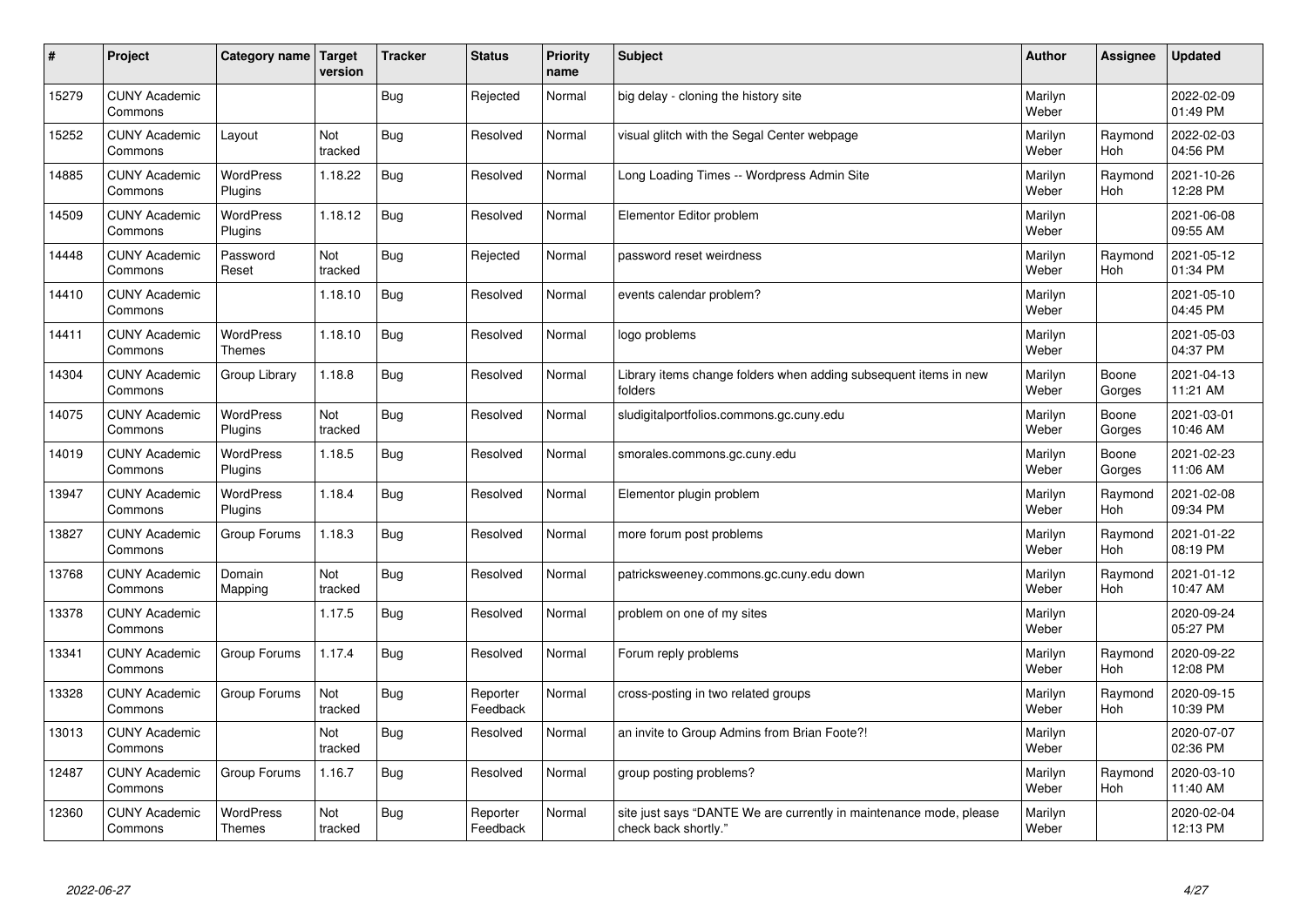| $\sharp$ | Project                         | Category name   Target     | version        | <b>Tracker</b> | <b>Status</b> | <b>Priority</b><br>name | <b>Subject</b>                                                       | <b>Author</b>    | Assignee              | <b>Updated</b>         |
|----------|---------------------------------|----------------------------|----------------|----------------|---------------|-------------------------|----------------------------------------------------------------------|------------------|-----------------------|------------------------|
| 12038    | <b>CUNY Academic</b><br>Commons |                            | 1.15.13        | Bug            | Resolved      | Normal                  | admin visibility problem at careerplan.commons.gc.cuny.edu           | Marilyn<br>Weber |                       | 2019-11-12<br>10:20 AM |
| 11964    | <b>CUNY Academic</b><br>Commons | Layout                     | 1.15.12        | Bug            | Resolved      | Normal                  | https://commons.gc.cuny.edu/create/ not displaying correctly in Edge | Marilyn<br>Weber | Raymond<br><b>Hoh</b> | 2019-10-22<br>11:54 AM |
| 11865    | <b>CUNY Academic</b><br>Commons | Onboarding                 | 1.15.10        | Bug            | Resolved      | Normal                  | Site name not appearing in "Membership" lists of Invitation modal    | Marilyn<br>Weber | Boone<br>Gorges       | 2019-09-24<br>11:09 AM |
| 11634    | <b>CUNY Academic</b><br>Commons | <b>WordPress</b><br>(misc) | Not<br>tracked | Bug            | Rejected      | Normal                  | "Insert Read More Tag" working oddly                                 | Marilyn<br>Weber | Raymond<br>Hoh        | 2019-07-15<br>11:48 PM |
| 11567    | <b>CUNY Academic</b><br>Commons | Group Files                | 1.15.4         | Bug            | Resolved      | Normal                  | Group files pagination doesn't work properly in folders              | Marilyn<br>Weber | Boone<br>Gorges       | 2019-06-25<br>04:22 PM |
| 11453    | <b>CUNY Academic</b><br>Commons | <b>WordPress</b><br>(misc) | 1.15.2         | <b>Bug</b>     | Resolved      | Normal                  | 403 error on Firefox                                                 | Marilyn<br>Weber | Raymond<br>Hoh        | 2019-05-28<br>11:46 AM |
| 11483    | <b>CUNY Academic</b><br>Commons |                            | 1.15.2         | Bug            | Resolved      | Normal                  | 'Add New user" not working                                           | Marilyn<br>Weber |                       | 2019-05-21<br>02:26 PM |
| 11088    | <b>CUNY Academic</b><br>Commons | Group Blogs                | Not<br>tracked | Bug            | Resolved      | Normal                  | no notification for comments                                         | Marilyn<br>Weber |                       | 2019-02-15<br>03:30 PM |
| 10810    | <b>CUNY Academic</b><br>Commons | WordPress<br>(misc)        | 1.14.2         | Bug            | Resolved      | Normal                  | Sites set as public are becoming private                             | Marilyn<br>Weber |                       | 2018-12-11<br>10:15 AM |
| 10772    | <b>CUNY Academic</b><br>Commons | Groups (misc)              | 1.14.2         | Bug            | Resolved      | Normal                  | can't create groups                                                  | Marilyn<br>Weber |                       | 2018-12-04<br>10:42 AM |
| 10537    | <b>CUNY Academic</b><br>Commons |                            | Not<br>tracked | Bug            | Resolved      | Normal                  | jpegs not showing                                                    | Marilyn<br>Weber |                       | 2018-10-23<br>10:51 AM |
| 10562    | <b>CUNY Academic</b><br>Commons |                            |                | <b>Bug</b>     | Rejected      | Normal                  | Commons is down                                                      | Marilyn<br>Weber |                       | 2018-10-23<br>10:49 AM |
| 10361    | <b>CUNY Academic</b><br>Commons | Group Forums               | 1.13.10        | Bug            | Resolved      | Normal                  | forum post pending oddity                                            | Marilyn<br>Weber |                       | 2018-09-25<br>10:45 AM |
| 10260    | <b>CUNY Academic</b><br>Commons |                            |                | Bug            | Rejected      | Normal                  | bad activation email                                                 | Marilyn<br>Weber |                       | 2018-08-30<br>01:25 PM |
| 10176    | <b>CUNY Academic</b><br>Commons | Documentation              | Not<br>tracked | <b>Bug</b>     | Resolved      | Normal                  | domain mapping requests                                              | Marilyn<br>Weber | scott voth            | 2018-08-29<br>05:30 PM |
| 10101    | <b>CUNY Academic</b><br>Commons |                            | 1.13.7         | Bug            | Resolved      | Normal                  | URL changes within Manage section of groups                          | Marilyn<br>Weber |                       | 2018-08-03<br>01:54 PM |
| 10035    | <b>CUNY Academic</b><br>Commons |                            | Not<br>tracked | Bug            | Resolved      | Normal                  | Reconnecting user to site                                            | Marilyn<br>Weber |                       | 2018-07-23<br>11:55 AM |
| 9992     | <b>CUNY Academic</b><br>Commons |                            | 1.13.6         | <b>Bug</b>     | Resolved      | Normal                  | ACERT website down again                                             | Marilyn<br>Weber |                       | 2018-07-10<br>12:15 PM |
| 9919     | <b>CUNY Academic</b><br>Commons |                            | Not<br>tracked | Bug            | Resolved      | Normal                  | admin of https://sphcurriculum.commons.gc.cuny.edu                   | Marilyn<br>Weber |                       | 2018-06-12<br>09:37 PM |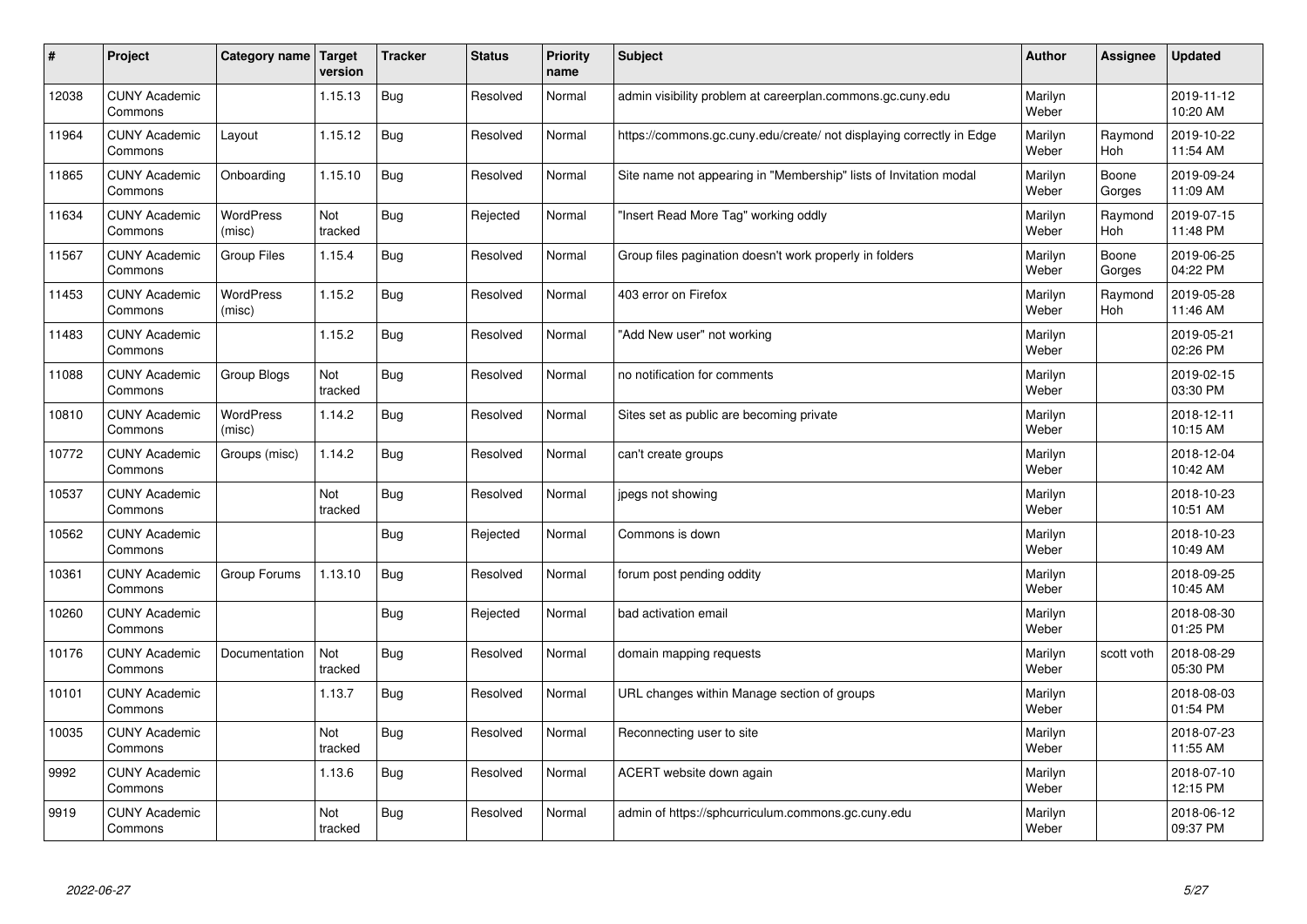| #    | Project                         | Category name                     | Target<br>version | <b>Tracker</b> | <b>Status</b> | <b>Priority</b><br>name | <b>Subject</b>                                      | <b>Author</b>    | Assignee              | Updated                |
|------|---------------------------------|-----------------------------------|-------------------|----------------|---------------|-------------------------|-----------------------------------------------------|------------------|-----------------------|------------------------|
| 9835 | <b>CUNY Academic</b><br>Commons | Group Forums                      | Future<br>release | Bug            | Assigned      | Normal                  | add a "like" function?                              | Marilyn<br>Weber | Erik<br>Trainer       | 2018-06-05<br>01:49 PM |
| 9470 | <b>CUNY Academic</b><br>Commons |                                   |                   | Bug            | Resolved      | Normal                  | Users not appearing via "Add New"                   | Marilyn<br>Weber |                       | 2018-03-22<br>07:44 PM |
| 9335 | <b>CUNY Academic</b><br>Commons | <b>WordPress</b><br><b>Themes</b> | 1.12.10           | <b>Bug</b>     | Resolved      | Normal                  | clone http://digitalscholarship.ccny.cuny.edu site? | Marilyn<br>Weber | Boone<br>Gorges       | 2018-03-14<br>12:43 PM |
| 9340 | <b>CUNY Academic</b><br>Commons | <b>WordPress</b><br>Plugins       | 1.12.10           | <b>Bug</b>     | Resolved      | Normal                  | change the web preview?                             | Marilyn<br>Weber | Raymond<br><b>Hoh</b> | 2018-03-13<br>11:50 AM |
| 9330 | <b>CUNY Academic</b><br>Commons | <b>WordPress</b><br>Plugins       | 1.12.10           | Bug            | Resolved      | Normal                  | part 2 of problems with the Leaflet plug -in        | Marilyn<br>Weber |                       | 2018-03-04<br>05:58 PM |
| 9282 | <b>CUNY Academic</b><br>Commons | Group Forums                      | 1.12.9            | Bug            | Resolved      | Normal                  | 'Forum ID is missing" error?                        | Marilyn<br>Weber |                       | 2018-02-27<br>10:32 AM |
| 9192 | <b>CUNY Academic</b><br>Commons | WordPress<br>Plugins              | 1.12.8            | <b>Bug</b>     | Resolved      | Normal                  | problems with the Leaflet plug -in                  | Marilyn<br>Weber | Boone<br>Gorges       | 2018-02-13<br>11:07 AM |
| 9154 | <b>CUNY Academic</b><br>Commons | Events                            | 1.12.8            | Bug            | Resolved      | Normal                  | problem with group calendar                         | Marilyn<br>Weber | Raymond<br>Hoh        | 2018-02-13<br>10:49 AM |
| 9130 | <b>CUNY Academic</b><br>Commons | Homepage<br>Slides                | Not<br>tracked    | Bug            | Resolved      | Normal                  | too many redirects                                  | Marilyn<br>Weber |                       | 2018-01-29<br>10:27 AM |
| 9062 | <b>CUNY Academic</b><br>Commons |                                   | Not<br>tracked    | Bug            | Resolved      | Normal                  | re-add me as admin of https://commons.gc.cuny.edu/  | Marilyn<br>Weber |                       | 2018-01-08<br>12:03 PM |
| 8924 | <b>CUNY Academic</b><br>Commons | <b>WordPress</b><br>Plugins       | 1.12.4            | <b>Bug</b>     | Resolved      | Normal                  | auto-remove feature on http://pcp.gc.cuny.edu       | Marilyn<br>Weber | <b>Matt Gold</b>      | 2017-12-04<br>10:18 AM |
| 8937 | <b>CUNY Academic</b><br>Commons |                                   | Not<br>tracked    | Bug            | Resolved      | Normal                  | videos gone                                         | Marilyn<br>Weber |                       | 2017-12-01<br>11:27 AM |
| 5684 | <b>CUNY Academic</b><br>Commons | <b>Group Files</b>                | Not<br>tracked    | Bug            | Resolved      | Normal                  | Making Group files appear as Blog entries           | Marilyn<br>Weber | Boone<br>Gorges       | 2017-11-20<br>03:28 PM |
| 7328 | <b>CUNY Academic</b><br>Commons | WordPress<br>Plugins              | Not<br>tracked    | Bug            | Resolved      | Normal                  | technical issue with the Events Manager plugin      | Marilyn<br>Weber | Raymond<br><b>Hoh</b> | 2017-11-15<br>06:19 PM |
| 5968 | <b>CUNY Academic</b><br>Commons | Membership                        | Not<br>tracked    | Bug            | Resolved      | Normal                  | Deleting account without knowing password           | Marilyn<br>Weber | Matt Gold             | 2017-11-15<br>06:19 PM |
| 5319 | <b>CUNY Academic</b><br>Commons |                                   | Not<br>tracked    | <b>Bug</b>     | Resolved      | Normal                  | <b>Broken URL</b>                                   | Marilyn<br>Weber | Marilyn<br>Weber      | 2017-11-15<br>05:46 PM |
| 5875 | <b>CUNY Academic</b><br>Commons | WordPress<br>Plugins              | Not<br>tracked    | Bug            | Resolved      | Normal                  | Events Calendar garbled in IE                       | Marilyn<br>Weber | Marilyn<br>Weber      | 2017-11-15<br>05:45 PM |
| 7226 | <b>CUNY Academic</b><br>Commons | Registration                      | Not<br>tracked    | Bug            | Abandoned     | Normal                  | Community college student cannot register?          | Marilyn<br>Weber |                       | 2017-11-15<br>01:55 PM |
| 6106 | <b>CUNY Academic</b><br>Commons | Server                            | Not<br>tracked    | Bug            | Resolved      | Normal                  | 504 error                                           | Marilyn<br>Weber |                       | 2017-11-15<br>01:55 PM |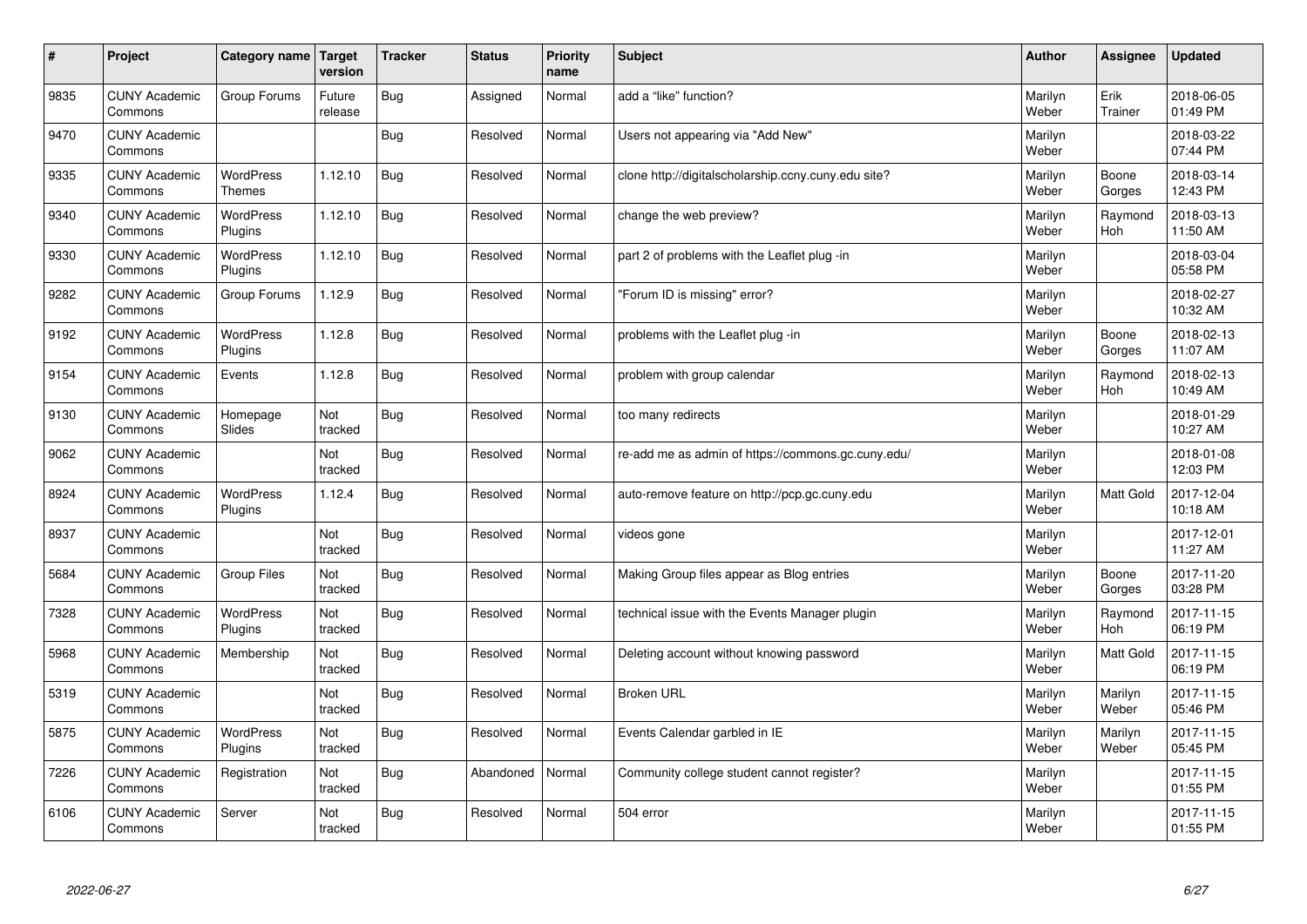| $\sharp$ | Project                         | Category name                 | Target<br>version | <b>Tracker</b> | <b>Status</b> | <b>Priority</b><br>name | <b>Subject</b>                                                              | <b>Author</b>    | Assignee        | Updated                |
|----------|---------------------------------|-------------------------------|-------------------|----------------|---------------|-------------------------|-----------------------------------------------------------------------------|------------------|-----------------|------------------------|
| 7770     | <b>CUNY Academic</b><br>Commons | <b>WordPress</b><br>Plugins   | Not<br>tracked    | Bug            | Abandoned     | Normal                  | Timeline.js problem                                                         | Marilyn<br>Weber |                 | 2017-11-15<br>01:43 PM |
| 8098     | <b>CUNY Academic</b><br>Commons | <b>Public Portfolio</b>       | Not<br>tracked    | Bug            | Abandoned     | Normal                  | Widget in profile not working                                               | Marilyn<br>Weber |                 | 2017-11-15<br>01:28 PM |
| 8259     | <b>CUNY Academic</b><br>Commons |                               | Not<br>tracked    | Bug            | Resolved      | Normal                  | missing dashboard                                                           | Marilyn<br>Weber |                 | 2017-11-15<br>01:28 PM |
| 8661     | <b>CUNY Academic</b><br>Commons | Group Blogs                   | Not<br>tracked    | Bug            | Resolved      | Normal                  | new group, old site, can't link?                                            | Marilyn<br>Weber |                 | 2017-11-15<br>01:26 PM |
| 6860     | <b>CUNY Academic</b><br>Commons | User<br>Onboarding            | 1.12              | Bug            | Resolved      | Normal                  | Invitation to join a group is appearing as an invitiation to join the site! | Marilyn<br>Weber | Boone<br>Gorges | 2017-10-30<br>10:03 AM |
| 8721     | <b>CUNY Academic</b><br>Commons | WordPress<br>Plugins          | 1.11.13           | Bug            | Resolved      | Normal                  | more problems with Events calendar                                          | Marilyn<br>Weber |                 | 2017-09-21<br>10:35 AM |
| 8638     | <b>CUNY Academic</b><br>Commons | Group Blogs                   | 1.11.11           | <b>Bug</b>     | Resolved      | Normal                  | members not syncing from group to site                                      | Marilyn<br>Weber |                 | 2017-09-01<br>03:50 PM |
| 8552     | <b>CUNY Academic</b><br>Commons | WordPress<br>Plugins          | 1.11.10           | Bug            | Resolved      | Normal                  | Events Calendar problem                                                     | Marilyn<br>Weber |                 | 2017-08-18<br>04:36 PM |
| 8200     | <b>CUNY Academic</b><br>Commons | Groups (misc)                 | Not<br>tracked    | Bug            | Resolved      | Normal                  | Announcements has disappeared                                               | Marilyn<br>Weber | Boone<br>Gorges | 2017-05-26<br>04:04 PM |
| 8131     | <b>CUNY Academic</b><br>Commons | WordPress<br>Plugins          | 1.11              | Bug            | Resolved      | Normal                  | Newsletters plug-in                                                         | Marilyn<br>Weber | Boone<br>Gorges | 2017-05-11<br>09:42 PM |
| 7376     | <b>CUNY Academic</b><br>Commons | Email<br>Notifications        |                   | <b>Bug</b>     | Rejected      | Normal                  | automatic forwarding of blog posts not working                              | Marilyn<br>Weber | Boone<br>Gorges | 2017-05-01<br>10:36 PM |
| 7767     | <b>CUNY Academic</b><br>Commons |                               | Not<br>tracked    | Bug            | Resolved      | Normal                  | Site loading problems                                                       | Marilyn<br>Weber |                 | 2017-03-21<br>09:57 PM |
| 7803     | <b>CUNY Academic</b><br>Commons |                               |                   | Bug            | Resolved      | Normal                  | user email change                                                           | Marilyn<br>Weber |                 | 2017-03-16<br>11:58 AM |
| 7349     | <b>CUNY Academic</b><br>Commons | Membership                    | Not<br>tracked    | Bug            | Resolved      | Normal                  | <b>LACUNY Institute website</b>                                             | Marilyn<br>Weber | Boone<br>Gorges | 2017-01-11<br>04:26 PM |
| 7223     | <b>CUNY Academic</b><br>Commons | Membership                    | Not<br>tracked    | Bug            | Resolved      | Normal                  | User with two profiles would like to merge them                             | Marilyn<br>Weber | Boone<br>Gorges | 2017-01-10<br>02:07 PM |
| 7337     | <b>CUNY Academic</b><br>Commons | Membership                    | Not<br>tracked    | <b>Bug</b>     | Resolved      | Normal                  | User with new email                                                         | Marilyn<br>Weber |                 | 2017-01-06<br>11:05 AM |
| 7310     | <b>CUNY Academic</b><br>Commons |                               | 1.10.7            | <b>Bug</b>     | Resolved      | Normal                  | Friendship request mystery.                                                 | Marilyn<br>Weber | Boone<br>Gorges | 2017-01-05<br>03:12 PM |
| 6893     | <b>CUNY Academic</b><br>Commons | Group Forums                  |                   | Bug            | Resolved      | Normal                  | Forum for CUNY Academic Commons Team is gone                                | Marilyn<br>Weber | Boone<br>Gorges | 2016-12-01<br>08:08 AM |
| 5448     | <b>CUNY Academic</b><br>Commons | Email<br><b>Notifications</b> | 1.10.2            | Bug            | Rejected      | Normal                  | garbled CAC activity digests                                                | Marilyn<br>Weber | Raymond<br>Hoh  | 2016-11-20<br>02:38 AM |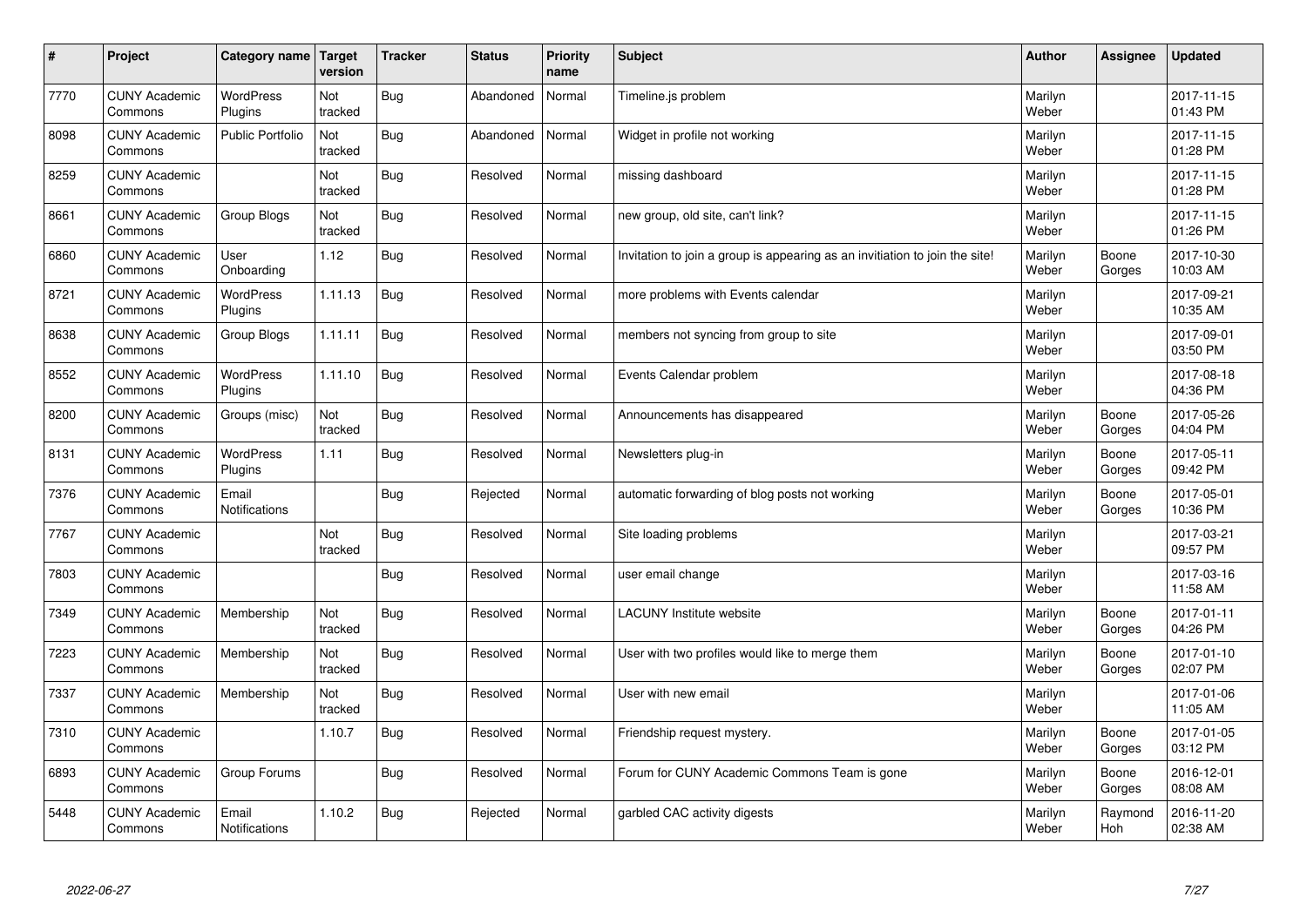| #    | Project                         | Category name   Target  | version           | <b>Tracker</b> | <b>Status</b> | Priority<br>name | <b>Subject</b>                                                  | <b>Author</b>    | <b>Assignee</b> | <b>Updated</b>         |
|------|---------------------------------|-------------------------|-------------------|----------------|---------------|------------------|-----------------------------------------------------------------|------------------|-----------------|------------------------|
| 6626 | <b>CUNY Academic</b><br>Commons | Group Files             | 1.10.1            | Bug            | Resolved      | Normal           | Files from non-member showing up in private group               | Marilyn<br>Weber | Boone<br>Gorges | 2016-11-07<br>03:54 PM |
| 6575 | <b>CUNY Academic</b><br>Commons | Groups (misc)           |                   | Bug            | Rejected      | Normal           | No papers link for the group "social paper"                     | Marilyn<br>Weber |                 | 2016-11-02<br>10:39 PM |
| 6338 | <b>CUNY Academic</b><br>Commons |                         |                   | Bug            | Rejected      | Normal           | Multiple email notifications for each blog post                 | Marilyn<br>Weber | Boone<br>Gorges | 2016-10-18<br>08:45 PM |
| 6313 | <b>CUNY Academic</b><br>Commons | Groups (misc)           |                   | Bug            | Duplicate     | Normal           | group member no longer in group, can't rejoin.                  | Marilyn<br>Weber |                 | 2016-10-14<br>09:27 PM |
| 6025 | <b>CUNY Academic</b><br>Commons | Search                  | Not<br>tracked    | Bug            | Resolved      | Normal           | Search function not working                                     | Marilyn<br>Weber | Boone<br>Gorges | 2016-10-12<br>09:41 AM |
| 6091 | <b>CUNY Academic</b><br>Commons | Group<br>Invitations    | Not<br>tracked    | Bug            | Resolved      | Normal           | User cannot re-join a group                                     | Marilyn<br>Weber | Boone<br>Gorges | 2016-09-28<br>01:47 PM |
| 5969 | <b>CUNY Academic</b><br>Commons | Registration            | 1.9.27            | <b>Bug</b>     | Resolved      | Normal           | Queens students unable to join                                  | Marilyn<br>Weber | Boone<br>Gorges | 2016-09-04<br>09:41 PM |
| 5834 | <b>CUNY Academic</b><br>Commons |                         |                   | <b>Bug</b>     | Resolved      | Normal           | My access to cdev                                               | Marilyn<br>Weber | Boone<br>Gorges | 2016-07-25<br>03:12 PM |
| 5667 | <b>CUNY Academic</b><br>Commons | <b>Public Portfolio</b> | 1.9.18            | Bug            | Resolved      | Normal           | publication section on my public portfolio won't update         | Marilyn<br>Weber | Boone<br>Gorges | 2016-06-12<br>10:19 AM |
| 5436 | <b>CUNY Academic</b><br>Commons |                         | Not<br>tracked    | Bug            | Resolved      | Normal           | Trying to change email settings for                             | Marilyn<br>Weber | Boone<br>Gorges | 2016-04-21<br>10:12 PM |
| 5346 | <b>CUNY Academic</b><br>Commons | Toolbar                 | 1.9.11            | Bug            | Resolved      | Normal           | possible dynamic HTML code bug?                                 | Marilyn<br>Weber | Boone<br>Gorges | 2016-03-22<br>10:53 AM |
| 3138 | <b>CUNY Academic</b><br>Commons | Documentation           | Not<br>tracked    | Bug            | Resolved      | Normal           | Codex documentation                                             | Marilyn<br>Weber | scott voth      | 2016-03-04<br>08:49 AM |
| 5282 | <b>CUNY Academic</b><br>Commons | Social Paper            | Future<br>release | Bug            | <b>New</b>    | Normal           | Replying via email directs to paper but not individual comment. | Marilyn<br>Weber | Raymond<br>Hoh  | 2016-03-02<br>01:48 PM |
| 5184 | <b>CUNY Academic</b><br>Commons | Social Paper            |                   | Bug            | Rejected      | Normal           | Problem linking SP to a group                                   | Marilyn<br>Weber | Boone<br>Gorges | 2016-02-21<br>12:27 PM |
| 5176 | <b>CUNY Academic</b><br>Commons | <b>Public Portfolio</b> | 1.9.6             | <b>Bug</b>     | Resolved      | Normal           | Widgets in Profile not saving                                   | Marilyn<br>Weber | Boone<br>Gorges | 2016-02-01<br>11:07 AM |
| 5177 | <b>CUNY Academic</b><br>Commons | Toolbar                 | 1.9.6             | <b>Bug</b>     | Resolved      | Normal           | No "My Papers" tab                                              | Marilyn<br>Weber | Raymond<br>Hoh  | 2016-01-29<br>08:37 AM |
| 4577 | <b>CUNY Academic</b><br>Commons | Registration            | Not<br>tracked    | Bug            | Resolved      | Normal           | New users are not getting their email verification              | Marilyn<br>Weber | Boone<br>Gorges | 2016-01-26<br>03:30 PM |
| 5059 | <b>CUNY Academic</b><br>Commons |                         | Not<br>tracked    | Bug            | Resolved      | Normal           | Instagram embed?                                                | Marilyn<br>Weber |                 | 2016-01-26<br>12:05 AM |
| 4831 | <b>CUNY Academic</b><br>Commons | <b>Public Portfolio</b> | 1.9.4             | <b>Bug</b>     | Resolved      | Normal           | User cannot update profile                                      | Marilyn<br>Weber | Boone<br>Gorges | 2016-01-11<br>10:46 PM |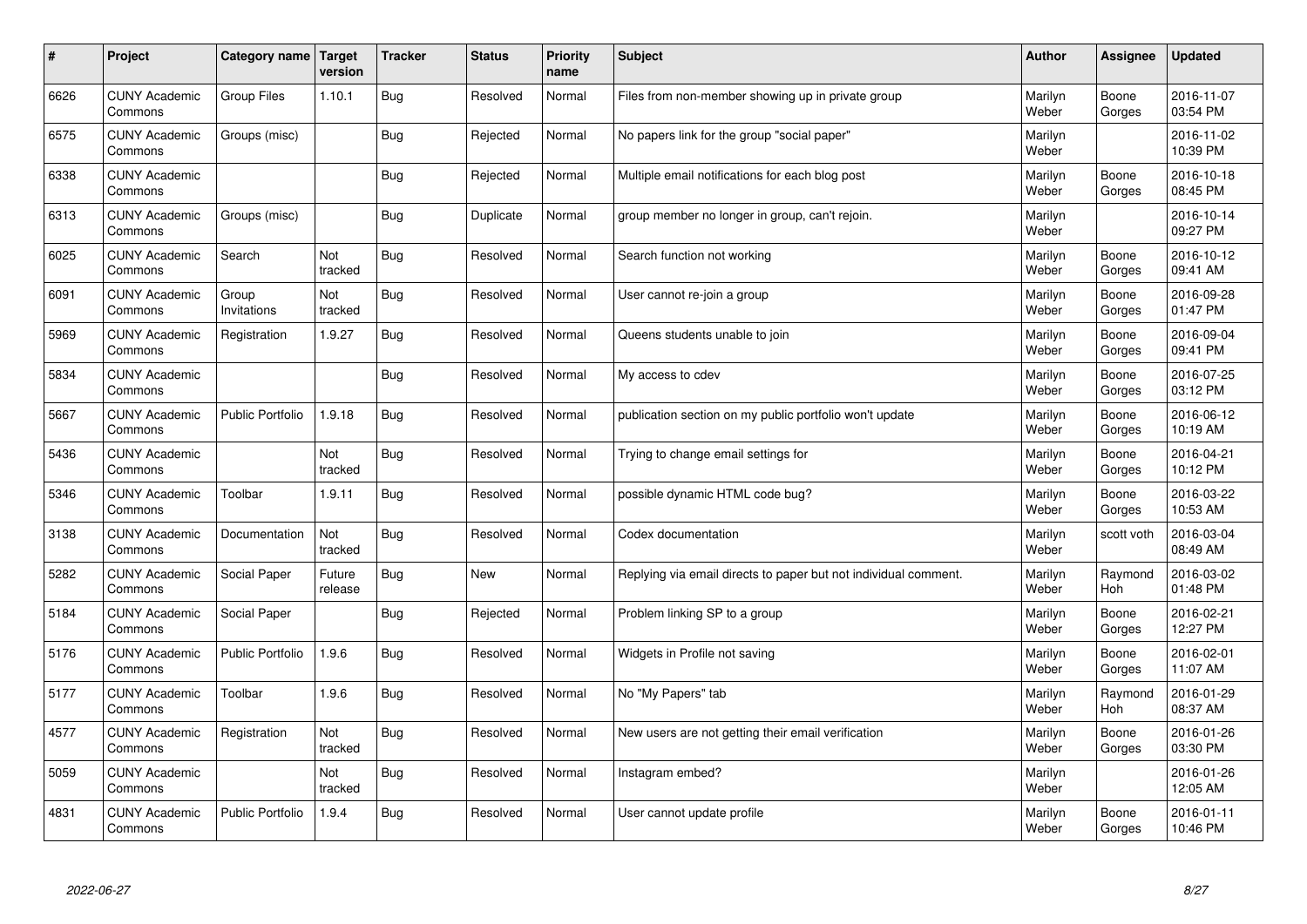| $\sharp$ | Project                         | Category name   Target            | version           | <b>Tracker</b> | <b>Status</b> | <b>Priority</b><br>name | <b>Subject</b>                                        | <b>Author</b>    | Assignee        | <b>Updated</b>         |
|----------|---------------------------------|-----------------------------------|-------------------|----------------|---------------|-------------------------|-------------------------------------------------------|------------------|-----------------|------------------------|
| 4881     | <b>CUNY Academic</b><br>Commons | ZenDesk                           | Not<br>tracked    | Bug            | Resolved      | Normal                  | ZenDesk emails not being sent                         | Marilyn<br>Weber |                 | 2015-12-07<br>01:34 AM |
| 4834     | <b>CUNY Academic</b><br>Commons | Blogs<br>(BuddyPress)             |                   | Bug            | Resolved      | Normal                  | Admin invite problem                                  | Marilyn<br>Weber | Boone<br>Gorges | 2015-11-13<br>12:25 PM |
| 4542     | <b>CUNY Academic</b><br>Commons | <b>WordPress</b><br>Plugins       | 1.8.10            | Bug            | Resolved      | Normal                  | Emailing group users problem                          | Marilyn<br>Weber | Boone<br>Gorges | 2015-09-11<br>11:16 AM |
| 4496     | <b>CUNY Academic</b><br>Commons | cuny.is                           | 1.8.9             | Bug            | Resolved      | Normal                  | Quick links broken?                                   | Marilyn<br>Weber | Boone<br>Gorges | 2015-08-28<br>10:39 AM |
| 4012     | <b>CUNY Academic</b><br>Commons |                                   | 1.7.20            | Bug            | Resolved      | Normal                  | Two users reporting same Forbidden 403 error message. | Marilyn<br>Weber |                 | 2015-05-01<br>08:13 PM |
| 4013     | <b>CUNY Academic</b><br>Commons |                                   |                   | Bug            | Duplicate     | Normal                  | Math question?                                        | Marilyn<br>Weber |                 | 2015-04-22<br>04:05 PM |
| 3674     | <b>CUNY Academic</b><br>Commons |                                   |                   | <b>Bug</b>     | Rejected      | Normal                  | CBox pagination issue with the Wiki                   | Marilyn<br>Weber |                 | 2014-11-20<br>05:03 PM |
| 3673     | <b>CUNY Academic</b><br>Commons |                                   |                   | Bug            | Rejected      | Normal                  | CBox pagination issue with the Wiki                   | Marilyn<br>Weber |                 | 2014-11-20<br>04:08 PM |
| 3620     | <b>CUNY Academic</b><br>Commons | Groups (misc)                     | Not<br>tracked    | Bug            | Resolved      | Normal                  | admins of The Group for Group Admins                  | Marilyn<br>Weber |                 | 2014-11-03<br>08:38 AM |
| 3197     | <b>CUNY Academic</b><br>Commons | Groups (misc)                     | 1.6.4             | Bug            | Resolved      | Normal                  | trying to set up a hidden group blog with no RSS feed | Marilyn<br>Weber | Boone<br>Gorges | 2014-05-21<br>09:39 PM |
| 3093     | <b>CUNY Academic</b><br>Commons | WordPress<br>Plugins              |                   | <b>Bug</b>     | Rejected      | Normal                  | Custom Google Maps                                    | Marilyn<br>Weber | Boone<br>Gorges | 2014-05-02<br>10:52 AM |
| 3136     | <b>CUNY Academic</b><br>Commons | <b>WordPress</b><br>Plugins       |                   | <b>Bug</b>     | Rejected      | Normal                  | The Easy Rotator                                      | Marilyn<br>Weber | Boone<br>Gorges | 2014-04-01<br>10:26 PM |
| 3116     | <b>CUNY Academic</b><br>Commons | <b>WordPress</b><br>(Permissions) |                   | Bug            | Resolved      | Normal                  | Updating the FAQ page                                 | Marilyn<br>Weber | Boone<br>Gorges | 2014-04-01<br>10:12 PM |
| 3071     | <b>CUNY Academic</b><br>Commons | <b>WordPress</b><br><b>Themes</b> | 1.5.22            | <b>Bug</b>     | Resolved      | Normal                  | Twenty Fourteen theme differences                     | Marilyn<br>Weber | Boone<br>Gorges | 2014-04-01<br>08:18 PM |
| 2777     | <b>CUNY Academic</b><br>Commons | <b>WordPress</b><br>(misc)        | Not<br>tracked    | Bug            | Resolved      | Normal                  | Hero slide access                                     | Marilyn<br>Weber | Boone<br>Gorges | 2013-09-07<br>12:26 PM |
| 15545    | <b>CUNY Academic</b><br>Commons | <b>WordPress</b><br>Plugins       | 1.19.5            | Feature        | Resolved      | Normal                  | "ZI Hide Featured Image" plugin request               | Marilyn<br>Weber | Boone<br>Gorges | 2022-03-09<br>10:09 AM |
| 5992     | <b>CUNY Academic</b><br>Commons | Email<br>Notifications            | Future<br>release | Feature        | <b>New</b>    | Normal                  | Changing the From line of autogenerated blog emails   | Marilyn<br>Weber |                 | 2018-09-27<br>05:19 PM |
| 9224     | <b>CUNY Academic</b><br>Commons | Group Files                       | 1.13              | Feature        | Resolved      | Normal                  | attachments to forum posts clutter up Files area      | Marilyn<br>Weber | Boone<br>Gorges | 2018-03-22<br>03:34 PM |
| 7608     | <b>CUNY Academic</b><br>Commons | Registration                      | Not<br>tracked    | Feature        | Resolved      | Normal                  | create an account                                     | Marilyn<br>Weber |                 | 2017-02-15<br>10:45 PM |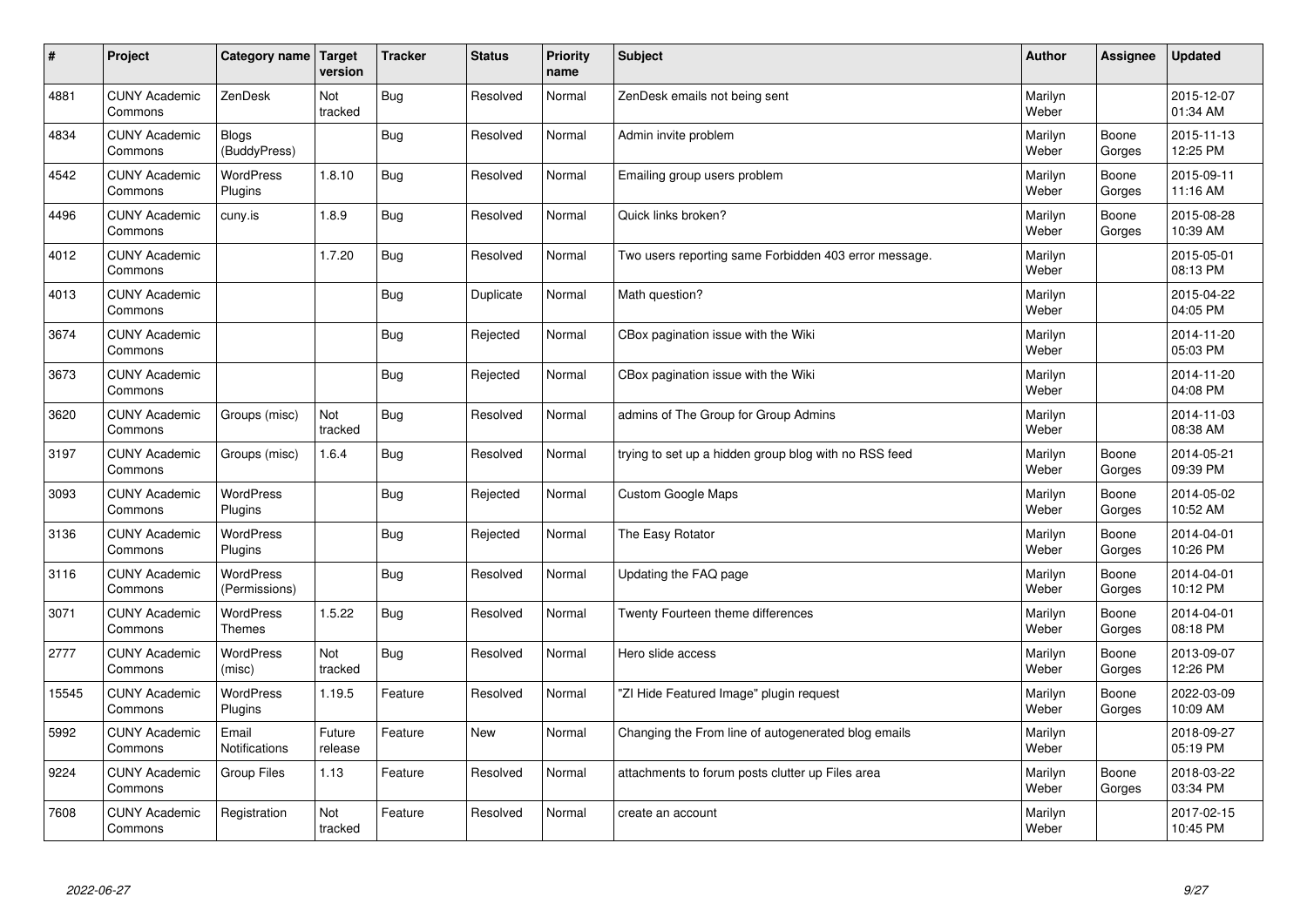| $\vert$ # | Project                         | Category name   Target            | version           | <b>Tracker</b> | <b>Status</b>                       | <b>Priority</b><br>name | <b>Subject</b>                              | <b>Author</b>    | Assignee              | <b>Updated</b>         |
|-----------|---------------------------------|-----------------------------------|-------------------|----------------|-------------------------------------|-------------------------|---------------------------------------------|------------------|-----------------------|------------------------|
| 7607      | <b>CUNY Academic</b><br>Commons | <b>WordPress</b><br>(misc)        | Not<br>tracked    | Feature        | Resolved                            | Normal                  | mp4 files                                   | Marilyn<br>Weber |                       | 2017-02-15<br>07:37 PM |
| 5199      | <b>CUNY Academic</b><br>Commons | Social Paper                      | Future<br>release | Feature        | New                                 | Normal                  | add tables to the SP editor                 | Marilyn<br>Weber |                       | 2016-10-24<br>11:27 AM |
| 6118      | <b>CUNY Academic</b><br>Commons | cuny.is                           |                   | Feature        | Resolved                            | Normal                  | Cuny. Is request from Javier Otero Peña     | Marilyn<br>Weber | Sarah<br>Morgano      | 2016-10-04<br>07:02 PM |
| 5799      | <b>CUNY Academic</b><br>Commons | <b>Blogs</b><br>(BuddyPress)      | Not<br>tracked    | Feature        | Resolved                            | Normal                  | removing one's own access to sites?         | Marilyn<br>Weber | Boone<br>Gorges       | 2016-07-26<br>01:55 PM |
| 5657      | <b>CUNY Academic</b><br>Commons | WordPress<br>Plugins              | 1.9.18            | Feature        | Resolved                            | Normal                  | Plugin Request - Instagram Feed WD          | Marilyn<br>Weber | Boone<br>Gorges       | 2016-06-08<br>12:36 PM |
| 5630      | <b>CUNY Academic</b><br>Commons | <b>WordPress</b><br><b>Themes</b> | 1.9.17            | Feature        | Resolved                            | Normal                  | Bavota magazine Pro theme                   | Marilyn<br>Weber | Boone<br>Gorges       | 2016-06-02<br>12:09 AM |
| 5621      | <b>CUNY Academic</b><br>Commons | <b>WordPress</b><br>Plugins       | 1.9.17            | Feature        | Resolved                            | Normal                  | Taxonomy plugin request                     | Marilyn<br>Weber | Boone<br>Gorges       | 2016-06-01<br>11:28 PM |
| 5345      | <b>CUNY Academic</b><br>Commons | Social Paper                      | 1.9.17            | Feature        | Rejected                            | Normal                  | Plus symbol problem in SP                   | Marilyn<br>Weber | Christian<br>Wach     | 2016-05-27<br>04:26 AM |
| 5522      | <b>CUNY Academic</b><br>Commons | <b>WordPress</b><br>Plugins       | 1.9.15            | Feature        | Resolved                            | Normal                  | plugin request                              | Marilyn<br>Weber | Boone<br>Gorges       | 2016-05-09<br>10:36 AM |
| 5397      | <b>CUNY Academic</b><br>Commons | Social Paper                      | Future<br>release | Feature        | <b>New</b>                          | Normal                  | frustrating to have to enable/disable in SP | Marilyn<br>Weber | Samantha<br>Raddatz   | 2016-04-20<br>03:39 PM |
| 5302      | <b>CUNY Academic</b><br>Commons | WordPress<br>Plugins              | 1.9.10            | Feature        | Resolved                            | Normal                  | request for WP Gallery Custom Links plug-in | Marilyn<br>Weber | Boone<br>Gorges       | 2016-03-11<br>09:20 PM |
| 4965      | <b>CUNY Academic</b><br>Commons | <b>WordPress</b><br><b>Themes</b> | Not<br>tracked    | Feature        | Resolved                            | Normal                  | Theme requested                             | Marilyn<br>Weber | Boone<br>Gorges       | 2016-02-24<br>09:46 PM |
| 5205      | <b>CUNY Academic</b><br>Commons | Social Paper                      | Future<br>release | Feature        | <b>New</b>                          | Normal                  | Social Paper folders                        | Marilyn<br>Weber |                       | 2016-02-11<br>10:24 PM |
| 4997      | <b>CUNY Academic</b><br>Commons | <b>WordPress</b><br>Plugins       | 1.9.4             | Feature        | Resolved                            | Normal                  | ability to embed maps from StoryMapJS?      | Marilyn<br>Weber | Boone<br>Gorges       | 2016-01-07<br>12:34 PM |
| 5072      | <b>CUNY Academic</b><br>Commons |                                   |                   | Feature        | Duplicate                           | Normal                  | redirect shortcode handler                  | Marilyn<br>Weber | Boone<br>Gorges       | 2016-01-07<br>12:34 PM |
| 5036      | <b>CUNY Academic</b><br>Commons | WordPress<br>Plugins              | 1.9.1.1           | Feature        | Resolved                            | Normal                  | <b>Embeds request</b>                       | Marilyn<br>Weber | Boone<br>Gorges       | 2015-12-18<br>10:12 PM |
| 4340      | <b>CUNY Academic</b><br>Commons | WordPress -<br>Media              | 1.8.14            | Feature        | Resolved                            | Normal                  | embedding a video                           | Marilyn<br>Weber | Daniel<br>Jones       | 2015-10-20<br>12:01 AM |
| 3466      | <b>CUNY Academic</b><br>Commons | Membership                        | 1.6.16            | Feature        | Resolved                            | Normal                  | restricting undergrad registration          | Marilyn<br>Weber | Boone<br>Gorges       | 2014-09-18<br>12:02 AM |
| 16291     | <b>CUNY Academic</b><br>Commons | Site cloning                      | 2.0.2             | Support        | Staged for<br>Production<br>Release | Normal                  | Images coming up blank in Media Library     | Marilyn<br>Weber | Raymond<br><b>Hoh</b> | 2022-06-23<br>08:28 PM |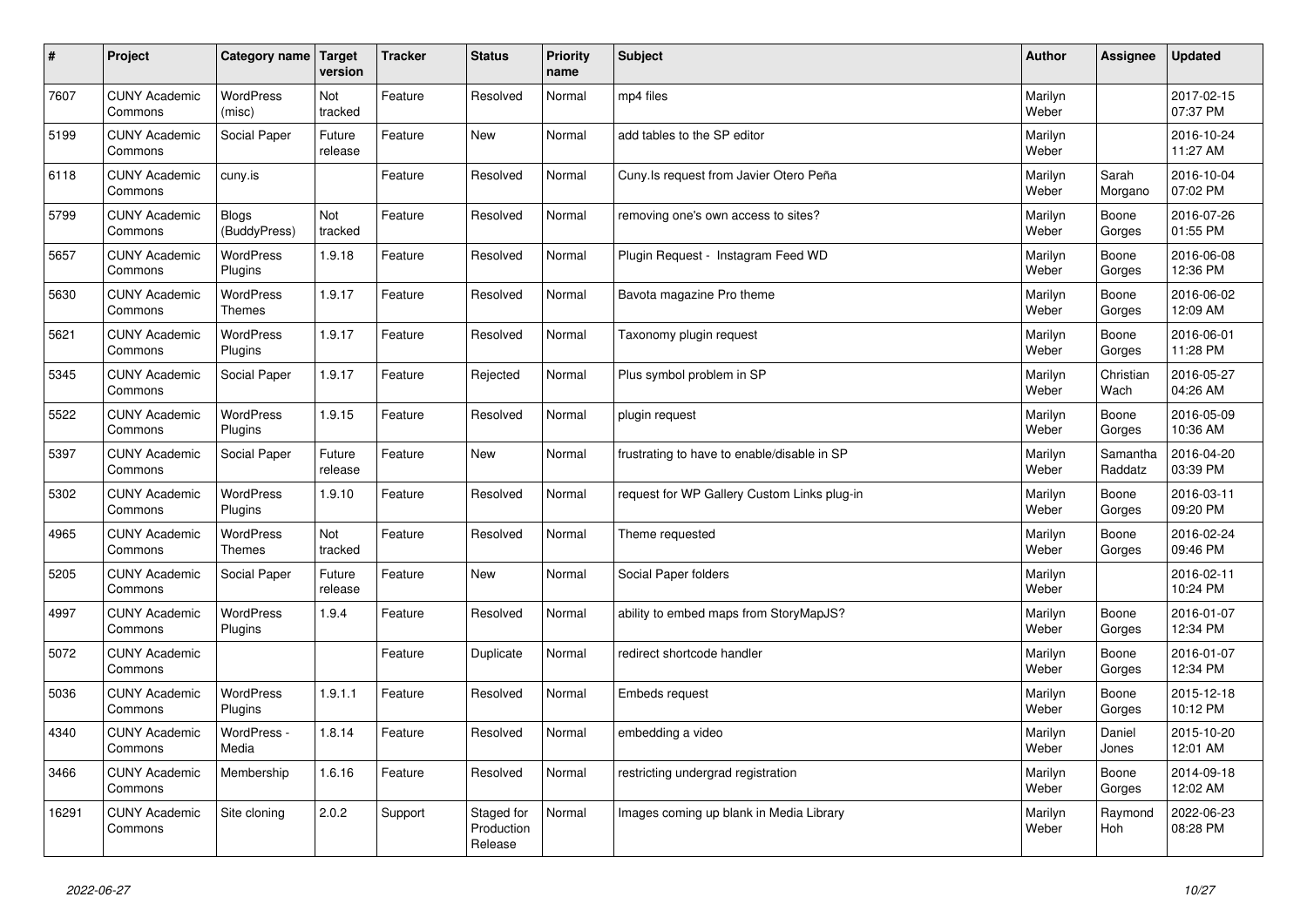| #     | Project                         | Category name               | Target<br>version | <b>Tracker</b> | <b>Status</b>        | <b>Priority</b><br>name | <b>Subject</b>                                                                          | <b>Author</b>    | Assignee              | Updated                |
|-------|---------------------------------|-----------------------------|-------------------|----------------|----------------------|-------------------------|-----------------------------------------------------------------------------------------|------------------|-----------------------|------------------------|
| 15169 | <b>CUNY Academic</b><br>Commons |                             | 2.0.2             | Support        | Reporter<br>Feedback | Normal                  | new Prelude website zipfiles for custom theme and other files.                          | Marilyn<br>Weber |                       | 2022-06-14<br>11:36 AM |
| 15655 | <b>CUNY Academic</b><br>Commons |                             | 2.0.2             | Support        | Reporter<br>Feedback | Normal                  | Event Aggregator plugin?                                                                | Marilyn<br>Weber |                       | 2022-06-14<br>11:36 AM |
| 15978 | <b>CUNY Academic</b><br>Commons | WordPress -<br>Media        | 2.0.2             | Support        | Reporter<br>Feedback | Normal                  | tex files?                                                                              | Marilyn<br>Weber | Raymond<br><b>Hoh</b> | 2022-06-14<br>11:36 AM |
| 16110 | <b>CUNY Academic</b><br>Commons |                             |                   | Support        | Reporter<br>Feedback | Normal                  | remove Creative Commons license from pages?                                             | Marilyn<br>Weber | Raymond<br><b>Hoh</b> | 2022-05-17<br>06:11 PM |
| 16099 | <b>CUNY Academic</b><br>Commons |                             |                   | Support        | Reporter<br>Feedback | Normal                  | request for Newsletter Glue                                                             | Marilyn<br>Weber |                       | 2022-05-13<br>12:14 PM |
| 14891 | <b>CUNY Academic</b><br>Commons |                             | Not<br>tracked    | Support        | Resolved             | Normal                  | changing site template after creation?                                                  | Marilyn<br>Weber |                       | 2022-04-27<br>04:58 PM |
| 14850 | <b>CUNY Academic</b><br>Commons |                             |                   | Support        | Abandoned            | Normal                  | brooklyn waterfront site "connection not secure"                                        | Marilyn<br>Weber |                       | 2022-04-27<br>04:56 PM |
| 14711 | <b>CUNY Academic</b><br>Commons |                             |                   | Support        | Rejected             | Normal                  | Custom Facebook Feed plugin problem                                                     | Marilyn<br>Weber |                       | 2022-04-27<br>04:29 PM |
| 15816 | <b>CUNY Academic</b><br>Commons |                             | Not<br>tracked    | Support        | New                  | Normal                  | slow loading at SPS                                                                     | Marilyn<br>Weber |                       | 2022-04-05<br>01:26 PM |
| 15654 | <b>CUNY Academic</b><br>Commons | <b>WordPress</b><br>Plugins | 1.19.6            | Support        | Resolved             | Normal                  | Numerous Copies of Events showing up                                                    | Marilyn<br>Weber | Boone<br>Gorges       | 2022-03-22<br>11:30 AM |
| 15610 | <b>CUNY Academic</b><br>Commons | WordPress<br>Plugins        | Not<br>tracked    | Support        | Rejected             | Normal                  | Loops & Logic plugin                                                                    | Marilyn<br>Weber | Raymond<br><b>Hoh</b> | 2022-03-19<br>11:16 AM |
| 15565 | <b>CUNY Academic</b><br>Commons |                             |                   | Support        | <b>New</b>           | Normal                  | Events - send updates to an email listserv                                              | Marilyn<br>Weber |                       | 2022-03-10<br>01:06 PM |
| 15370 | <b>CUNY Academic</b><br>Commons |                             |                   | Support        | Reporter<br>Feedback | Normal                  | All-in-One Event Calendar?                                                              | Marilyn<br>Weber |                       | 2022-02-17<br>11:03 AM |
| 15269 | <b>CUNY Academic</b><br>Commons | Redmine                     | Not<br>tracked    | Support        | Resolved             | Normal                  | Segal Theater sites                                                                     | Marilyn<br>Weber |                       | 2022-02-07<br>04:11 PM |
| 15266 | <b>CUNY Academic</b><br>Commons |                             |                   | Support        | Resolved             | Normal                  | Just an appreciation                                                                    | Marilyn<br>Weber |                       | 2022-02-07<br>10:42 AM |
| 15260 | <b>CUNY Academic</b><br>Commons |                             |                   | Support        | Reporter<br>Feedback | Normal                  | Diacritical markings   European Stages                                                  | Marilyn<br>Weber |                       | 2022-02-04<br>08:16 AM |
| 15211 | <b>CUNY Academic</b><br>Commons | Blogs<br>(BuddyPress)       | 1.19.2            | Support        | Resolved             | Normal                  | No good error reporting for already-used domain name when creating a<br>site in Firefox | Marilyn<br>Weber | Boone<br>Gorges       | 2022-01-25<br>11:33 AM |
| 15120 | <b>CUNY Academic</b><br>Commons |                             |                   | Support        | Resolved             | Normal                  | embed Zoom recordings in a post?                                                        | Marilyn<br>Weber |                       | 2021-12-29<br>08:15 AM |
| 14889 | <b>CUNY Academic</b><br>Commons | Events                      | 1.19.0            | Support        | Resolved             | Normal                  | events in group - can they be edited by all admins?                                     | Marilyn<br>Weber | Raymond<br>Hoh        | 2021-12-13<br>03:31 PM |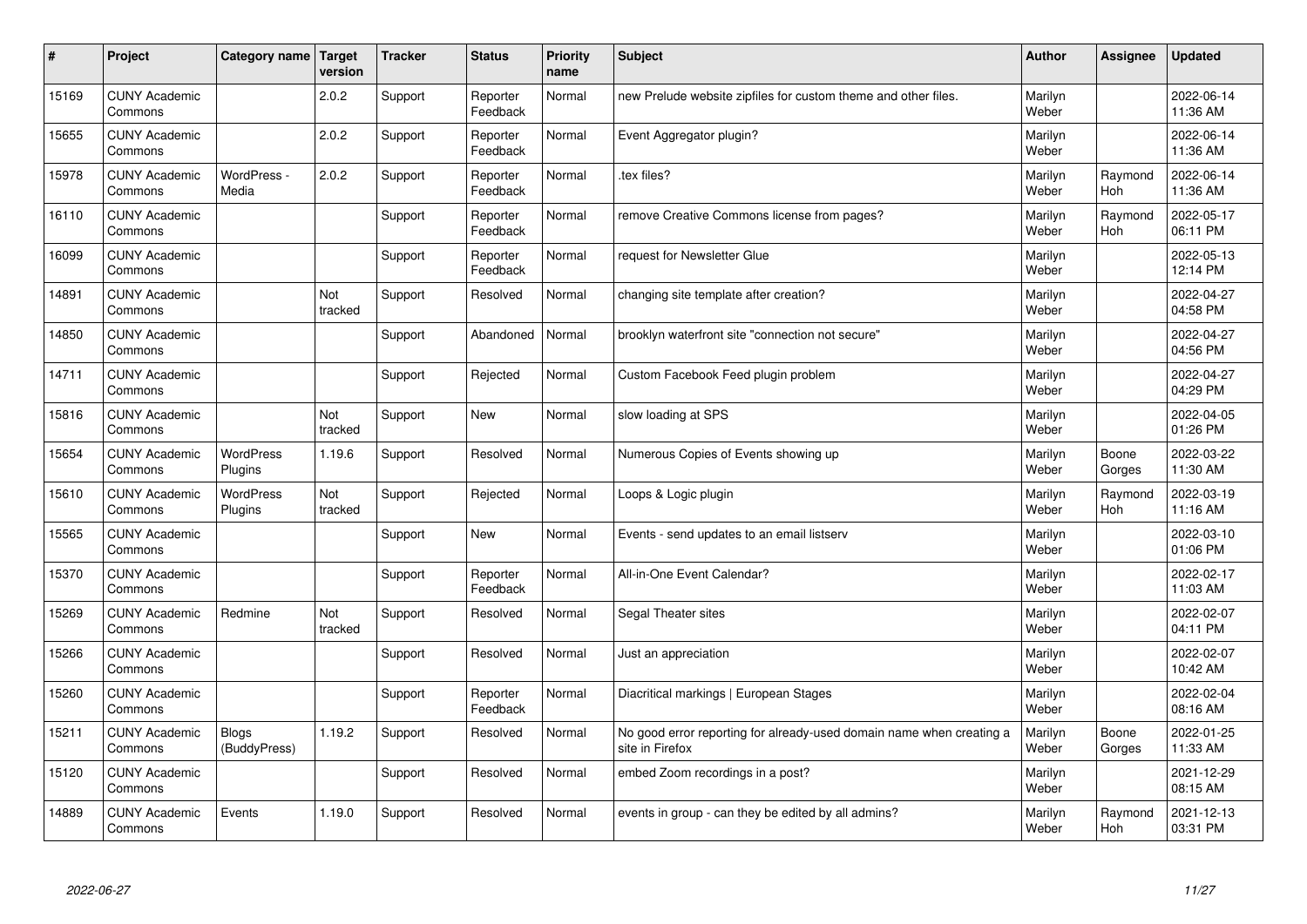| #     | Project                         | Category name   Target            | version        | <b>Tracker</b> | <b>Status</b>        | <b>Priority</b><br>name | <b>Subject</b>                                                  | <b>Author</b>    | <b>Assignee</b> | <b>Updated</b>         |
|-------|---------------------------------|-----------------------------------|----------------|----------------|----------------------|-------------------------|-----------------------------------------------------------------|------------------|-----------------|------------------------|
| 15045 | <b>CUNY Academic</b><br>Commons |                                   |                | Support        | <b>New</b>           | Normal                  | no result for KCeL in the search box on the commons             | Marilyn<br>Weber |                 | 2021-12-10<br>11:29 AM |
| 14973 | <b>CUNY Academic</b><br>Commons |                                   |                | Support        | Resolved             | Normal                  | <b>Mail Poet</b>                                                | Marilyn<br>Weber |                 | 2021-12-06<br>10:20 AM |
| 15025 | <b>CUNY Academic</b><br>Commons |                                   |                | Support        | Duplicate            | Normal                  | emails for all the papers on the commons that have been changed | Marilyn<br>Weber |                 | 2021-12-02<br>11:57 AM |
| 14972 | <b>CUNY Academic</b><br>Commons |                                   |                | Support        | Rejected             | Normal                  | Mailchimp plugin                                                | Marilyn<br>Weber |                 | 2021-11-17<br>02:13 PM |
| 14911 | <b>CUNY Academic</b><br>Commons | <b>WordPress</b><br><b>Themes</b> | Not<br>tracked | Support        | <b>New</b>           | Normal                  | Twentytwentyone theme                                           | Marilyn<br>Weber |                 | 2021-10-28<br>10:37 AM |
| 14900 | <b>CUNY Academic</b><br>Commons |                                   | Not<br>tracked | Support        | Reporter<br>Feedback | Normal                  | previous theme?                                                 | Marilyn<br>Weber |                 | 2021-10-25<br>10:31 AM |
| 14813 | <b>CUNY Academic</b><br>Commons |                                   | Not<br>tracked | Support        | Resolved             | Normal                  | raise the file size limit                                       | Marilyn<br>Weber |                 | 2021-09-30<br>12:02 PM |
| 14812 | <b>CUNY Academic</b><br>Commons |                                   | Not<br>tracked | Support        | Resolved             | Normal                  | Custom Sidebars and Wordpress 5.6                               | Marilyn<br>Weber |                 | 2021-09-30<br>10:43 AM |
| 14784 | <b>CUNY Academic</b><br>Commons |                                   |                | Support        | Reporter<br>Feedback | Normal                  | User report of logo problem when using Customizer theme         | Marilyn<br>Weber |                 | 2021-09-17<br>10:25 AM |
| 14389 | <b>CUNY Academic</b><br>Commons |                                   |                | Support        | Abandoned            | Normal                  | WebflowIO?                                                      | Marilyn<br>Weber |                 | 2021-09-14<br>10:45 AM |
| 14148 | <b>CUNY Academic</b><br>Commons |                                   |                | Support        | Abandoned            | Normal                  | post notification problem                                       | Marilyn<br>Weber |                 | 2021-09-14<br>10:43 AM |
| 13596 | <b>CUNY Academic</b><br>Commons |                                   |                | Support        | Abandoned            | Normal                  | invited as Author but show as Contributor                       | Marilyn<br>Weber |                 | 2021-09-14<br>10:41 AM |
| 13584 | <b>CUNY Academic</b><br>Commons |                                   |                | Support        | Abandoned            | Normal                  | Graphy theme question                                           | Marilyn<br>Weber |                 | 2021-09-14<br>10:41 AM |
| 14734 | <b>CUNY Academic</b><br>Commons | WordPress<br><b>Themes</b>        | 1.18.18        | Support        | Resolved             | Normal                  | missing section of Sujatha Fernandes' site                      | Marilyn<br>Weber | Raymond<br>Hoh  | 2021-09-06<br>04:15 PM |
| 14718 | <b>CUNY Academic</b><br>Commons |                                   | Not<br>tracked | Support        | Resolved             | Normal                  | User wants to recover deleted account                           | Marilyn<br>Weber |                 | 2021-08-30<br>02:46 PM |
| 14625 | <b>CUNY Academic</b><br>Commons |                                   | Not<br>tracked | Support        | Rejected             | Normal                  | image won't appear in slideshow.                                | Marilyn<br>Weber |                 | 2021-07-27<br>10:33 AM |
| 14606 | <b>CUNY Academic</b><br>Commons | WordPress<br>(misc)               | Not<br>tracked | Support        | Rejected             | Normal                  | calendar wrong month                                            | Marilyn<br>Weber |                 | 2021-07-23<br>12:11 PM |
| 14594 | <b>CUNY Academic</b><br>Commons |                                   | Not<br>tracked | Support        | Resolved             | Normal                  | Administration email verification?                              | Marilyn<br>Weber |                 | 2021-07-12<br>11:40 AM |
| 14534 | <b>CUNY Academic</b><br>Commons | <b>WordPress</b><br>Plugins       | 1.18.12        | Support        | Resolved             | Normal                  | Share This Image plugin?                                        | Marilyn<br>Weber |                 | 2021-06-08<br>11:50 AM |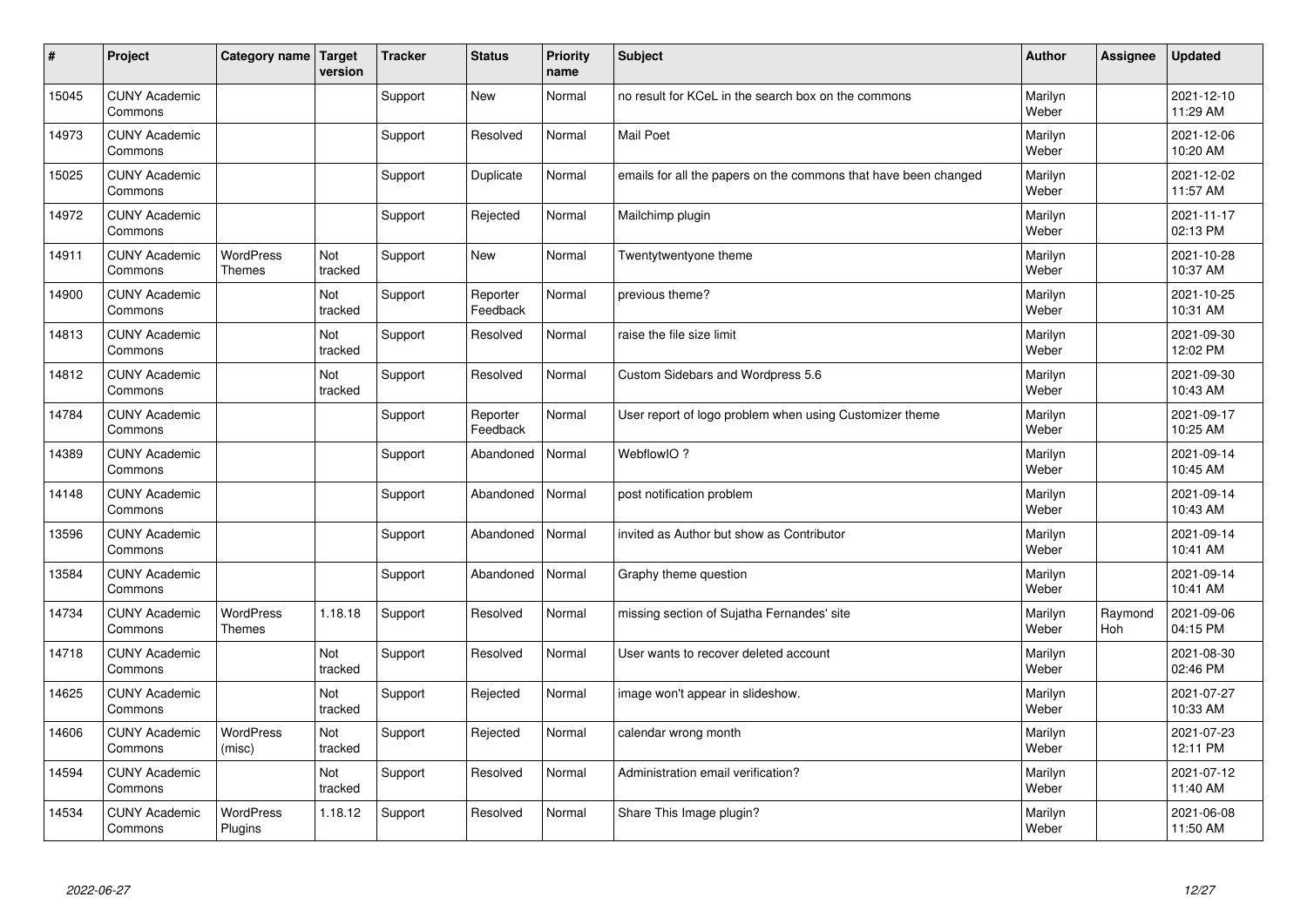| #     | Project                         | Category name                     | <b>Target</b><br>version | <b>Tracker</b> | <b>Status</b>        | <b>Priority</b><br>name | <b>Subject</b>                               | <b>Author</b>    | Assignee        | <b>Updated</b>         |
|-------|---------------------------------|-----------------------------------|--------------------------|----------------|----------------------|-------------------------|----------------------------------------------|------------------|-----------------|------------------------|
| 14265 | <b>CUNY Academic</b><br>Commons | <b>WordPress</b><br>Plugins       | 1.18.10                  | Support        | Resolved             | Normal                  | separate the tag cloud in the blog sidebar   | Marilyn<br>Weber | Boone<br>Gorges | 2021-05-12<br>05:19 PM |
| 14378 | <b>CUNY Academic</b><br>Commons |                                   | Not<br>tracked           | Support        | Resolved             | Normal                  | PPTX files unfetchable                       | Marilyn<br>Weber |                 | 2021-05-11<br>11:25 AM |
| 14398 | <b>CUNY Academic</b><br>Commons |                                   | Not<br>tracked           | Support        | Reporter<br>Feedback | Normal                  | Events plug-in notification problem          | Marilyn<br>Weber |                 | 2021-05-11<br>11:21 AM |
| 14404 | <b>CUNY Academic</b><br>Commons |                                   | Not<br>tracked           | Support        | Resolved             | Normal                  | blocked IP of user?                          | Marilyn<br>Weber |                 | 2021-05-10<br>01:00 PM |
| 14369 | <b>CUNY Academic</b><br>Commons | WordPress -<br>Media              | Not<br>tracked           | Support        | Resolved             | Normal                  | renewed problem with ppsx files              | Marilyn<br>Weber |                 | 2021-04-27<br>12:44 PM |
| 14360 | <b>CUNY Academic</b><br>Commons |                                   |                          | Support        | Rejected             | Normal                  | danielgerouldarchives.org?                   | Marilyn<br>Weber |                 | 2021-04-27<br>10:42 AM |
| 14344 | <b>CUNY Academic</b><br>Commons | Domain<br>Mapping                 | Not<br>tracked           | Support        | Resolved             | Normal                  | arabstages.org site down                     | Marilyn<br>Weber | Raymond<br>Hoh  | 2021-04-19<br>01:42 PM |
| 14270 | <b>CUNY Academic</b><br>Commons | <b>WordPress</b><br><b>Themes</b> | 1.18.8                   | Support        | Resolved             | Normal                  | grid theme?                                  | Marilyn<br>Weber |                 | 2021-04-13<br>11:20 AM |
| 14246 | <b>CUNY Academic</b><br>Commons |                                   | 1.18.8                   | Support        | Resolved             | Normal                  | 'Weekly jQuery Migrate Status Update"        | Marilyn<br>Weber |                 | 2021-04-13<br>11:08 AM |
| 14129 | <b>CUNY Academic</b><br>Commons | Onboarding                        | 1.18.6                   | Support        | Resolved             | Normal                  | can only see some invites sent               | Marilyn<br>Weber | Raymond<br>Hoh  | 2021-04-09<br>09:00 AM |
| 14242 | <b>CUNY Academic</b><br>Commons |                                   |                          | Support        | Resolved             | Normal                  | LAILAC site missing content                  | Marilyn<br>Weber |                 | 2021-03-27<br>08:40 AM |
| 14077 | <b>CUNY Academic</b><br>Commons | <b>WordPress</b><br>Plugins       | 1.18.7                   | Support        | Resolved             | Normal                  | Elementor Pro plugin for the slider          | Marilyn<br>Weber | Raymond<br>Hoh  | 2021-03-23<br>11:43 AM |
| 14012 | <b>CUNY Academic</b><br>Commons | <b>WordPress</b><br>Plugins       | 1.18.5                   | Support        | Resolved             | Normal                  | Open External Links in a New Window plugin?  | Marilyn<br>Weber | Boone<br>Gorges | 2021-03-02<br>02:07 PM |
| 14074 | <b>CUNY Academic</b><br>Commons | WordPress<br>(misc)               | Not<br>tracked           | Support        | Reporter<br>Feedback | Normal                  | page password protection problem             | Marilyn<br>Weber |                 | 2021-03-02<br>11:03 AM |
| 13916 | <b>CUNY Academic</b><br>Commons |                                   |                          | Support        | Rejected             | Normal                  | <b>Custom Sidebars</b>                       | Marilyn<br>Weber |                 | 2021-02-23<br>10:45 AM |
| 14016 | <b>CUNY Academic</b><br>Commons |                                   |                          | Support        | Rejected             | Normal                  | PDFs not downloading                         | Marilyn<br>Weber |                 | 2021-02-22<br>11:00 AM |
| 13975 | <b>CUNY Academic</b><br>Commons | Social Paper                      | Not<br>tracked           | Support        | Reporter<br>Feedback | Normal                  | can't approve comments on Social Paper paper | Marilyn<br>Weber |                 | 2021-02-12<br>09:33 AM |
| 13944 | <b>CUNY Academic</b><br>Commons | WordPress<br>Plugins              | 1.18.4                   | Support        | Resolved             | Normal                  | 3D FlipBook request                          | Marilyn<br>Weber |                 | 2021-02-09<br>11:05 AM |
| 13958 | <b>CUNY Academic</b><br>Commons |                                   | 1.18.4                   | Support        | Resolved             | Normal                  | calendar widget problem                      | Marilyn<br>Weber |                 | 2021-02-09<br>11:05 AM |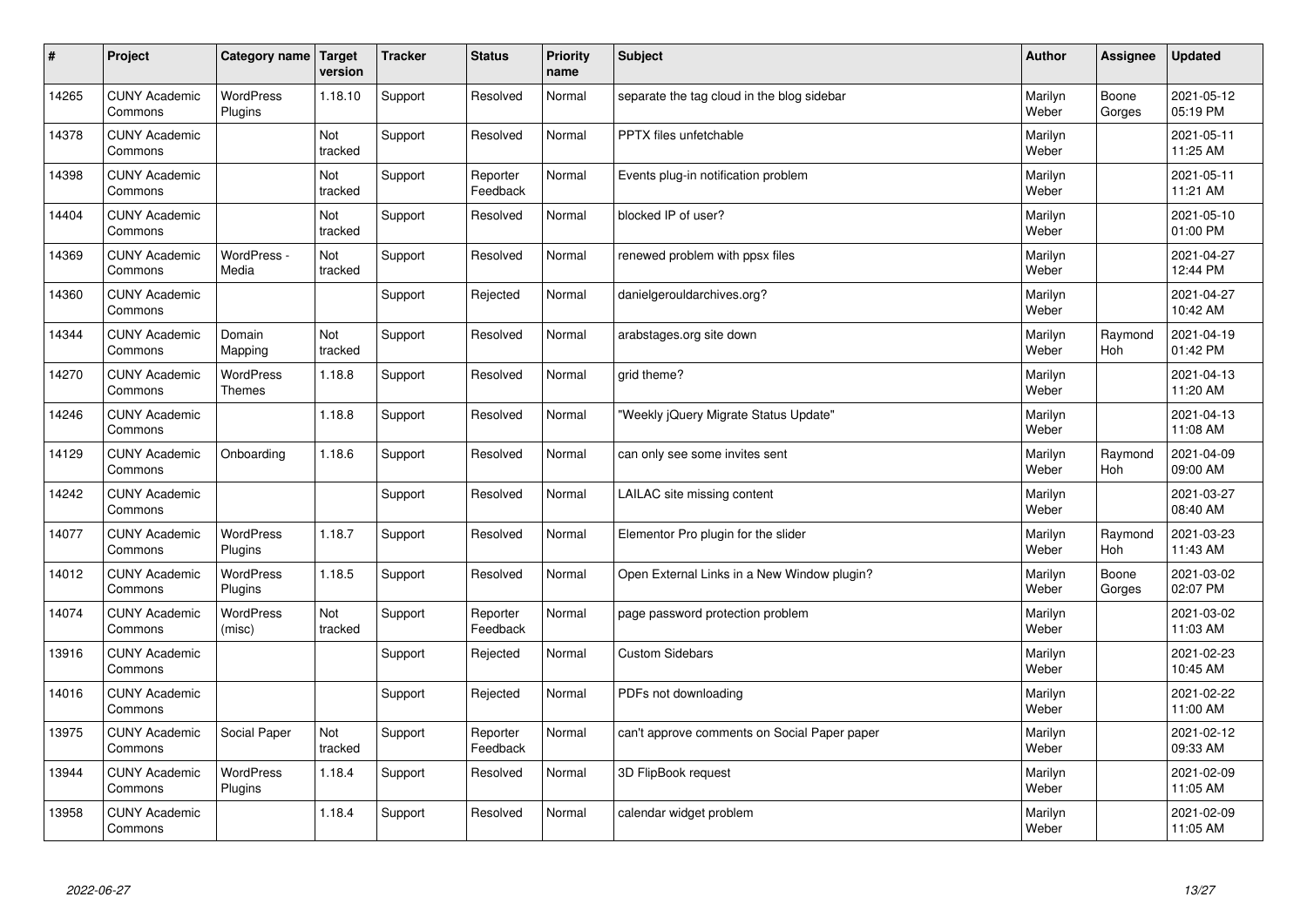| $\sharp$ | Project                         | Category name   Target            | version        | <b>Tracker</b> | <b>Status</b> | <b>Priority</b><br>name | <b>Subject</b>                           | <b>Author</b>    | <b>Assignee</b>       | <b>Updated</b>         |
|----------|---------------------------------|-----------------------------------|----------------|----------------|---------------|-------------------------|------------------------------------------|------------------|-----------------------|------------------------|
| 13929    | <b>CUNY Academic</b><br>Commons |                                   | 1.18.4         | Support        | Resolved      | Normal                  | update error message                     | Marilyn<br>Weber | Boone<br>Gorges       | 2021-02-09<br>11:05 AM |
| 13918    | <b>CUNY Academic</b><br>Commons |                                   | Not<br>tracked | Support        | Rejected      | Normal                  | MailPoet Newsletters Premium plugin      | Marilyn<br>Weber |                       | 2021-02-09<br>11:01 AM |
| 11976    | <b>CUNY Academic</b><br>Commons | <b>WordPress</b><br><b>Themes</b> | Not<br>tracked | Support        | Resolved      | Normal                  | ColorMag request                         | Marilyn<br>Weber |                       | 2021-02-01<br>10:25 AM |
| 13741    | <b>CUNY Academic</b><br>Commons | <b>WordPress</b><br>Plugins       | 1.18.3         | Support        | Resolved      | Normal                  | Ensemble Video Plugin                    | Marilyn<br>Weber |                       | 2021-01-26<br>04:43 PM |
| 13841    | <b>CUNY Academic</b><br>Commons | <b>WordPress</b><br>Plugins       | 1.18.3         | Support        | Resolved      | Normal                  | Folders plugin request                   | Marilyn<br>Weber | Boone<br>Gorges       | 2021-01-26<br>04:43 PM |
| 13826    | <b>CUNY Academic</b><br>Commons |                                   |                | Support        | Resolved      | Normal                  | January 14th                             | Marilyn<br>Weber |                       | 2021-01-26<br>04:26 PM |
| 13846    | <b>CUNY Academic</b><br>Commons | <b>WordPress</b><br>Plugins       | 1.18.3         | Support        | Resolved      | Normal                  | Yoast SEO plugin problem                 | Marilyn<br>Weber |                       | 2021-01-19<br>05:34 PM |
| 13783    | <b>CUNY Academic</b><br>Commons |                                   | 1.18.2         | Support        | Resolved      | Normal                  | new CUNY OneSearch url                   | Marilyn<br>Weber |                       | 2021-01-14<br>04:53 PM |
| 13641    | <b>CUNY Academic</b><br>Commons |                                   | 1.18.2         | Support        | Resolved      | Normal                  | follow up to migration request           | Marilyn<br>Weber | Boone<br>Gorges       | 2021-01-12<br>10:59 AM |
| 13738    | <b>CUNY Academic</b><br>Commons |                                   | 1.18.1         | Support        | Resolved      | Normal                  | theme requests from a non-CUY person     | Marilyn<br>Weber |                       | 2020-12-23<br>11:34 AM |
| 12999    | <b>CUNY Academic</b><br>Commons |                                   | 1.18.1         | Support        | Resolved      | Normal                  | request for Dentist theme                | Marilyn<br>Weber | Boone<br>Gorges       | 2020-12-22<br>03:31 PM |
| 13699    | <b>CUNY Academic</b><br>Commons |                                   | Not<br>tracked | Support        | Resolved      | Normal                  | Martin Segal Center site down            | Marilyn<br>Weber | Raymond<br><b>Hoh</b> | 2020-12-22<br>03:03 PM |
| 13710    | <b>CUNY Academic</b><br>Commons |                                   | Not<br>tracked | Support        | Resolved      | Normal                  | small change to Hosting Partner Handbook | Marilyn<br>Weber |                       | 2020-12-16<br>04:29 PM |
| 13637    | <b>CUNY Academic</b><br>Commons |                                   |                | Support        | Abandoned     | Normal                  | All-in-One Migration plugin request      | Marilyn<br>Weber |                       | 2020-12-08<br>10:46 AM |
| 13512    | <b>CUNY Academic</b><br>Commons | WordPress<br><b>Themes</b>        | 1.17.7         | Support        | Resolved      | Normal                  | theme update                             | Marilyn<br>Weber |                       | 2020-11-16<br>04:46 PM |
| 13541    | <b>CUNY Academic</b><br>Commons |                                   | Not<br>tracked | Support        | Resolved      | Normal                  | add a page template to OER site.         | Marilyn<br>Weber |                       | 2020-11-11<br>11:12 AM |
| 13521    | <b>CUNY Academic</b><br>Commons | Onboarding                        | 1.17.7         | Support        | Resolved      | Normal                  | sent invitations page                    | Marilyn<br>Weber | Raymond<br>Hoh        | 2020-11-10<br>10:31 AM |
| 11908    | <b>CUNY Academic</b><br>Commons | Spam/Spam<br>Prevention           | 1.17.7         | Support        | Resolved      | Normal                  | overeager spam filter                    | Marilyn<br>Weber | Raymond<br><b>Hoh</b> | 2020-11-05<br>04:36 PM |
| 13288    | <b>CUNY Academic</b><br>Commons |                                   |                | Support        | Abandoned     | Normal                  | log in problems on iPhone 6              | Marilyn<br>Weber |                       | 2020-10-27<br>10:26 AM |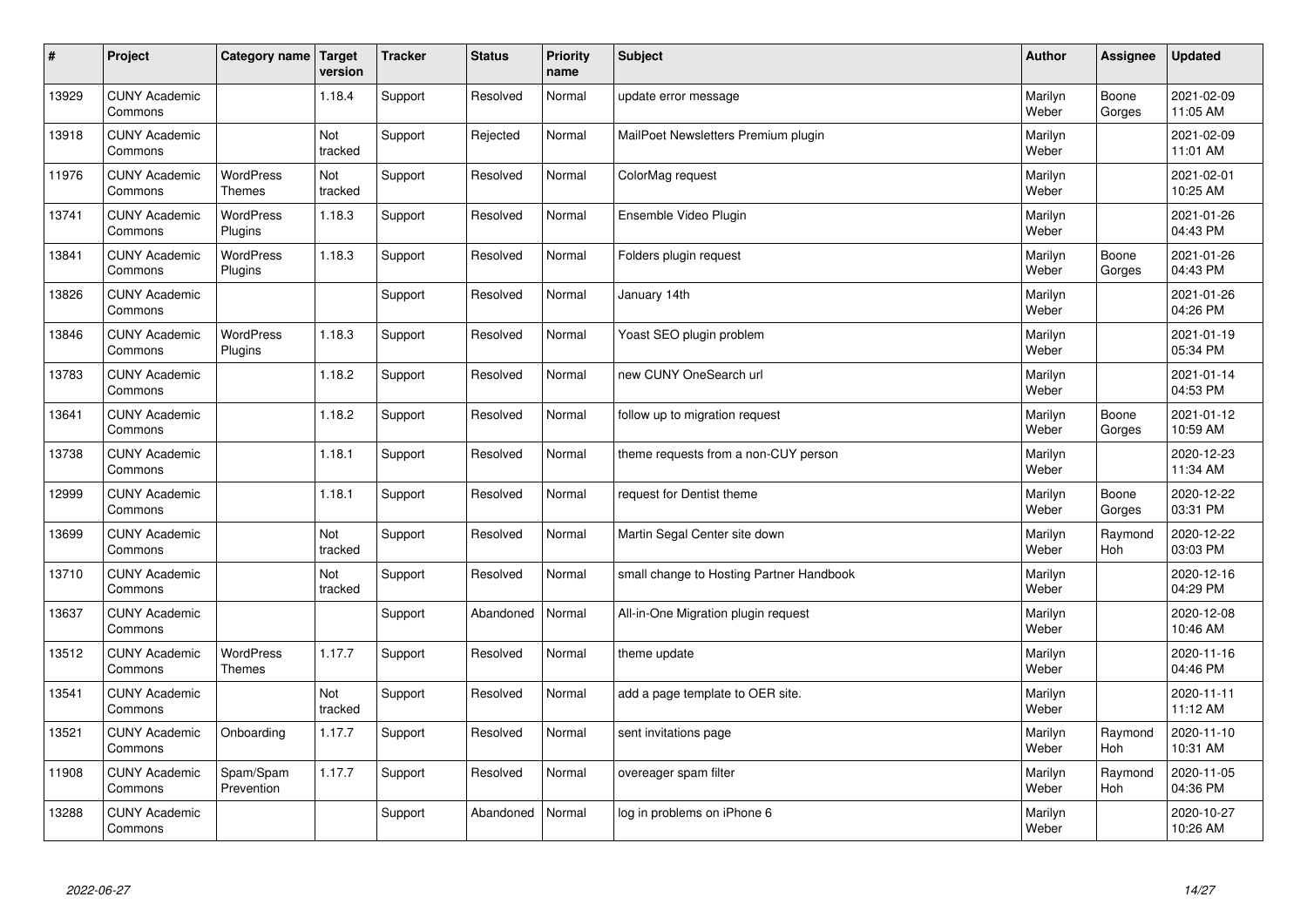| $\sharp$ | Project                         | Category name   Target     | version        | <b>Tracker</b> | <b>Status</b>        | <b>Priority</b><br>name | <b>Subject</b>                                                                 | <b>Author</b>    | Assignee              | <b>Updated</b>         |
|----------|---------------------------------|----------------------------|----------------|----------------|----------------------|-------------------------|--------------------------------------------------------------------------------|------------------|-----------------------|------------------------|
| 13441    | <b>CUNY Academic</b><br>Commons |                            | 1.17.5         | Support        | Resolved             | Normal                  | ongoing user problems with daily digests                                       | Marilyn<br>Weber |                       | 2020-10-13<br>10:02 AM |
| 13169    | <b>CUNY Academic</b><br>Commons |                            | 1.17.4         | Support        | Rejected             | Normal                  | footer logo image has no alt-text                                              | Marilyn<br>Weber |                       | 2020-09-22<br>10:18 AM |
| 13238    | <b>CUNY Academic</b><br>Commons | WordPress -<br>Media       | 1.17.3         | Support        | Resolved             | Normal                  | allow ppsx file?                                                               | Marilyn<br>Weber | Raymond<br><b>Hoh</b> | 2020-09-10<br>11:46 AM |
| 13286    | <b>CUNY Academic</b><br>Commons |                            | Not<br>tracked | Support        | <b>New</b>           | Normal                  | problem connecting with WordPress app                                          | Marilyn<br>Weber | Raymond<br>Hoh        | 2020-09-08<br>11:16 AM |
| 13295    | <b>CUNY Academic</b><br>Commons |                            | Not<br>tracked | Support        | Resolved             | Normal                  | can't find new user                                                            | Marilyn<br>Weber |                       | 2020-09-08<br>10:18 AM |
| 13255    | <b>CUNY Academic</b><br>Commons |                            | Not<br>tracked | Support        | Reporter<br>Feedback | Normal                  | Accessibility problems                                                         | Marilyn<br>Weber |                       | 2020-09-01<br>05:48 PM |
| 13159    | <b>CUNY Academic</b><br>Commons | Group Library              | Not<br>tracked | Support        | Resolved             | Normal                  | changing folder names?                                                         | Marilyn<br>Weber | Boone<br>Gorges       | 2020-08-27<br>08:59 AM |
| 13184    | <b>CUNY Academic</b><br>Commons | WordPress<br>Plugins       | 1.17.2         | Support        | Resolved             | Normal                  | google translate plugin                                                        | Marilyn<br>Weber |                       | 2020-08-25<br>11:36 AM |
| 13185    | <b>CUNY Academic</b><br>Commons | <b>WordPress</b><br>Themes | 1.17.2         | Support        | Resolved             | Normal                  | Less theme?                                                                    | Marilyn<br>Weber |                       | 2020-08-25<br>11:26 AM |
| 13160    | <b>CUNY Academic</b><br>Commons |                            |                | Support        | Rejected             | Normal                  | site not working on iphone                                                     | Marilyn<br>Weber |                       | 2020-08-25<br>10:58 AM |
| 13012    | <b>CUNY Academic</b><br>Commons | <b>WordPress</b><br>(misc) |                | Support        | Rejected             | Normal                  | icon image associated with the teaching template's Creative Commons<br>License | Marilyn<br>Weber | Raymond<br><b>Hoh</b> | 2020-08-25<br>10:56 AM |
| 13121    | <b>CUNY Academic</b><br>Commons |                            |                | Support        | Rejected             | Normal                  | embed a DropBox Paper file                                                     | Marilyn<br>Weber |                       | 2020-08-25<br>10:56 AM |
| 13217    | <b>CUNY Academic</b><br>Commons |                            |                | Support        | Rejected             | Normal                  | upload recordings of our past webinars?                                        | Marilyn<br>Weber |                       | 2020-08-25<br>07:56 AM |
| 13134    | <b>CUNY Academic</b><br>Commons | Site cloning               | 1.17.1         | Support        | Resolved             | Normal                  | New site (a clone) point to old dashboard                                      | Marilyn<br>Weber |                       | 2020-08-12<br>03:22 PM |
| 13138    | <b>CUNY Academic</b><br>Commons | Group Library              | Not<br>tracked | Support        | Resolved             | Normal                  | moving Library contents for Steve Brier                                        | Marilyn<br>Weber |                       | 2020-08-03<br>04:00 PM |
| 13116    | <b>CUNY Academic</b><br>Commons | ZenDesk                    | 1.17.1         | Support        | Resolved             | Normal                  | support/send us a message link obscured                                        | Marilyn<br>Weber | Raymond<br>Hoh        | 2020-07-29<br>09:33 PM |
| 13085    | <b>CUNY Academic</b><br>Commons | Domain<br>Mapping          | Not<br>tracked | Support        | Resolved             | Normal                  | domain mapping request                                                         | Marilyn<br>Weber | <b>Matt Gold</b>      | 2020-07-28<br>03:33 PM |
| 13091    | <b>CUNY Academic</b><br>Commons |                            | 1.17.0         | Support        | Resolved             | Normal                  | problem with latex (math equations)                                            | Marilyn<br>Weber |                       | 2020-07-28<br>11:09 AM |
| 13065    | <b>CUNY Academic</b><br>Commons |                            | Not<br>tracked | Support        | Resolved             | Normal                  | can't invite new user to group                                                 | Marilyn<br>Weber |                       | 2020-07-22<br>04:24 PM |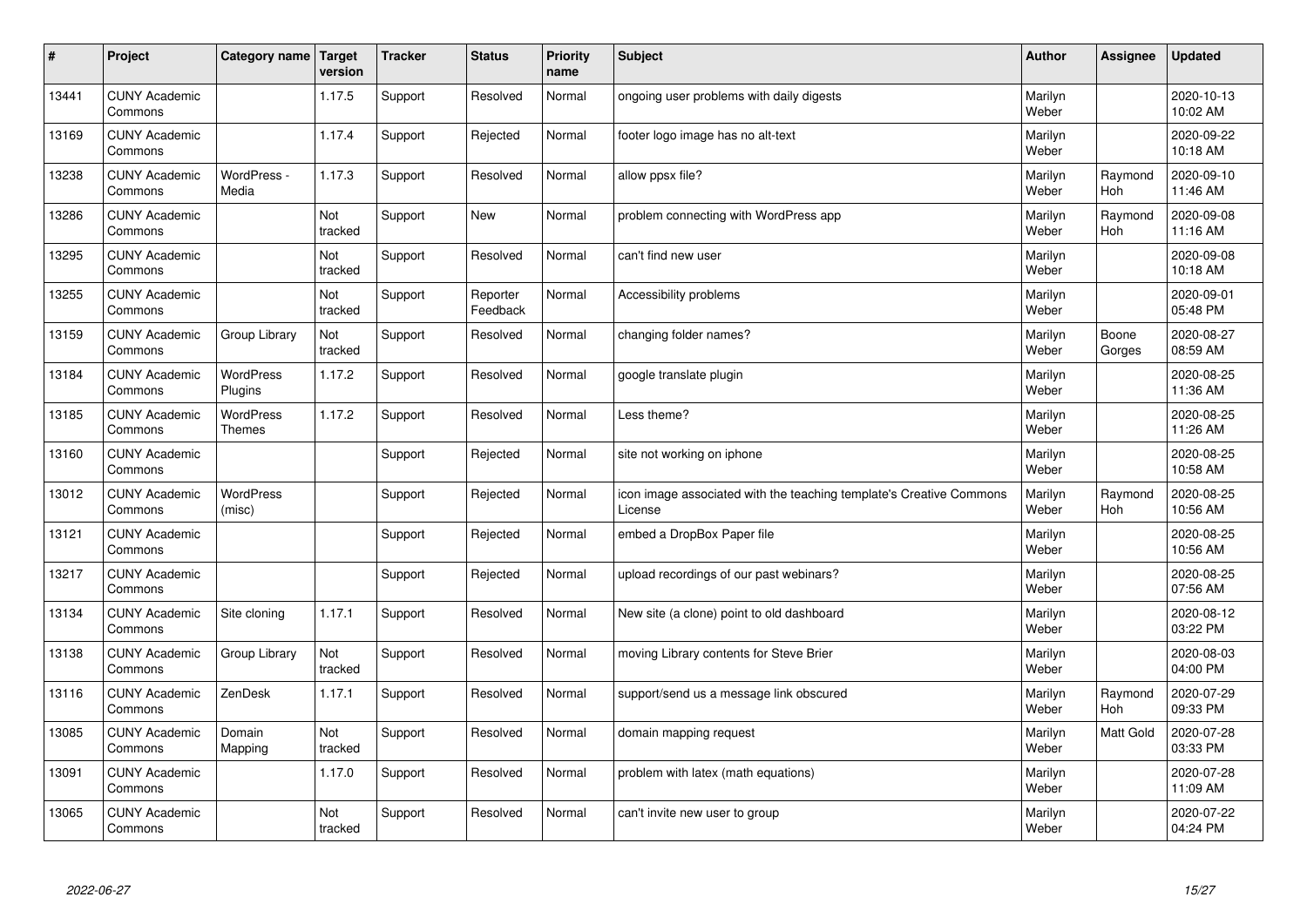| #     | Project                         | Category name                | Target<br>version | <b>Tracker</b> | <b>Status</b>        | <b>Priority</b><br>name | <b>Subject</b>                                                       | <b>Author</b>    | Assignee         | <b>Updated</b>         |
|-------|---------------------------------|------------------------------|-------------------|----------------|----------------------|-------------------------|----------------------------------------------------------------------|------------------|------------------|------------------------|
| 13016 | <b>CUNY Academic</b><br>Commons | Shortcodes and<br>embeds     | 1.16.15           | Support        | Resolved             | Normal                  | possible to run code examples, like in Jupyter Notebooks?            | Marilyn<br>Weber |                  | 2020-07-16<br>11:52 AM |
| 13034 | <b>CUNY Academic</b><br>Commons |                              | Not<br>tracked    | Support        | Reporter<br>Feedback | Normal                  | a site is asking people to join the Commons to get a download        | Marilyn<br>Weber |                  | 2020-07-12<br>07:23 AM |
| 12986 | <b>CUNY Academic</b><br>Commons |                              |                   | Support        | Rejected             | Normal                  | Someone is trying to create accounts using random CUNY entity emails | Marilyn<br>Weber |                  | 2020-07-02<br>09:47 PM |
| 12960 | <b>CUNY Academic</b><br>Commons |                              | 1.16.14           | Support        | Resolved             | Normal                  | mutiple plugin in requests                                           | Marilyn<br>Weber | Boone<br>Gorges  | 2020-06-23<br>10:53 AM |
| 12905 | <b>CUNY Academic</b><br>Commons |                              | 1.16.14           | Support        | Resolved             | Normal                  | trouble embedding a flipbook from Flipsnack                          | Marilyn<br>Weber | Boone<br>Gorges  | 2020-06-23<br>10:53 AM |
| 12777 | <b>CUNY Academic</b><br>Commons |                              | 1.16.14           | Support        | Resolved             | Normal                  | request to include custom javascript into a Commons-hosted site      | Marilyn<br>Weber |                  | 2020-06-16<br>04:03 PM |
| 12861 | <b>CUNY Academic</b><br>Commons |                              |                   | Support        | Resolved             | Normal                  | trouble with YouTube                                                 | Marilyn<br>Weber | Raymond<br>Hoh   | 2020-06-09<br>11:16 AM |
| 12741 | <b>CUNY Academic</b><br>Commons | <b>WordPress</b><br>Plugins  | Not<br>tracked    | Support        | Reporter<br>Feedback | Normal                  | <b>Tableau Public Viz Block</b>                                      | Marilyn<br>Weber | Raymond<br>Hoh   | 2020-05-12<br>11:00 AM |
| 12676 | <b>CUNY Academic</b><br>Commons | <b>WordPress</b><br>Plugins  | 1.16.10           | Support        | Resolved             | Normal                  | request for Require Post Category plug-in                            | Marilyn<br>Weber |                  | 2020-04-28<br>11:03 AM |
| 12543 | <b>CUNY Academic</b><br>Commons | <b>Public Portfolio</b>      | Not<br>tracked    | Support        | Resolved             | Normal                  | User cannot find profile edit button                                 | Marilyn<br>Weber | scott voth       | 2020-03-22<br>02:49 PM |
| 12515 | <b>CUNY Academic</b><br>Commons | cuny.is                      | 1.16.7            | Support        | Resolved             | Normal                  | AJAX actions on cuny is admin page are failing                       | Marilyn<br>Weber |                  | 2020-03-10<br>11:57 AM |
| 12395 | <b>CUNY Academic</b><br>Commons | Spam/Spam<br>Prevention      | Not<br>tracked    | Support        | Resolved             | Normal                  | comments again being blocked                                         | Marilyn<br>Weber | Raymond<br>Hoh   | 2020-03-10<br>11:13 AM |
| 12427 | <b>CUNY Academic</b><br>Commons |                              | Not<br>tracked    | Support        | Resolved             | Normal                  | organizing PDF on a site?                                            | Marilyn<br>Weber | scott voth       | 2020-03-10<br>11:11 AM |
| 10059 | <b>CUNY Academic</b><br>Commons | WordPress<br><b>Themes</b>   | Not<br>tracked    | Support        | Resolved             | Normal                  | Magazine Premium theme for new site                                  | Marilyn<br>Weber |                  | 2020-02-17<br>03:39 PM |
| 11912 | <b>CUNY Academic</b><br>Commons |                              |                   | Support        | Resolved             | Normal                  | influence search results?                                            | Marilyn<br>Weber |                  | 2020-02-11<br>10:51 AM |
| 12382 | <b>CUNY Academic</b><br>Commons | Membership                   | Not<br>tracked    | Support        | <b>New</b>           | Normal                  | Email request change                                                 | Marilyn<br>Weber | Marilyn<br>Weber | 2020-02-06<br>12:56 PM |
| 12352 | <b>CUNY Academic</b><br>Commons |                              | Not<br>tracked    | Support        | <b>New</b>           | Normal                  | 'posts list" page builder block option                               | Marilyn<br>Weber |                  | 2020-02-03<br>01:29 PM |
| 12350 | <b>CUNY Academic</b><br>Commons | <b>Blogs</b><br>(BuddyPress) | Not<br>tracked    | Support        | Reporter<br>Feedback | Normal                  | URL creation problem                                                 | Marilyn<br>Weber |                  | 2020-02-03<br>11:27 AM |
| 12346 | <b>CUNY Academic</b><br>Commons | Redmine                      |                   | Support        | Resolved             | Normal                  | another Redmine request                                              | Marilyn<br>Weber | <b>Matt Gold</b> | 2020-01-30<br>08:20 PM |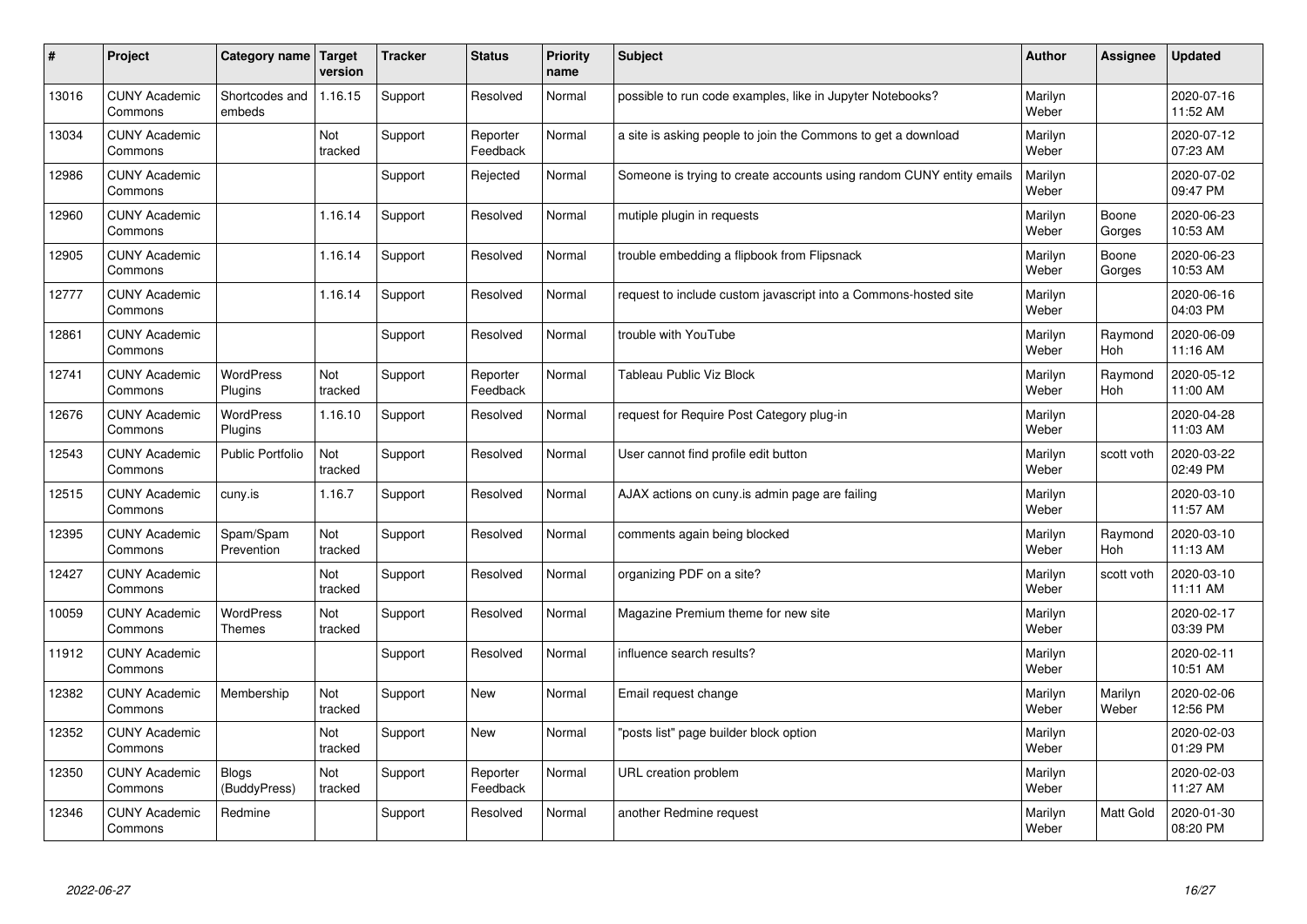| $\#$  | Project                         | Category name   Target            | version        | <b>Tracker</b> | <b>Status</b> | <b>Priority</b><br>name | <b>Subject</b>                                                                       | <b>Author</b>    | Assignee              | <b>Updated</b>         |
|-------|---------------------------------|-----------------------------------|----------------|----------------|---------------|-------------------------|--------------------------------------------------------------------------------------|------------------|-----------------------|------------------------|
| 12334 | <b>CUNY Academic</b><br>Commons |                                   |                | Support        | Resolved      | Normal                  | request for a Redmine account                                                        | Marilyn<br>Weber | <b>Matt Gold</b>      | 2020-01-30<br>12:01 PM |
| 12302 | <b>CUNY Academic</b><br>Commons | <b>WordPress</b><br><b>Themes</b> | 1.16.4         | Support        | Resolved      | Normal                  | Pictorio theme request                                                               | Marilyn<br>Weber | Raymond<br><b>Hoh</b> | 2020-01-28<br>11:44 AM |
| 12205 | <b>CUNY Academic</b><br>Commons |                                   |                | Support        | Rejected      | Normal                  | possible update to the 2019 theme?                                                   | Marilyn<br>Weber |                       | 2020-01-14<br>12:08 PM |
| 12137 | <b>CUNY Academic</b><br>Commons | <b>WordPress</b><br><b>Themes</b> | Not<br>tracked | Support        | Resolved      | Normal                  | media player problem                                                                 | Marilyn<br>Weber |                       | 2019-12-12<br>08:52 PM |
| 12190 | <b>CUNY Academic</b><br>Commons | <b>Blogs</b><br>(BuddyPress)      | Not<br>tracked | Support        | Resolved      | Normal                  | Site avatar in directory is not what user expects                                    | Marilyn<br>Weber |                       | 2019-12-12<br>08:51 PM |
| 12156 | <b>CUNY Academic</b><br>Commons | <b>Blogs</b><br>(BuddyPress)      | Not<br>tracked | Support        | Resolved      | Normal                  | My Sites list (Commons Profile or Sites directory) doesn't match toolbar<br>dropdown | Marilyn<br>Weber |                       | 2019-12-11<br>10:20 AM |
| 12176 | <b>CUNY Academic</b><br>Commons |                                   | Not<br>tracked | Support        | Resolved      | Normal                  | Mp4s?                                                                                | Marilyn<br>Weber |                       | 2019-12-05<br>11:04 AM |
| 12165 | <b>CUNY Academic</b><br>Commons | <b>BuddyPress</b><br>(misc)       | Not<br>tracked | Support        | Resolved      | Normal                  | two reports of Profile problems                                                      | Marilyn<br>Weber | Boone<br>Gorges       | 2019-12-04<br>05:06 PM |
| 11977 | <b>CUNY Academic</b><br>Commons |                                   | Not<br>tracked | Support        | Resolved      | Normal                  | please remove me from many sites                                                     | Marilyn<br>Weber |                       | 2019-11-21<br>01:05 PM |
| 11907 | <b>CUNY Academic</b><br>Commons | <b>Public Portfolio</b>           | 1.15.13        | Support        | Resolved      | Normal                  | more publications problems (in profile)                                              | Marilyn<br>Weber |                       | 2019-11-04<br>11:16 AM |
| 11915 | <b>CUNY Academic</b><br>Commons |                                   | Not<br>tracked | Support        | Resolved      | Normal                  | User not in list                                                                     | Marilyn<br>Weber |                       | 2019-10-28<br>10:13 AM |
| 11961 | <b>CUNY Academic</b><br>Commons | Membership                        | Not<br>tracked | Support        | Resolved      | Normal                  | switch email for student user                                                        | Marilyn<br>Weber |                       | 2019-10-09<br>01:56 PM |
| 11832 | <b>CUNY Academic</b><br>Commons | <b>WordPress</b><br>Plugins       | 1.15.11        | Support        | Resolved      | Normal                  | Yoast SEO premium for sexgenlab.org                                                  | Marilyn<br>Weber |                       | 2019-10-08<br>11:22 AM |
| 11811 | <b>CUNY Academic</b><br>Commons |                                   | Not<br>tracked | Support        | Duplicate     | Normal                  | Content of Publications widget on profile page being erased on save                  | Marilyn<br>Weber |                       | 2019-10-08<br>11:16 AM |
| 11922 | <b>CUNY Academic</b><br>Commons | Membership                        | Not<br>tracked | Support        | Resolved      | Normal                  | https://commons.gc.cuny.edu/members/cunyhealthequity/                                | Marilyn<br>Weber |                       | 2019-10-02<br>04:05 PM |
| 11519 | <b>CUNY Academic</b><br>Commons |                                   | Not<br>tracked | Support        | Assigned      | Normal                  | comment option not appearing                                                         | Marilyn<br>Weber |                       | 2019-09-24<br>10:28 AM |
| 11848 | <b>CUNY Academic</b><br>Commons |                                   | Not<br>tracked | Support        | Hold          | Normal                  | a Dean of Faculty wants to share a large file                                        | Marilyn<br>Weber |                       | 2019-09-24<br>08:44 AM |
| 11896 | <b>CUNY Academic</b><br>Commons |                                   | Not<br>tracked | Support        | Resolved      | Normal                  | https://thenurseswritingproject.commons.gc.cuny.edu                                  | Marilyn<br>Weber |                       | 2019-09-24<br>08:09 AM |
| 11866 | <b>CUNY Academic</b><br>Commons | <b>WordPress</b><br><b>Themes</b> | 1.15.10        | Support        | Resolved      | Normal                  | problem with project widget and the 'skills' to generate tags                        | Marilyn<br>Weber | Raymond<br>Hoh        | 2019-09-19<br>03:20 PM |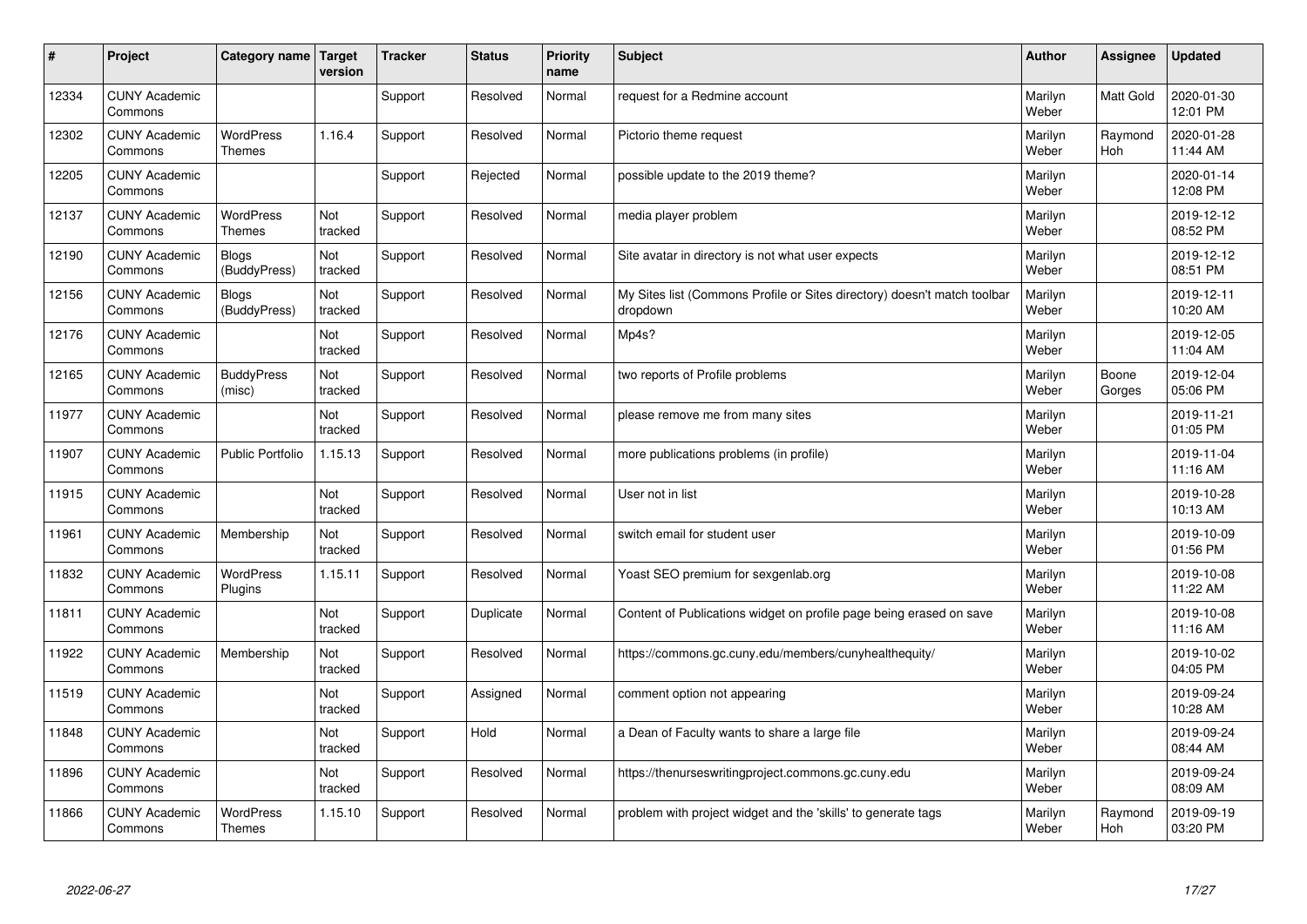| #     | Project                         | Category name               | Target<br>version | <b>Tracker</b> | <b>Status</b>        | <b>Priority</b><br>name | <b>Subject</b>                                                                                        | <b>Author</b>    | Assignee         | <b>Updated</b>         |
|-------|---------------------------------|-----------------------------|-------------------|----------------|----------------------|-------------------------|-------------------------------------------------------------------------------------------------------|------------------|------------------|------------------------|
| 10273 | <b>CUNY Academic</b><br>Commons | Registration                | Not<br>tracked    | Support        | Reporter<br>Feedback | Normal                  | users combining CF and campus address                                                                 | Marilyn<br>Weber |                  | 2019-09-18<br>10:58 AM |
| 11225 | <b>CUNY Academic</b><br>Commons |                             | Not<br>tracked    | Support        | Resolved             | Normal                  | bulk upload?                                                                                          | Marilyn<br>Weber |                  | 2019-09-18<br>10:31 AM |
| 9134  | <b>CUNY Academic</b><br>Commons | Membership                  | Not<br>tracked    | Support        | Abandoned            | Normal                  | former user                                                                                           | Marilyn<br>Weber | <b>Matt Gold</b> | 2019-09-18<br>10:26 AM |
| 11813 | <b>CUNY Academic</b><br>Commons | <b>WordPress</b><br>Plugins | 1.15.9            | Support        | Resolved             | Normal                  | 'Change Password Protected Message" plugin requests                                                   | Marilyn<br>Weber |                  | 2019-09-10<br>05:57 PM |
| 11787 | <b>CUNY Academic</b><br>Commons |                             | Not<br>tracked    | Support        | Reporter<br>Feedback | Normal                  | automated comments notifications on ZenDesk                                                           | Marilyn<br>Weber |                  | 2019-08-26<br>06:18 PM |
| 11771 | <b>CUNY Academic</b><br>Commons |                             | Not<br>tracked    | Support        | Reporter<br>Feedback | Normal                  | post displays in sections                                                                             | Marilyn<br>Weber |                  | 2019-08-20<br>10:34 AM |
| 11650 | <b>CUNY Academic</b><br>Commons |                             | Not<br>tracked    | Support        | Resolved             | Normal                  | https://commons.gc.cuny.edu/groups/introduction-to-literary-studies-eng<br>ish-252-at-hunter-college/ | Marilyn<br>Weber |                  | 2019-07-18<br>02:28 PM |
| 11647 | <b>CUNY Academic</b><br>Commons |                             | 1.15.6            | Support        | Resolved             | Normal                  | <b>Tribulant Newsletters update</b>                                                                   | Marilyn<br>Weber |                  | 2019-07-18<br>02:27 PM |
| 11609 | <b>CUNY Academic</b><br>Commons |                             | 1.15.5            | Support        | Resolved             | Normal                  | <b>Mixed Content flag</b>                                                                             | Marilyn<br>Weber |                  | 2019-06-27<br>06:54 PM |
| 10838 | <b>CUNY Academic</b><br>Commons |                             | 1.15.3            | Support        | Rejected             | Normal                  | two plugin/theme requests from a digital fellow                                                       | Marilyn<br>Weber |                  | 2019-06-11<br>10:31 AM |
| 11516 | <b>CUNY Academic</b><br>Commons | Membership                  | Not<br>tracked    | Support        | Resolved             | Normal                  | request for email change                                                                              | Marilyn<br>Weber |                  | 2019-06-04<br>01:48 PM |
| 11509 | <b>CUNY Academic</b><br>Commons |                             | Not<br>tracked    | Support        | Reporter<br>Feedback | Normal                  | deleted Page causing a Menu problem?                                                                  | Marilyn<br>Weber |                  | 2019-06-04<br>09:54 AM |
| 11002 | <b>CUNY Academic</b><br>Commons |                             | Not<br>tracked    | Support        | Resolved             | Normal                  | open link in a new tab not working                                                                    | Marilyn<br>Weber |                  | 2019-06-03<br>07:57 PM |
| 11448 | <b>CUNY Academic</b><br>Commons | <b>BuddyPress</b><br>(misc) | 1.15.1            | Support        | Resolved             | Normal                  | sole administrator listed on sites is not an admin at all?                                            | Marilyn<br>Weber | Raymond<br>Hoh   | 2019-05-14<br>11:15 AM |
| 11294 | <b>CUNY Academic</b><br>Commons | Account<br>settings         | Not<br>tracked    | Support        | Resolved             | Normal                  | student emqail change                                                                                 | Marilyn<br>Weber | <b>Matt Gold</b> | 2019-04-07<br>09:11 PM |
| 10986 | <b>CUNY Academic</b><br>Commons |                             | Not<br>tracked    | Support        | Resolved             | Normal                  | PDF embedder provoking error                                                                          | Marilyn<br>Weber |                  | 2019-03-29<br>04:28 PM |
| 11267 | <b>CUNY Academic</b><br>Commons |                             |                   | Support        | Rejected             | Normal                  | signing up with a nonCUNY signup code from the Register page                                          | Marilyn<br>Weber |                  | 2019-03-26<br>03:00 PM |
| 11233 | <b>CUNY Academic</b><br>Commons |                             | 1.14.9            | Support        | Resolved             | Normal                  | Hotjar ?                                                                                              | Marilyn<br>Weber |                  | 2019-03-26<br>12:10 PM |
| 11029 | <b>CUNY Academic</b><br>Commons | Authentication              | 1.14.9            | Support        | Resolved             | Normal                  | Sujatha Fernandes cannot edit her site                                                                | Marilyn<br>Weber | Raymond<br>Hoh   | 2019-03-26<br>12:10 PM |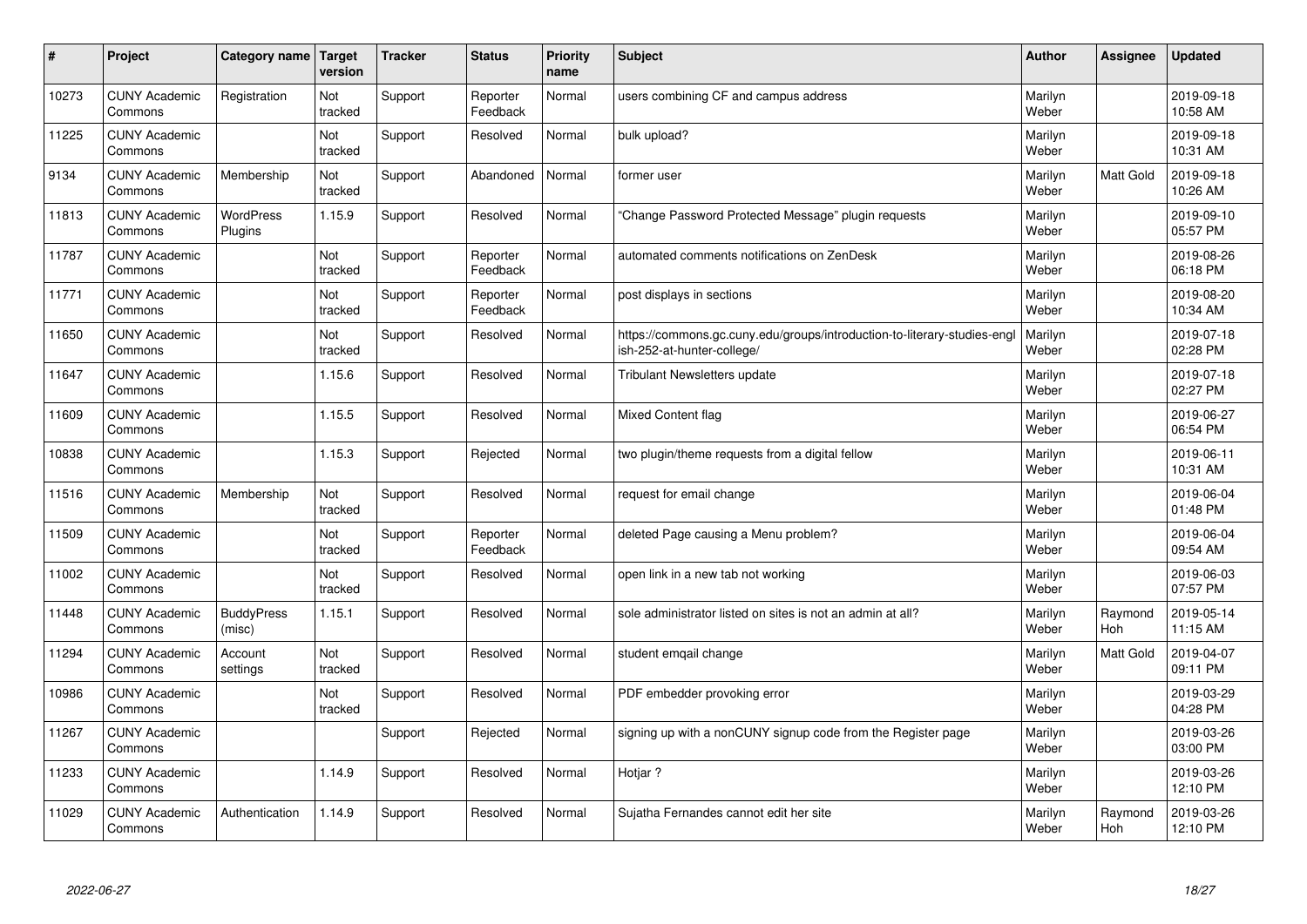| $\vert$ # | Project                         | Category name                     | Target<br>version | <b>Tracker</b> | <b>Status</b>        | <b>Priority</b><br>name | <b>Subject</b>                               | <b>Author</b>    | Assignee              | <b>Updated</b>         |
|-----------|---------------------------------|-----------------------------------|-------------------|----------------|----------------------|-------------------------|----------------------------------------------|------------------|-----------------------|------------------------|
| 11149     | <b>CUNY Academic</b><br>Commons |                                   | Not<br>tracked    | Support        | Reporter<br>Feedback | Normal                  | comments getting blocked                     | Marilyn<br>Weber | Raymond<br><b>Hoh</b> | 2019-03-26<br>11:40 AM |
| 11147     | <b>CUNY Academic</b><br>Commons | Membership                        | Not<br>tracked    | Support        | Resolved             | Normal                  | employee email change                        | Marilyn<br>Weber |                       | 2019-03-12<br>03:58 PM |
| 11217     | <b>CUNY Academic</b><br>Commons | Membership                        | Not<br>tracked    | Support        | Resolved             | Normal                  | Another email update                         | Marilyn<br>Weber |                       | 2019-03-12<br>03:37 PM |
| 11211     | <b>CUNY Academic</b><br>Commons | <b>WordPress</b><br><b>Themes</b> | 1.14.8            | Support        | Resolved             | Normal                  | user needs to edit the HTML coding           | Marilyn<br>Weber |                       | 2019-03-12<br>11:20 AM |
| 9518      | <b>CUNY Academic</b><br>Commons |                                   | Not<br>tracked    | Support        | Rejected             | Normal                  | problems with site on Internet Explorer      | Marilyn<br>Weber | Raymond<br>Hoh        | 2019-03-11<br>11:18 PM |
| 11210     | <b>CUNY Academic</b><br>Commons | Membership                        | Not<br>tracked    | Support        | Resolved             | Normal                  | Please change the email                      | Marilyn<br>Weber |                       | 2019-03-11<br>04:16 PM |
| 11205     | <b>CUNY Academic</b><br>Commons | WordPress<br>Plugins              | Not<br>tracked    | Support        | Resolved             | Normal                  | problems with Google calendar                | Marilyn<br>Weber | Raymond<br>Hoh        | 2019-03-11<br>02:17 PM |
| 11198     | <b>CUNY Academic</b><br>Commons |                                   | Not<br>tracked    | Support        | Resolved             | Normal                  | former CUNY employee                         | Marilyn<br>Weber |                       | 2019-03-07<br>02:21 PM |
| 11091     | <b>CUNY Academic</b><br>Commons | <b>BuddyPress</b><br><b>Docs</b>  | 1.14.7            | Support        | Resolved             | Normal                  | word limit for comments on a group doc?      | Marilyn<br>Weber |                       | 2019-02-26<br>02:04 PM |
| 11127     | <b>CUNY Academic</b><br>Commons | Membership                        | Not<br>tracked    | Support        | Resolved             | Normal                  | user with new campus affiliation             | Marilyn<br>Weber |                       | 2019-02-19<br>02:09 PM |
| 8481      | <b>CUNY Academic</b><br>Commons | Membership                        | Not<br>tracked    | Support        | Resolved             | Normal                  | admin of http://swipanalytic.org/organizers/ | Marilyn<br>Weber |                       | 2019-02-19<br>01:58 PM |
| 10941     | <b>CUNY Academic</b><br>Commons | Membership                        | Not<br>tracked    | Support        | Resolved             | Normal                  | update user email                            | Marilyn<br>Weber |                       | 2019-02-13<br>02:24 PM |
| 11031     | <b>CUNY Academic</b><br>Commons |                                   | Not<br>tracked    | Support        | Resolved             | Normal                  | new group with seemingly old topics          | Marilyn<br>Weber |                       | 2019-02-11<br>12:17 PM |
| 11017     | <b>CUNY Academic</b><br>Commons |                                   | Not<br>tracked    | Support        | Resolved             | Normal                  | site didn't save?                            | Marilyn<br>Weber |                       | 2019-01-25<br>03:47 PM |
| 11006     | <b>CUNY Academic</b><br>Commons | Groups (misc)                     | 1.14.6            | Support        | Resolved             | Normal                  | removing members from a group isn't working  | Marilyn<br>Weber |                       | 2019-01-24<br>03:18 PM |
| 11003     | <b>CUNY Academic</b><br>Commons |                                   | Not<br>tracked    | Support        | Resolved             | Normal                  | user email change                            | Marilyn<br>Weber |                       | 2019-01-24<br>02:50 PM |
| 10932     | <b>CUNY Academic</b><br>Commons |                                   |                   | Support        | Resolved             | Normal                  | add me as admin to meenaalexander.com        | Marilyn<br>Weber | Matt Gold             | 2019-01-09<br>02:12 PM |
| 10910     | <b>CUNY Academic</b><br>Commons | Membership                        | Not<br>tracked    | Support        | Resolved             | Normal                  | request to be an admin to a prof's site      | Marilyn<br>Weber |                       | 2019-01-04<br>10:45 AM |
| 10850     | <b>CUNY Academic</b><br>Commons |                                   |                   | Support        | Rejected             | Normal                  | Gravity form being resent                    | Marilyn<br>Weber |                       | 2018-12-20<br>10:18 PM |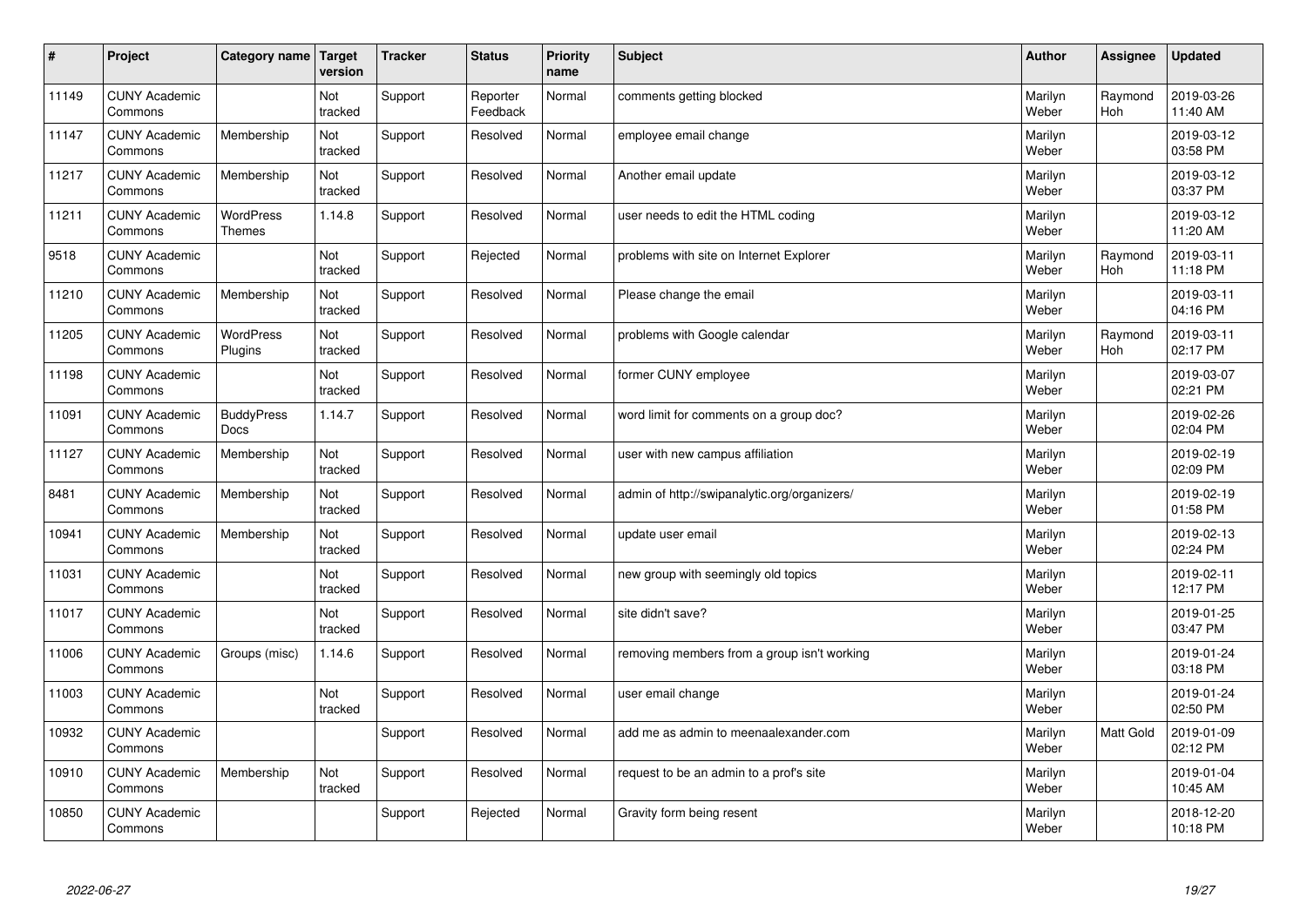| $\sharp$ | Project                         | Category name               | Target<br>version | <b>Tracker</b> | <b>Status</b>        | <b>Priority</b><br>name | <b>Subject</b>                                       | <b>Author</b>    | Assignee        | <b>Updated</b>         |
|----------|---------------------------------|-----------------------------|-------------------|----------------|----------------------|-------------------------|------------------------------------------------------|------------------|-----------------|------------------------|
| 10820    | <b>CUNY Academic</b><br>Commons |                             | Not<br>tracked    | Support        | Resolved             | Normal                  | retrieve deleted pages/posts                         | Marilyn<br>Weber |                 | 2018-12-13<br>06:33 PM |
| 10571    | <b>CUNY Academic</b><br>Commons |                             | Not<br>tracked    | Support        | Abandoned            | Normal                  | newsletter queue problem                             | Marilyn<br>Weber |                 | 2018-12-10<br>03:58 PM |
| 10440    | <b>CUNY Academic</b><br>Commons |                             | Not<br>tracked    | Support        | Resolved             | Normal                  | Acert post problem                                   | Marilyn<br>Weber |                 | 2018-12-10<br>03:57 PM |
| 10298    | <b>CUNY Academic</b><br>Commons |                             | Not<br>tracked    | Support        | Resolved             | Normal                  | RSS feed to itunes problem                           | Marilyn<br>Weber |                 | 2018-12-10<br>03:57 PM |
| 10257    | <b>CUNY Academic</b><br>Commons | Membership                  | Not<br>tracked    | Support        | Resolved             | Normal                  | change the email from @login.cuny.edu to campu email | Marilyn<br>Weber |                 | 2018-12-10<br>03:55 PM |
| 10133    | <b>CUNY Academic</b><br>Commons | <b>WordPress</b><br>(misc)  | Not<br>tracked    | Support        | Resolved             | Normal                  | two Commons sites to be migrated elsewhere           | Marilyn<br>Weber |                 | 2018-12-10<br>03:54 PM |
| 9889     | <b>CUNY Academic</b><br>Commons |                             | Not<br>tracked    | Support        | Resolved             | Normal                  | remove comments from activity feed?                  | Marilyn<br>Weber |                 | 2018-12-10<br>03:53 PM |
| 9779     | <b>CUNY Academic</b><br>Commons | Membership                  | Not<br>tracked    | Support        | Resolved             | Normal                  | user not sure if she is registered.                  | Marilyn<br>Weber |                 | 2018-12-10<br>03:53 PM |
| 9726     | <b>CUNY Academic</b><br>Commons | <b>WordPress</b><br>Plugins | Not<br>tracked    | Support        | Abandoned            | Normal                  | technical error on Contact page                      | Marilyn<br>Weber |                 | 2018-12-10<br>03:53 PM |
| 8978     | <b>CUNY Academic</b><br>Commons | Groups (misc)               | Not<br>tracked    | Support        | Resolved             | Normal                  | removing old groups                                  | Marilyn<br>Weber |                 | 2018-12-10<br>03:52 PM |
| 10657    | <b>CUNY Academic</b><br>Commons |                             | Not<br>tracked    | Support        | Reporter<br>Feedback | Normal                  | child theme problems                                 | Marilyn<br>Weber |                 | 2018-11-08<br>01:19 PM |
| 10606    | <b>CUNY Academic</b><br>Commons | cdev.gc.cuny.ed<br>u.       | Not<br>tracked    | Support        | Resolved             | Normal                  | problems with testing environment                    | Marilyn<br>Weber |                 | 2018-11-02<br>10:27 AM |
| 9886     | <b>CUNY Academic</b><br>Commons | cuny.is                     | Not<br>tracked    | Support        | Resolved             | Normal                  | cuny.is SSL                                          | Marilyn<br>Weber |                 | 2018-10-26<br>02:07 PM |
| 10407    | <b>CUNY Academic</b><br>Commons |                             | Not<br>tracked    | Support        | Resolved             | Normal                  | toolbar problem                                      | Marilyn<br>Weber | Boone<br>Gorges | 2018-10-23<br>10:52 AM |
| 10387    | <b>CUNY Academic</b><br>Commons | Membership                  | Not<br>tracked    | Support        | Resolved             | Normal                  | remove user page                                     | Marilyn<br>Weber |                 | 2018-09-28<br>02:26 PM |
| 10266    | <b>CUNY Academic</b><br>Commons |                             |                   | Support        | Resolved             | Normal                  | GC email change requested                            | Marilyn<br>Weber | Matt Gold       | 2018-08-30<br>03:07 PM |
| 10240    | <b>CUNY Academic</b><br>Commons | WordPress<br>Plugins        | 1.13.8            | Support        | Resolved             | Normal                  | require-featured-image plug-in request               | Marilyn<br>Weber |                 | 2018-08-29<br>05:15 PM |
| 10239    | <b>CUNY Academic</b><br>Commons |                             | Not<br>tracked    | Support        | Resolved             | Normal                  | musicroombooking.commons.gc.cuny.edu                 | Marilyn<br>Weber |                 | 2018-08-29<br>03:06 PM |
| 10256    | <b>CUNY Academic</b><br>Commons |                             |                   | Support        | Resolved             | Normal                  | email change requested                               | Marilyn<br>Weber | Matt Gold       | 2018-08-29<br>02:52 PM |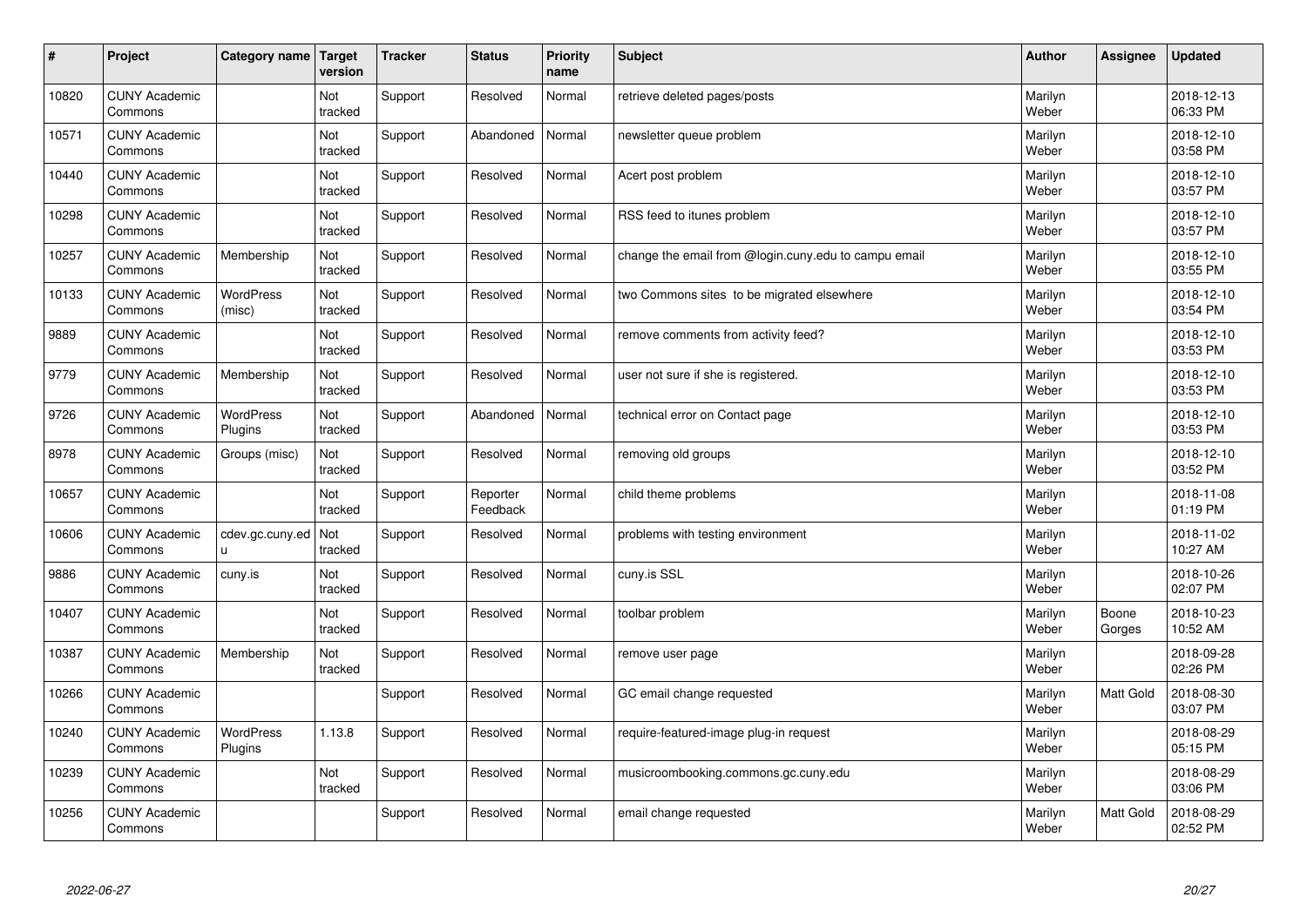| #     | Project                         | Category name   Target      | version        | <b>Tracker</b> | <b>Status</b> | <b>Priority</b><br>name | <b>Subject</b>                                          | <b>Author</b>    | Assignee         | <b>Updated</b>         |
|-------|---------------------------------|-----------------------------|----------------|----------------|---------------|-------------------------|---------------------------------------------------------|------------------|------------------|------------------------|
| 10227 | <b>CUNY Academic</b><br>Commons |                             |                | Support        | Resolved      | Normal                  | user incorrectly entered her email address              | Marilyn<br>Weber | Matt Gold        | 2018-08-26<br>08:55 PM |
| 10066 | <b>CUNY Academic</b><br>Commons | Membership                  | Not<br>tracked | Support        | Resolved      | Normal                  | add me as an admin to https://pkms.commons.gc.cuny.edu/ | Marilyn<br>Weber |                  | 2018-07-26<br>11:54 AM |
| 9996  | <b>CUNY Academic</b><br>Commons | Membership                  | Not<br>tracked | Support        | Rejected      | Normal                  | user email change request                               | Marilyn<br>Weber |                  | 2018-07-16<br>10:49 AM |
| 10006 | <b>CUNY Academic</b><br>Commons | Membership                  | Not<br>tracked | Support        | Resolved      | Normal                  | another email change request                            | Marilyn<br>Weber |                  | 2018-07-13<br>12:36 PM |
| 9965  | <b>CUNY Academic</b><br>Commons | <b>WordPress</b><br>Plugins | 1.13.4         | Support        | Resolved      | Normal                  | plug-in request for OneTone Companion                   | Marilyn<br>Weber | Raymond<br>Hoh   | 2018-06-26<br>12:00 PM |
| 9949  | <b>CUNY Academic</b><br>Commons |                             | 1.13.4         | Support        | Resolved      | Normal                  | raise storage space limit?                              | Marilyn<br>Weber | Boone<br>Gorges  | 2018-06-26<br>12:00 PM |
| 9955  | <b>CUNY Academic</b><br>Commons | <b>WordPress</b><br>Plugins | 1.13.4         | Support        | Rejected      | Normal                  | docx converter plugin?                                  | Marilyn<br>Weber |                  | 2018-06-26<br>11:39 AM |
| 9927  | <b>CUNY Academic</b><br>Commons | Membership                  | Not<br>tracked | Support        | Resolved      | Normal                  | wrong email used                                        | Marilyn<br>Weber | Matt Gold        | 2018-06-14<br>10:21 AM |
| 9928  | <b>CUNY Academic</b><br>Commons | Account<br>settings         |                | Support        | Resolved      | Normal                  | email change request from former student                | Marilyn<br>Weber | <b>Matt Gold</b> | 2018-06-14<br>10:20 AM |
| 9888  | <b>CUNY Academic</b><br>Commons | <b>WordPress</b><br>Plugins | 1.13.3         | Support        | Resolved      | Normal                  | Business directory Plug-in request                      | Marilyn<br>Weber |                  | 2018-06-12<br>11:52 AM |
| 9885  | <b>CUNY Academic</b><br>Commons |                             |                | Support        | Rejected      | Normal                  | Publications field problem                              | Marilyn<br>Weber |                  | 2018-06-06<br>01:18 PM |
| 9834  | <b>CUNY Academic</b><br>Commons |                             |                | Support        | Duplicate     | Normal                  | add a "like" function                                   | Marilyn<br>Weber |                  | 2018-05-25<br>10:38 AM |
| 9823  | <b>CUNY Academic</b><br>Commons | Account<br>settings         | Not<br>tracked | Support        | Resolved      | Normal                  | email change                                            | Marilyn<br>Weber | <b>Matt Gold</b> | 2018-05-23<br>01:58 PM |
| 9787  | <b>CUNY Academic</b><br>Commons | Registration                |                | Support        | Resolved      | Normal                  | email change request                                    | Marilyn<br>Weber | <b>Matt Gold</b> | 2018-05-16<br>09:55 PM |
| 8607  | <b>CUNY Academic</b><br>Commons |                             | Not<br>tracked | Support        | <b>New</b>    | Normal                  | Paypal?                                                 | Marilyn<br>Weber | Matt Gold        | 2018-05-15<br>01:37 PM |
| 9780  | <b>CUNY Academic</b><br>Commons |                             | Not<br>tracked | Support        | Resolved      | Normal                  | remove the phone number on this profile?                | Marilyn<br>Weber |                  | 2018-05-15<br>10:35 AM |
| 9767  | <b>CUNY Academic</b><br>Commons | Registration                | Not<br>tracked | Support        | Resolved      | Normal                  | user deleted account but now needs one                  | Marilyn<br>Weber |                  | 2018-05-11<br>02:39 PM |
| 8941  | <b>CUNY Academic</b><br>Commons | WordPress<br><b>Themes</b>  | 1.13.1         | Support        | Resolved      | Normal                  | Theme request: ColorNews                                | Marilyn<br>Weber |                  | 2018-05-08<br>10:42 AM |
| 9725  | <b>CUNY Academic</b><br>Commons |                             | Not<br>tracked | Support        | Resolved      | Normal                  | problems with deleting a site                           | Marilyn<br>Weber |                  | 2018-05-07<br>10:24 PM |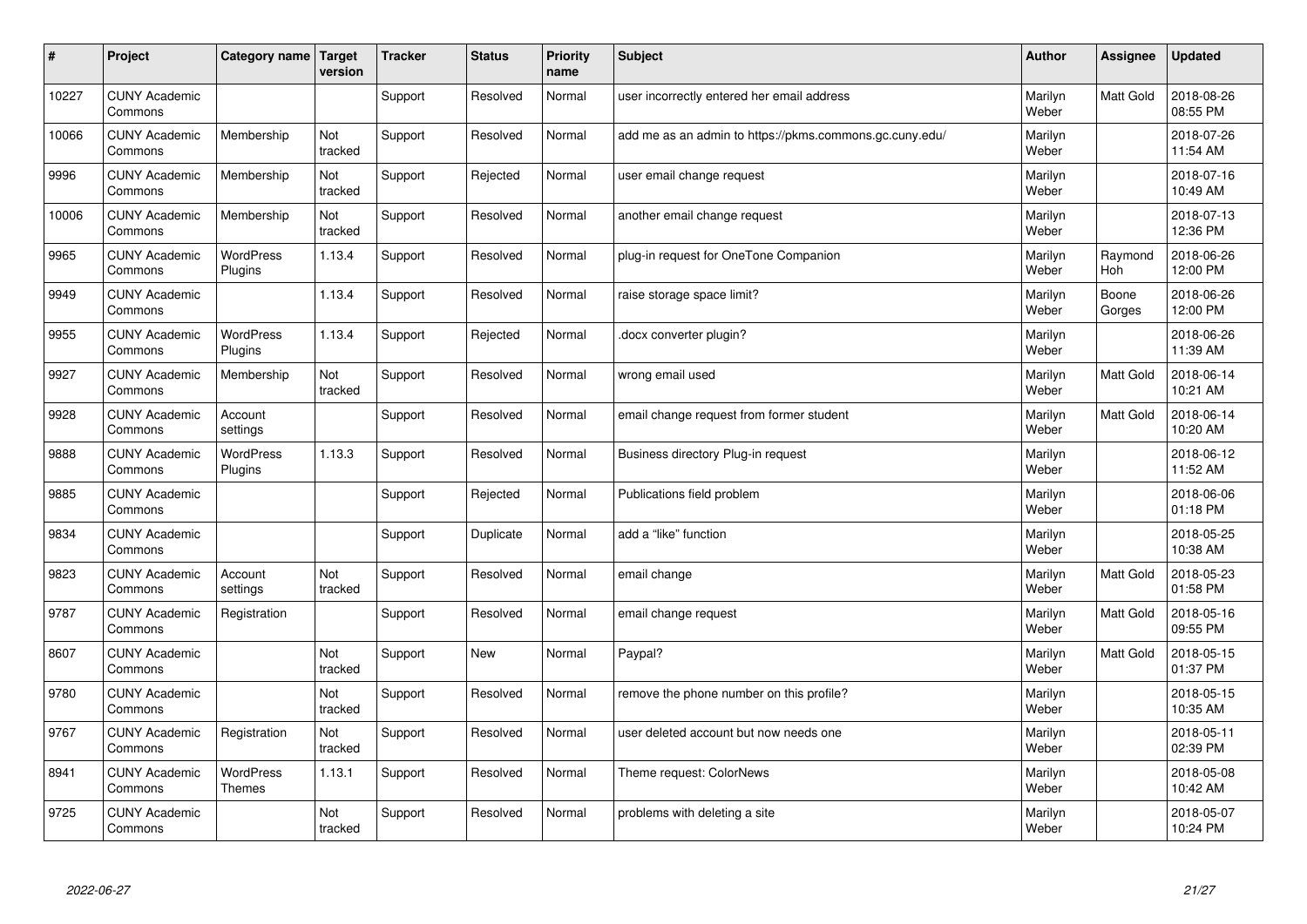| $\pmb{\sharp}$ | Project                         | Category name               | Target<br>version | <b>Tracker</b> | <b>Status</b>        | <b>Priority</b><br>name | <b>Subject</b>                                    | <b>Author</b>    | Assignee              | <b>Updated</b>         |
|----------------|---------------------------------|-----------------------------|-------------------|----------------|----------------------|-------------------------|---------------------------------------------------|------------------|-----------------------|------------------------|
| 8446           | <b>CUNY Academic</b><br>Commons | <b>WordPress</b><br>Plugins | 1.11.14           | Support        | Resolved             | Normal                  | request for multiple accordion menu plugins       | Marilyn<br>Weber |                       | 2018-05-07<br>09:57 PM |
| 9684           | <b>CUNY Academic</b><br>Commons |                             |                   | Support        | Rejected             | Normal                  | SEO cleanup for newlaborforum.cuny.edu            | Marilyn<br>Weber |                       | 2018-04-30<br>10:29 AM |
| 9659           | <b>CUNY Academic</b><br>Commons | Account<br>settings         |                   | Support        | Resolved             | Normal                  | user email change                                 | Marilyn<br>Weber | <b>Matt Gold</b>      | 2018-04-24<br>12:08 PM |
| 9587           | <b>CUNY Academic</b><br>Commons |                             |                   | Support        | Rejected             | Normal                  | possible request for the "PDF Poster" plugin      | Marilyn<br>Weber |                       | 2018-04-24<br>10:52 AM |
| 9604           | <b>CUNY Academic</b><br>Commons |                             | Not<br>tracked    | Support        | Resolved             | Normal                  | I (Marilyn) can only log into cdev as teststudent | Marilyn<br>Weber |                       | 2018-04-21<br>10:20 AM |
| 9535           | <b>CUNY Academic</b><br>Commons |                             | Not<br>tracked    | Support        | Resolved             | Normal                  | admin for https://video.commons.gc.cuny.edu/?     | Marilyn<br>Weber | Matt Gold             | 2018-04-13<br>05:06 PM |
| 9500           | <b>CUNY Academic</b><br>Commons | <b>WordPress</b><br>Plugins | 1.12.12           | Support        | Resolved             | Normal                  | PowerPoint in the media library?                  | Marilyn<br>Weber | Raymond<br>Hoh        | 2018-04-12<br>02:28 PM |
| 9207           | <b>CUNY Academic</b><br>Commons |                             | Future<br>release | Support        | Reporter<br>Feedback | Normal                  | display dashboards made in Tableau?               | Marilyn<br>Weber | Boone<br>Gorges       | 2018-04-10<br>10:42 AM |
| 9275           | <b>CUNY Academic</b><br>Commons |                             |                   | Support        | Rejected             | Normal                  | soft chalk page?                                  | Marilyn<br>Weber | Boone<br>Gorges       | 2018-04-09<br>10:37 AM |
| 9541           | <b>CUNY Academic</b><br>Commons | WordPress<br>(misc)         | Not<br>tracked    | Support        | Resolved             | Normal                  | repeating header banner                           | Marilyn<br>Weber | Raymond<br>Hoh        | 2018-04-06<br>12:33 PM |
| 9499           | <b>CUNY Academic</b><br>Commons | WordPress<br>(misc)         | Not<br>tracked    | Support        | Resolved             | Normal                  | tiny question - preventing dates on posts?        | Marilyn<br>Weber | Raymond<br>Hoh        | 2018-04-04<br>03:55 PM |
| 9477           | <b>CUNY Academic</b><br>Commons | Account<br>settings         |                   | Support        | Resolved             | Normal                  | email change request                              | Marilyn<br>Weber | Matt Gold             | 2018-03-24<br>08:53 AM |
| 9355           | <b>CUNY Academic</b><br>Commons |                             | Not<br>tracked    | Support        | Resolved             | Normal                  | 14gb of video?                                    | Marilyn<br>Weber |                       | 2018-03-13<br>11:56 AM |
| 9223           | <b>CUNY Academic</b><br>Commons |                             | Not<br>tracked    | Support        | Resolved             | Normal                  | moving wordpress sites                            | Marilyn<br>Weber |                       | 2018-02-18<br>08:44 PM |
| 9162           | <b>CUNY Academic</b><br>Commons | Registration                | Not<br>tracked    | Support        | Resolved             | Normal                  | email change due to user error                    | Marilyn<br>Weber | Matt Gold             | 2018-02-13<br>11:11 AM |
| 9163           | <b>CUNY Academic</b><br>Commons | Layout                      | 1.12.8            | Support        | Resolved             | Normal                  | Mobile responsiveness issues                      | Marilyn<br>Weber | Raymond<br><b>Hoh</b> | 2018-02-13<br>10:49 AM |
| 9131           | <b>CUNY Academic</b><br>Commons |                             |                   | Support        | Resolved             | Normal                  | webrecorder.io via Firefox                        | Marilyn<br>Weber |                       | 2018-01-29<br>11:11 AM |
| 9133           | <b>CUNY Academic</b><br>Commons |                             |                   | Support        | Duplicate            | Normal                  | webrecorder.io                                    | Marilyn<br>Weber |                       | 2018-01-29<br>10:34 AM |
| 9087           | <b>CUNY Academic</b><br>Commons | <b>WordPress</b><br>Plugins | 1.12.7            | Support        | Resolved             | Normal                  | request for WP Social Sharing                     | Marilyn<br>Weber |                       | 2018-01-23<br>11:17 AM |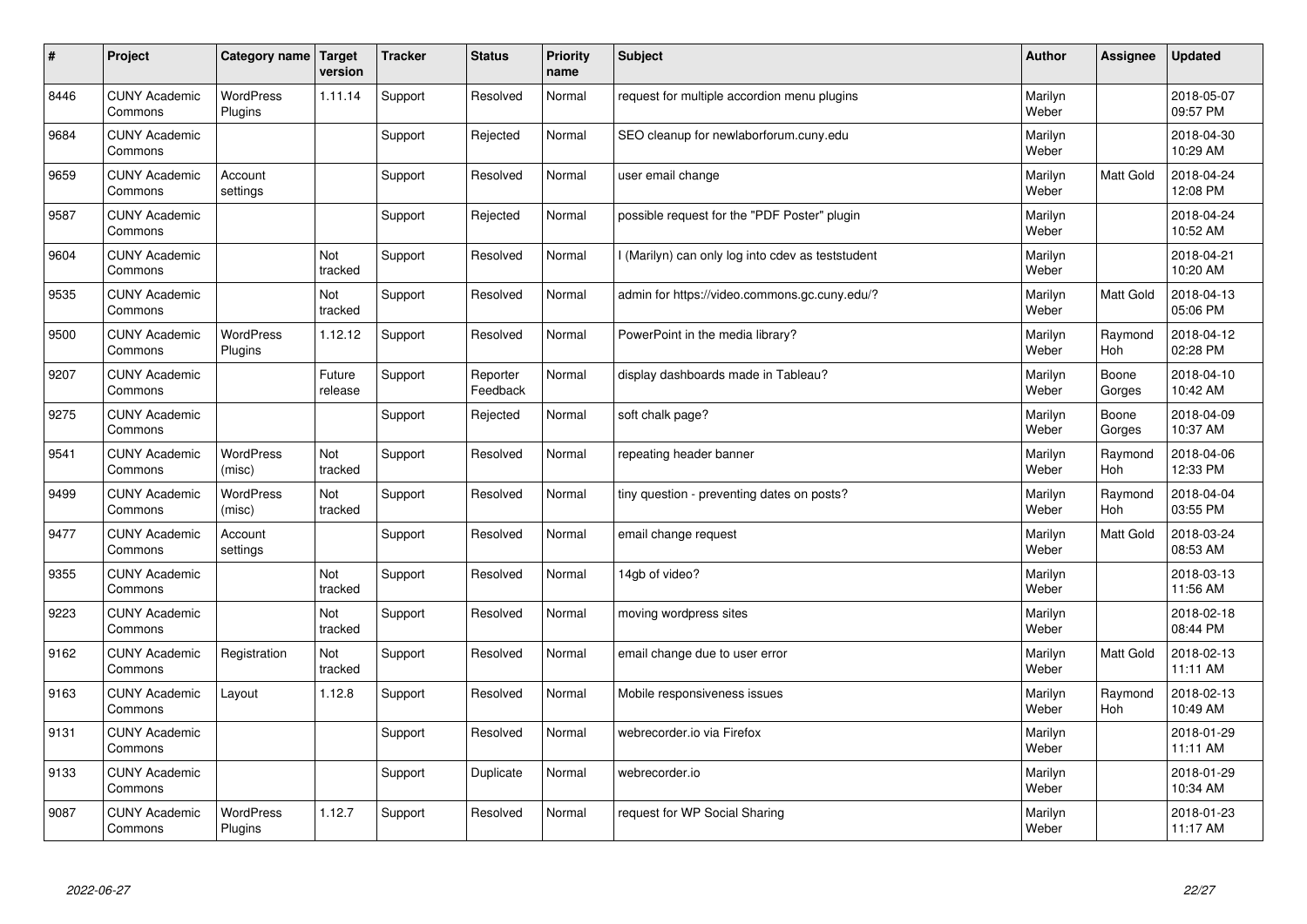| #    | Project                         | Category name   Target      | version           | <b>Tracker</b> | <b>Status</b> | Priority<br>name | <b>Subject</b>                               | <b>Author</b>    | <b>Assignee</b>  | <b>Updated</b>         |
|------|---------------------------------|-----------------------------|-------------------|----------------|---------------|------------------|----------------------------------------------|------------------|------------------|------------------------|
| 9078 | <b>CUNY Academic</b><br>Commons | <b>WordPress</b><br>Plugins | 1.12.7            | Support        | Resolved      | Normal           | arcgis web maps?                             | Marilyn<br>Weber | Raymond<br>Hoh   | 2018-01-23<br>11:11 AM |
| 5991 | <b>CUNY Academic</b><br>Commons | Email<br>Notifications      | Future<br>release | Support        | Resolved      | Normal           | change format of autogenerated blog emails   | Marilyn<br>Weber | Paige<br>Dupont  | 2018-01-12<br>02:55 PM |
| 9026 | <b>CUNY Academic</b><br>Commons | <b>WordPress</b><br>Plugins | 1.12.6            | Support        | Resolved      | Normal           | plugin request from Carlos Guevara           | Marilyn<br>Weber |                  | 2018-01-03<br>09:33 AM |
| 9033 | <b>CUNY Academic</b><br>Commons |                             |                   | Support        | Rejected      | Normal           | Site search terms                            | Marilyn<br>Weber |                  | 2017-12-22<br>01:10 PM |
| 9004 | <b>CUNY Academic</b><br>Commons | Membership                  | Not<br>tracked    | Support        | Resolved      | Normal           | email change request                         | Marilyn<br>Weber |                  | 2017-12-14<br>12:27 PM |
| 8893 | <b>CUNY Academic</b><br>Commons | Social Paper                | 1.12.1            | Support        | Resolved      | Normal           | Social paper won't connect to group?         | Marilyn<br>Weber |                  | 2017-12-11<br>01:16 PM |
| 8908 | <b>CUNY Academic</b><br>Commons | <b>WordPress</b><br>Plugins | 1.12.2            | Support        | Resolved      | Normal           | Plugin request from Steve Brier              | Marilyn<br>Weber |                  | 2017-11-27<br>11:39 AM |
| 5772 | <b>CUNY Academic</b><br>Commons | Membership                  | Not<br>tracked    | Support        | Resolved      | Normal           | User email change and forgotten password     | Marilyn<br>Weber | Matt Gold        | 2017-11-15<br>06:18 PM |
| 7619 | <b>CUNY Academic</b><br>Commons | Membership                  | Not<br>tracked    | Support        | Resolved      | Normal           | outside users for a site that isn't a class? | Marilyn<br>Weber | <b>Matt Gold</b> | 2017-11-15<br>06:18 PM |
| 6866 | <b>CUNY Academic</b><br>Commons |                             | Not<br>tracked    | Support        | Resolved      | Normal           | User would like to have her account deleted  | Marilyn<br>Weber | <b>Matt Gold</b> | 2017-11-15<br>05:49 PM |
| 7836 | <b>CUNY Academic</b><br>Commons | Social Paper                | Not<br>tracked    | Support        | Resolved      | Normal           | missing Social Paper                         | Marilyn<br>Weber |                  | 2017-11-15<br>01:31 PM |
| 8308 | <b>CUNY Academic</b><br>Commons | WordPress<br>Plugins        | Not<br>tracked    | Support        | Resolved      | Normal           | WP Migration plugin                          | Marilyn<br>Weber |                  | 2017-11-15<br>01:27 PM |
| 8566 | <b>CUNY Academic</b><br>Commons | Membership                  | Not<br>tracked    | Support        | Resolved      | Normal           | user email change                            | Marilyn<br>Weber |                  | 2017-11-15<br>01:27 PM |
| 7724 | <b>CUNY Academic</b><br>Commons |                             | Not<br>tracked    | Support        | Abandoned     | Normal           | User name confusion                          | Marilyn<br>Weber | Boone<br>Gorges  | 2017-11-15<br>11:12 AM |
| 7613 | <b>CUNY Academic</b><br>Commons | Registration                | Not<br>tracked    | Support        | Resolved      | Normal           | non-matriculated students                    | Marilyn<br>Weber | Boone<br>Gorges  | 2017-11-15<br>11:03 AM |
| 7700 | <b>CUNY Academic</b><br>Commons |                             | Not<br>tracked    | Support        | Abandoned     | Normal           | slow loading Page on site                    | Marilyn<br>Weber | Boone<br>Gorges  | 2017-11-15<br>11:02 AM |
| 8906 | <b>CUNY Academic</b><br>Commons | Redmine                     | Not<br>tracked    | Support        | Resolved      | Normal           | Redmine access?                              | Marilyn<br>Weber | Matt Gold        | 2017-11-13<br>06:02 PM |
| 8882 | <b>CUNY Academic</b><br>Commons |                             | Not<br>tracked    | Support        | Resolved      | Normal           | question about search engines                | Marilyn<br>Weber |                  | 2017-11-01<br>03:26 PM |
| 8873 | <b>CUNY Academic</b><br>Commons |                             | Not<br>tracked    | Support        | Resolved      | Normal           | maximum file upload size?                    | Marilyn<br>Weber |                  | 2017-10-30<br>11:23 AM |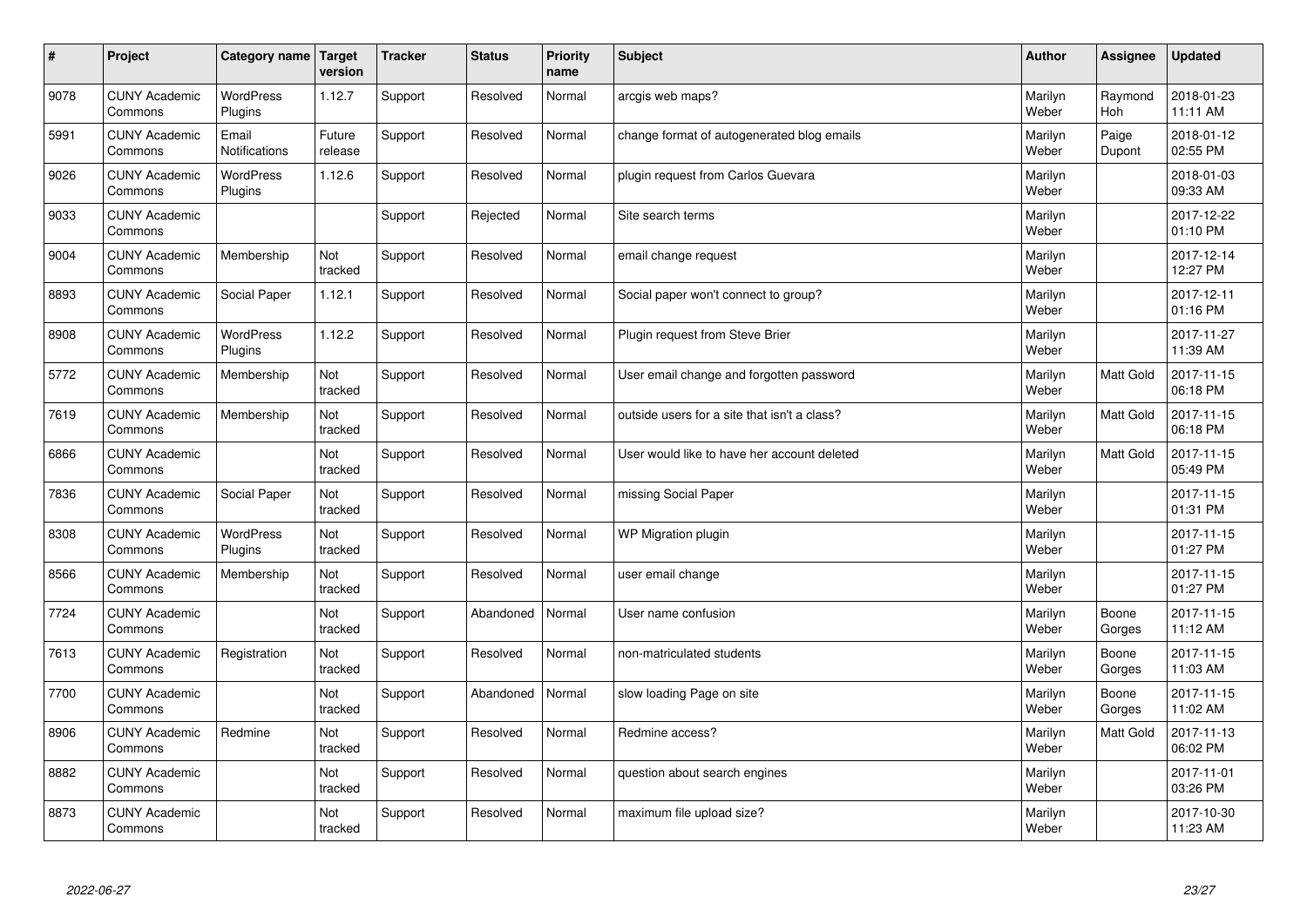| #    | Project                         | Category name                | Target<br>version | <b>Tracker</b> | <b>Status</b> | <b>Priority</b><br>name | <b>Subject</b>                                             | <b>Author</b>    | Assignee        | <b>Updated</b>         |
|------|---------------------------------|------------------------------|-------------------|----------------|---------------|-------------------------|------------------------------------------------------------|------------------|-----------------|------------------------|
| 8855 | <b>CUNY Academic</b><br>Commons |                              | Not<br>tracked    | Support        | Resolved      | Normal                  | another email change request                               | Marilyn<br>Weber |                 | 2017-10-25<br>10:55 AM |
| 8848 | <b>CUNY Academic</b><br>Commons |                              | Not<br>tracked    | Support        | Resolved      | Normal                  | email change request                                       | Marilyn<br>Weber |                 | 2017-10-24<br>11:19 AM |
| 8464 | <b>CUNY Academic</b><br>Commons |                              | Not<br>tracked    | Support        | Resolved      | Normal                  | WP UI                                                      | Marilyn<br>Weber |                 | 2017-10-11<br>11:23 AM |
| 8768 | <b>CUNY Academic</b><br>Commons |                              | Not<br>tracked    | Support        | Resolved      | Normal                  | unsafe redirect?                                           | Marilyn<br>Weber |                 | 2017-10-06<br>12:14 PM |
| 8729 | <b>CUNY Academic</b><br>Commons |                              | Not<br>tracked    | Support        | Resolved      | Normal                  | email change                                               | Marilyn<br>Weber |                 | 2017-09-25<br>02:14 PM |
| 8726 | <b>CUNY Academic</b><br>Commons |                              |                   | Support        | Resolved      | Normal                  | Redirect problem                                           | Marilyn<br>Weber |                 | 2017-09-21<br>12:14 PM |
| 8693 | <b>CUNY Academic</b><br>Commons | WordPress<br>Plugins         |                   | Support        | Resolved      | Normal                  | Existing blog wants to replace Mailpoet with Newsletters   | Marilyn<br>Weber |                 | 2017-09-12<br>02:24 PM |
| 8471 | <b>CUNY Academic</b><br>Commons |                              | Not<br>tracked    | Support        | Resolved      | Normal                  | admin at https://commons.gc.cuny.edu/                      | Marilyn<br>Weber |                 | 2017-09-06<br>01:50 PM |
| 8576 | <b>CUNY Academic</b><br>Commons | WordPress<br>Plugins         | 1.11.11           | Support        | Resolved      | Normal                  | Digital Measures plugin request                            | Marilyn<br>Weber |                 | 2017-09-01<br>03:44 PM |
| 8630 | <b>CUNY Academic</b><br>Commons | Membership                   | Not<br>tracked    | Support        | Resolved      | Normal                  | Change in email/campus                                     | Marilyn<br>Weber |                 | 2017-08-30<br>03:48 PM |
| 8577 | <b>CUNY Academic</b><br>Commons | Membership                   | Not<br>tracked    | Support        | Resolved      | Normal                  | another user email change                                  | Marilyn<br>Weber |                 | 2017-08-25<br>10:23 AM |
| 8553 | <b>CUNY Academic</b><br>Commons |                              | Not<br>tracked    | Support        | Resolved      | Normal                  | storage limits?                                            | Marilyn<br>Weber |                 | 2017-08-18<br>04:36 PM |
| 6857 | <b>CUNY Academic</b><br>Commons | <b>Blogs</b><br>(BuddyPress) | Not<br>tracked    | Support        | Resolved      | Normal                  | Committee on Religion website                              | Marilyn<br>Weber | Boone<br>Gorges | 2017-08-17<br>10:24 AM |
| 8529 | <b>CUNY Academic</b><br>Commons |                              | Not<br>tracked    | Support        | Resolved      | Normal                  | lframe regiest?                                            | Marilyn<br>Weber |                 | 2017-08-16<br>04:40 PM |
| 8531 | <b>CUNY Academic</b><br>Commons | Membership                   | Not<br>tracked    | Support        | Resolved      | Normal                  | admin of https://admissions.commons.gc.cuny.edu            | Marilyn<br>Weber |                 | 2017-08-15<br>04:20 PM |
| 8429 | <b>CUNY Academic</b><br>Commons | Membership                   | Not<br>tracked    | Support        | Resolved      | Normal                  | Please make me an admin of https://arc.commons.gc.cuny.edu | Marilyn<br>Weber | Boone<br>Gorges | 2017-07-24<br>03:33 PM |
| 8401 | <b>CUNY Academic</b><br>Commons | Membership                   | Not<br>tracked    | Support        | Resolved      | Normal                  | add me as an admin                                         | Marilyn<br>Weber | Boone<br>Gorges | 2017-07-11<br>11:40 AM |
| 8379 | <b>CUNY Academic</b><br>Commons |                              | Not<br>tracked    | Support        | Resolved      | Normal                  | request for site build help                                | Marilyn<br>Weber |                 | 2017-07-01<br>10:48 AM |
| 8289 | <b>CUNY Academic</b><br>Commons |                              | Not<br>tracked    | Support        | Resolved      | Normal                  | removing my access to sites                                | Marilyn<br>Weber | Luke<br>Waltzer | 2017-06-19<br>12:40 PM |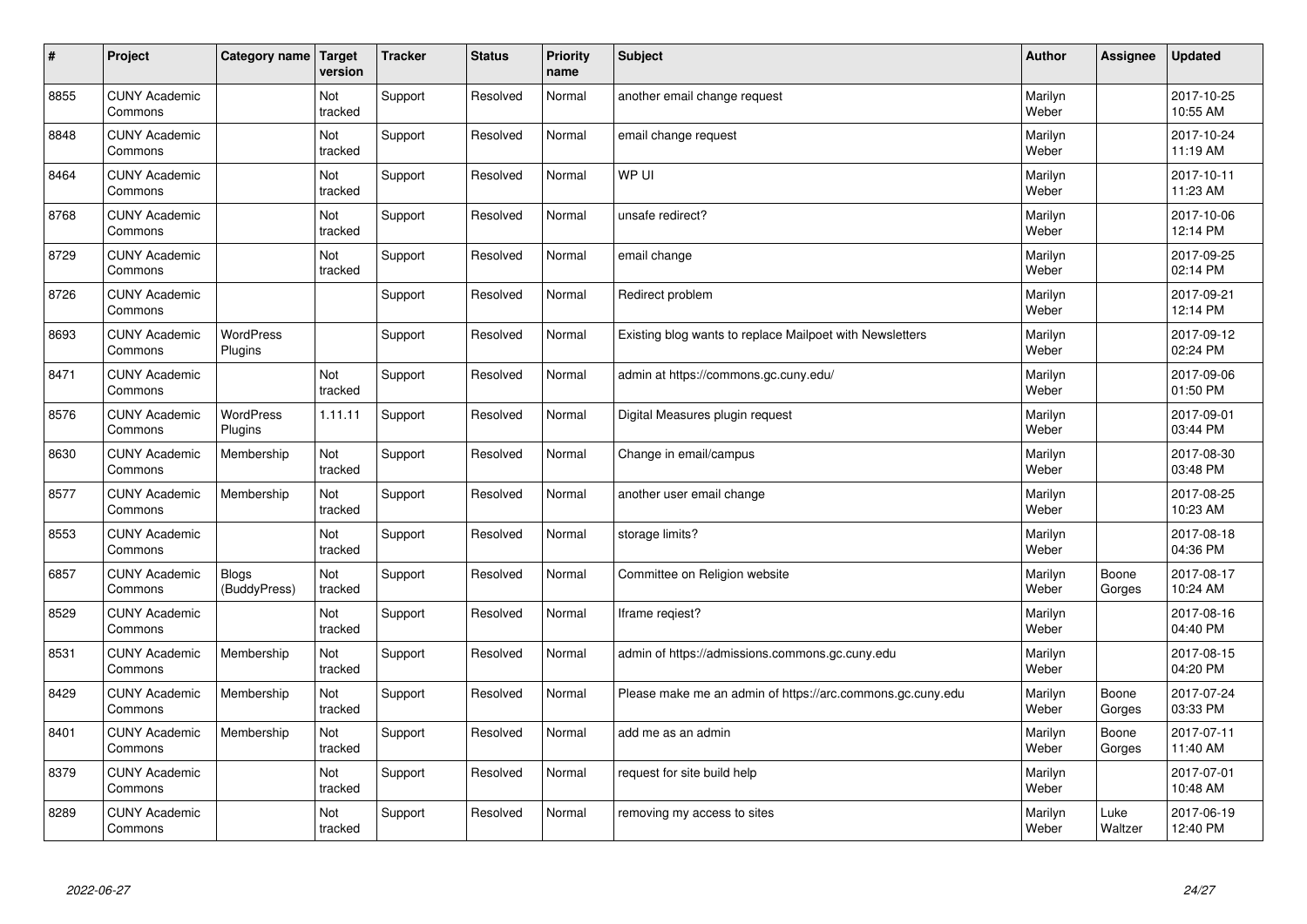| #    | Project                         | Category name                     | Target<br>version | <b>Tracker</b> | <b>Status</b> | <b>Priority</b><br>name | <b>Subject</b>                                              | <b>Author</b>    | Assignee         | Updated                |
|------|---------------------------------|-----------------------------------|-------------------|----------------|---------------|-------------------------|-------------------------------------------------------------|------------------|------------------|------------------------|
| 8222 | <b>CUNY Academic</b><br>Commons | Membership                        | Not<br>tracked    | Support        | Resolved      | Normal                  | Admin for iletc.commons.gc.cuny.edu                         | Marilyn<br>Weber | Boone<br>Gorges  | 2017-06-08<br>10:06 AM |
| 8195 | <b>CUNY Academic</b><br>Commons |                                   |                   | Support        | Rejected      | Normal                  | possible to make the Profile pic semi-hidden?               | Marilyn<br>Weber |                  | 2017-05-24<br>11:00 PM |
| 8120 | <b>CUNY Academic</b><br>Commons | Membership                        | Not<br>tracked    | Support        | Resolved      | Normal                  | add me as an admin to https://nyslavery.commons.gc.cuny.edu | Marilyn<br>Weber |                  | 2017-05-10<br>02:19 PM |
| 8071 | <b>CUNY Academic</b><br>Commons | <b>WordPress</b><br>Plugins       | Not<br>tracked    | Support        | Rejected      | Normal                  | Anthologize                                                 | Marilyn<br>Weber |                  | 2017-05-10<br>10:15 AM |
| 7972 | <b>CUNY Academic</b><br>Commons |                                   | Not<br>tracked    | Support        | Resolved      | Normal                  | expand the memory limit for videos?                         | Marilyn<br>Weber |                  | 2017-04-20<br>10:07 AM |
| 7668 | <b>CUNY Academic</b><br>Commons | <b>WordPress</b><br>Plugins       |                   | Support        | Rejected      | Normal                  | Iframes question                                            | Marilyn<br>Weber |                  | 2017-04-11<br>09:29 PM |
| 7922 | <b>CUNY Academic</b><br>Commons | Membership                        | Not<br>tracked    | Support        | Resolved      | Normal                  | add me as an admin to the MALs alumni site?                 | Marilyn<br>Weber |                  | 2017-04-06<br>05:19 PM |
| 7785 | <b>CUNY Academic</b><br>Commons |                                   | Not<br>tracked    | Support        | Resolved      | Normal                  | ftp access or files?                                        | Marilyn<br>Weber | Boone<br>Gorges  | 2017-03-13<br>02:34 PM |
| 7771 | <b>CUNY Academic</b><br>Commons | Membership                        | Not<br>tracked    | Support        | Resolved      | Normal                  | User would like to be uncoupled from sites                  | Marilyn<br>Weber | Boone<br>Gorges  | 2017-03-09<br>12:38 PM |
| 7775 | <b>CUNY Academic</b><br>Commons | Membership                        | Not<br>tracked    | Support        | Resolved      | Normal                  | Email change                                                | Marilyn<br>Weber |                  | 2017-03-08<br>10:09 PM |
| 7745 | <b>CUNY Academic</b><br>Commons | WordPress<br>Plugins              | 1.10.13           | Support        | Resolved      | Normal                  | Featured Video Plus plugin requested                        | Marilyn<br>Weber |                  | 2017-03-03<br>01:51 PM |
| 7685 | <b>CUNY Academic</b><br>Commons | Password<br>Reset                 | Not<br>tracked    | Support        | Resolved      | Normal                  | temporary password                                          | Marilyn<br>Weber | Boone<br>Gorges  | 2017-02-15<br>07:36 PM |
| 7678 | <b>CUNY Academic</b><br>Commons | Groups (misc)                     | Not<br>tracked    | Support        | Resolved      | Normal                  | add admin to student group                                  | Marilyn<br>Weber | Boone<br>Gorges  | 2017-02-15<br>11:58 AM |
| 7486 | <b>CUNY Academic</b><br>Commons | Membership                        | Not<br>tracked    | Support        | Resolved      | Normal                  | changed email address                                       | Marilyn<br>Weber |                  | 2017-01-24<br>10:00 PM |
| 7460 | <b>CUNY Academic</b><br>Commons | <b>WordPress</b><br><b>Themes</b> | 1.10.8            | Support        | Resolved      | Normal                  | install Independent Publisher theme?                        | Marilyn<br>Weber | Boone<br>Gorges  | 2017-01-21<br>09:34 PM |
| 5629 | <b>CUNY Academic</b><br>Commons | <b>Public Portfolio</b>           | 1.10.4            | Support        | Resolved      | Normal                  | Title field in profile can't be edited                      | Marilyn<br>Weber |                  | 2016-12-13<br>11:19 AM |
| 6812 | <b>CUNY Academic</b><br>Commons |                                   | Not<br>tracked    | Support        | Resolved      | Normal                  | User cannot change email                                    | Marilyn<br>Weber | <b>Matt Gold</b> | 2016-12-01<br>06:24 PM |
| 6899 | <b>CUNY Academic</b><br>Commons | Account<br>settings               | Not<br>tracked    | Support        | Resolved      | Normal                  | New user has misspelled her own name                        | Marilyn<br>Weber | Boone<br>Gorges  | 2016-12-01<br>05:10 PM |
| 6175 | <b>CUNY Academic</b><br>Commons | Account<br>settings               |                   | Support        | Resolved      | Normal                  | Email address (user cannot access old)                      | Marilyn<br>Weber | <b>Matt Gold</b> | 2016-11-29<br>06:31 PM |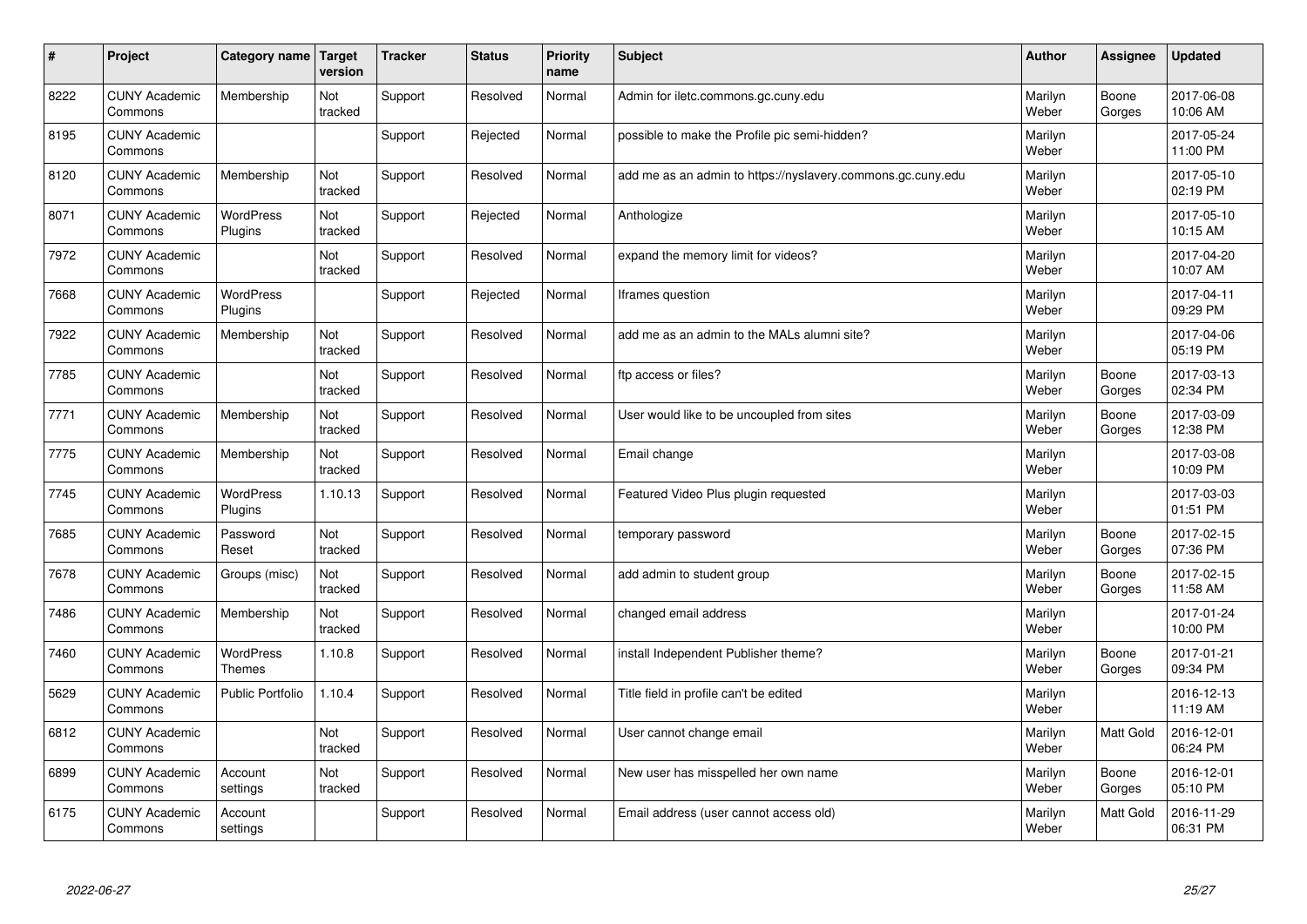| $\sharp$ | Project                         | Category name   Target        | version        | <b>Tracker</b>     | <b>Status</b> | <b>Priority</b><br>name | <b>Subject</b>                                              | <b>Author</b>    | Assignee         | <b>Updated</b>         |
|----------|---------------------------------|-------------------------------|----------------|--------------------|---------------|-------------------------|-------------------------------------------------------------|------------------|------------------|------------------------|
| 6851     | <b>CUNY Academic</b><br>Commons | Redmine                       | Not<br>tracked | Support            | Resolved      | Normal                  | How do I help users join Redmine?                           | Marilyn<br>Weber | <b>Matt Gold</b> | 2016-11-28<br>10:16 AM |
| 6818     | <b>CUNY Academic</b><br>Commons | Email<br><b>Notifications</b> | 1.10.3         | Support            | Resolved      | Normal                  | No more email notifications?                                | Marilyn<br>Weber |                  | 2016-11-22<br>02:51 PM |
| 6815     | <b>CUNY Academic</b><br>Commons | Password<br>Reset             | Not<br>tracked | Support            | Resolved      | Normal                  | password reset requested                                    | Marilyn<br>Weber | <b>Matt Gold</b> | 2016-11-22<br>10:30 AM |
| 6656     | <b>CUNY Academic</b><br>Commons | Support                       | Not<br>tracked | Support            | Resolved      | Normal                  | Remove user profile                                         | Marilyn<br>Weber | Matt Gold        | 2016-11-10<br>02:18 PM |
| 5988     | <b>CUNY Academic</b><br>Commons | Support                       |                | Support            | Rejected      | Normal                  | Forbidden error when trying to join                         | Marilyn<br>Weber | Boone<br>Gorges  | 2016-09-08<br>01:42 PM |
| 5985     | <b>CUNY Academic</b><br>Commons | Support                       | Not<br>tracked | Support            | Resolved      | Normal                  | change user's email address (she cannot access old)         | Marilyn<br>Weber | Boone<br>Gorges  | 2016-09-07<br>01:43 PM |
| 5753     | <b>CUNY Academic</b><br>Commons | WordPress<br>(misc)           | Not<br>tracked | Support            | Resolved      | Normal                  | merging blogs and groups                                    | Marilyn<br>Weber | Boone<br>Gorges  | 2016-08-29<br>03:09 PM |
| 5844     | <b>CUNY Academic</b><br>Commons |                               | Not<br>tracked | Support            | Resolved      | Normal                  | edit Host Files on Windows 10 problems                      | Marilyn<br>Weber |                  | 2016-07-27<br>09:08 AM |
| 5083     | <b>CUNY Academic</b><br>Commons | <b>WordPress</b><br>Plugins   | 1.9.5          | Support            | Rejected      | Normal                  | creating a shortcode for the iframe code of the google form | Marilyn<br>Weber | Marilyn<br>Weber | 2016-01-12<br>04:25 PM |
| 5037     | <b>CUNY Academic</b><br>Commons | Registration                  | Not<br>tracked | Support            | Resolved      | Normal                  | Another Forgotten password for user with new email address  | Marilyn<br>Weber | Boone<br>Gorges  | 2015-12-22<br>05:24 PM |
| 5019     | <b>CUNY Academic</b><br>Commons | Registration                  | Not<br>tracked | Support            | Resolved      | Normal                  | Forgotten password for user with new email address          | Marilyn<br>Weber | Marilyn<br>Weber | 2015-12-11<br>04:18 PM |
| 3029     | <b>CUNY Academic</b><br>Commons | cuny.is                       | Not<br>tracked | Support            | Resolved      | Normal                  | shortlink request                                           | Marilyn<br>Weber | Boone<br>Gorges  | 2014-02-12<br>10:03 AM |
| 3001     | <b>CUNY Academic</b><br>Commons | <b>WordPress</b><br>(misc)    | Not<br>tracked | Support            | Resolved      | Normal                  | shortlink requested                                         | Marilyn<br>Weber | Boone<br>Gorges  | 2014-01-30<br>01:26 PM |
| 8459     | <b>CUNY Academic</b><br>Commons |                               | Not<br>tracked | Documentatio<br>n. | Resolved      | Normal                  | comprehensive list of plugins?                              | Marilyn<br>Weber |                  | 2017-10-11<br>11:24 AM |
| 3037     | <b>CUNY Academic</b><br>Commons | <b>Ground Control</b>         | Not<br>tracked | Publicity          | Resolved      | Normal                  | <b>Ground Control</b>                                       | Marilyn<br>Weber | scott voth       | 2016-01-26<br>05:23 PM |
| 3039     | <b>CUNY Academic</b><br>Commons | <b>Ground Control</b>         | Not<br>tracked | Publicity          | Resolved      | Normal                  | <b>Ground Control</b>                                       | Marilyn<br>Weber | Sarah<br>Morgano | 2016-01-26<br>05:19 PM |
| 3040     | <b>CUNY Academic</b><br>Commons | <b>Ground Control</b>         | Not<br>tracked | Publicity          | Resolved      | Normal                  | <b>Ground Control</b>                                       | Marilyn<br>Weber | Micki<br>Kaufman | 2016-01-26<br>05:16 PM |
| 3038     | <b>CUNY Academic</b><br>Commons | <b>Ground Control</b>         | Not<br>tracked | Publicity          | Resolved      | Normal                  | <b>Ground Control</b>                                       | Marilyn<br>Weber | Matt Gold        | 2016-01-26<br>05:10 PM |
| 3041     | <b>CUNY Academic</b><br>Commons | <b>Ground Control</b>         | Not<br>tracked | Publicity          | Resolved      | Normal                  | <b>Ground Control</b>                                       | Marilyn<br>Weber | Chris Stein      | 2016-01-26<br>04:52 PM |